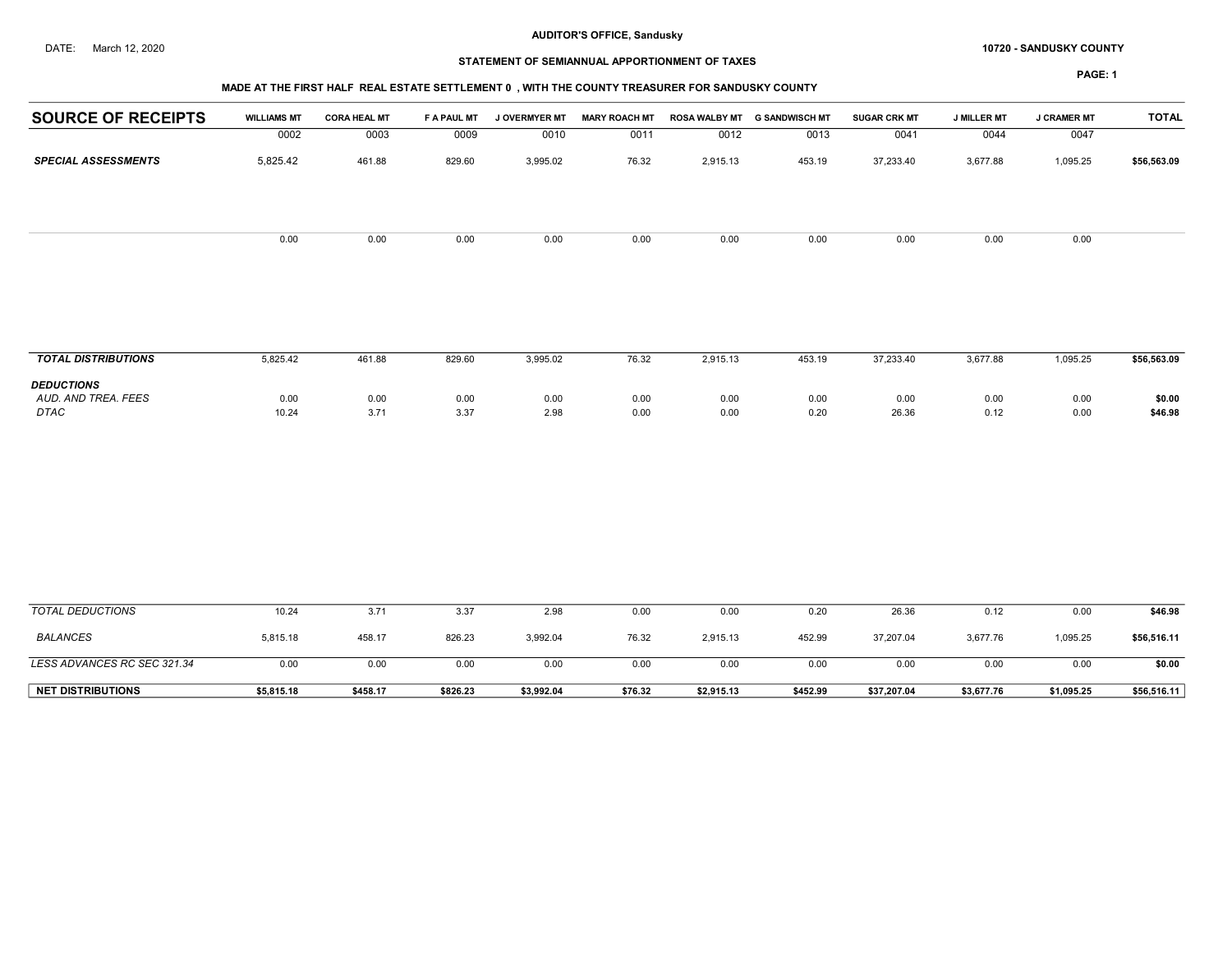#### DATE: March 12, 2020 **SANDUSKY COUNTY 10720 - SANDUSKY COUNTY**

# STATEMENT OF SEMIANNUAL APPORTIONMENT OF TAXES

#### MADE AT THE FIRST HALF REAL ESTATE SETTLEMENT 0 , WITH THE COUNTY TREASURER FOR SANDUSKY COUNTY

| <b>SPECIAL ASSESSMENTS</b>         | 0048<br>199.51       | 0049         | 0050         | 0051                  |                       |              |              |              |                  |                               |                   |
|------------------------------------|----------------------|--------------|--------------|-----------------------|-----------------------|--------------|--------------|--------------|------------------|-------------------------------|-------------------|
|                                    |                      |              |              |                       | 0052                  | 0053         | 0054         | 0056         | 0057             | 0058                          |                   |
|                                    |                      | 2,987.45     | 168.55       | 81.13                 | 11,038.65             | 4,266.17     | 612.08       | 1,187.20     | 2,353.33         | 2,939.95                      | \$25,834.02       |
|                                    | 0.00                 | 0.00         | 0.00         | 0.00                  | 0.00                  | 0.00         | 0.00         | 0.00         | 0.00             | 0.00                          |                   |
|                                    |                      |              |              |                       |                       |              |              |              |                  |                               |                   |
| <b>TOTAL DISTRIBUTIONS</b>         | 199.51               | 2,987.45     | 168.55       | 81.13                 | 11,038.65             | 4,266.17     | 612.08       | 1,187.20     | 2,353.33         | 2,939.95                      | \$25,834.02       |
| <b>DEDUCTIONS</b>                  |                      |              |              |                       |                       |              |              |              |                  |                               |                   |
| AUD. AND TREA. FEES<br><b>DTAC</b> | 0.00<br>0.00         | 0.00<br>0.00 | 0.00<br>0.00 | 0.00<br>0.00          | 0.00<br>9.07          | 0.00<br>1.17 | 0.00<br>0.00 | 0.00<br>4.30 | 0.00<br>0.00     | 0.00<br>22.36                 | \$0.00<br>\$36.90 |
|                                    |                      |              |              |                       |                       |              |              |              |                  |                               |                   |
| <b>TOTAL DEDUCTIONS</b>            | 0.00                 | 0.00         | 0.00         | 0.00                  | 9.07                  | 1.17         | 0.00         | 4.30         | 0.00             | 22.36                         | \$36.90           |
| <b>BALANCES</b>                    | 199.51               | 2,987.45     | 168.55       | 81.13                 | 11,029.58             | 4,265.00     | 612.08       | 1,182.90     | 2,353.33         | 2,917.59                      | \$25,797.12       |
| LESS ADVANCES RC SEC 321.34        | 0.00                 | 0.00         | 0.00         | 0.00                  | 0.00                  | 0.00         | 0.00         | 0.00         | 0.00             | 0.00                          | \$0.00            |
| <b>NET DISTRIBUTIONS</b>           | \$199.51             | \$2,987.45   | \$168.55     | \$81.13               | \$11,029.58           | \$4,265.00   | \$612.08     | \$1,182.90   | \$2,353.33       | \$2,917.59                    | \$25,797.12       |
| <b>COMMENTS</b>                    |                      |              |              |                       |                       |              |              |              | FROM PREV. PAGE: |                               | #NAME?            |
|                                    |                      |              |              |                       |                       |              |              |              | <b>SUBTOTAL</b>  | <b>CONTINUED ON NEXT PAGE</b> | #NAME?            |
|                                    | SIGNATURE OF OFFICER |              |              | <b>JERRI A MILLER</b> |                       |              |              | Jan Day      |                  |                               |                   |
|                                    |                      |              |              |                       | <b>COUNTY AUDITOR</b> |              |              |              | DEPUTY AUDITOR   |                               |                   |
|                                    |                      |              |              |                       |                       |              |              |              |                  |                               |                   |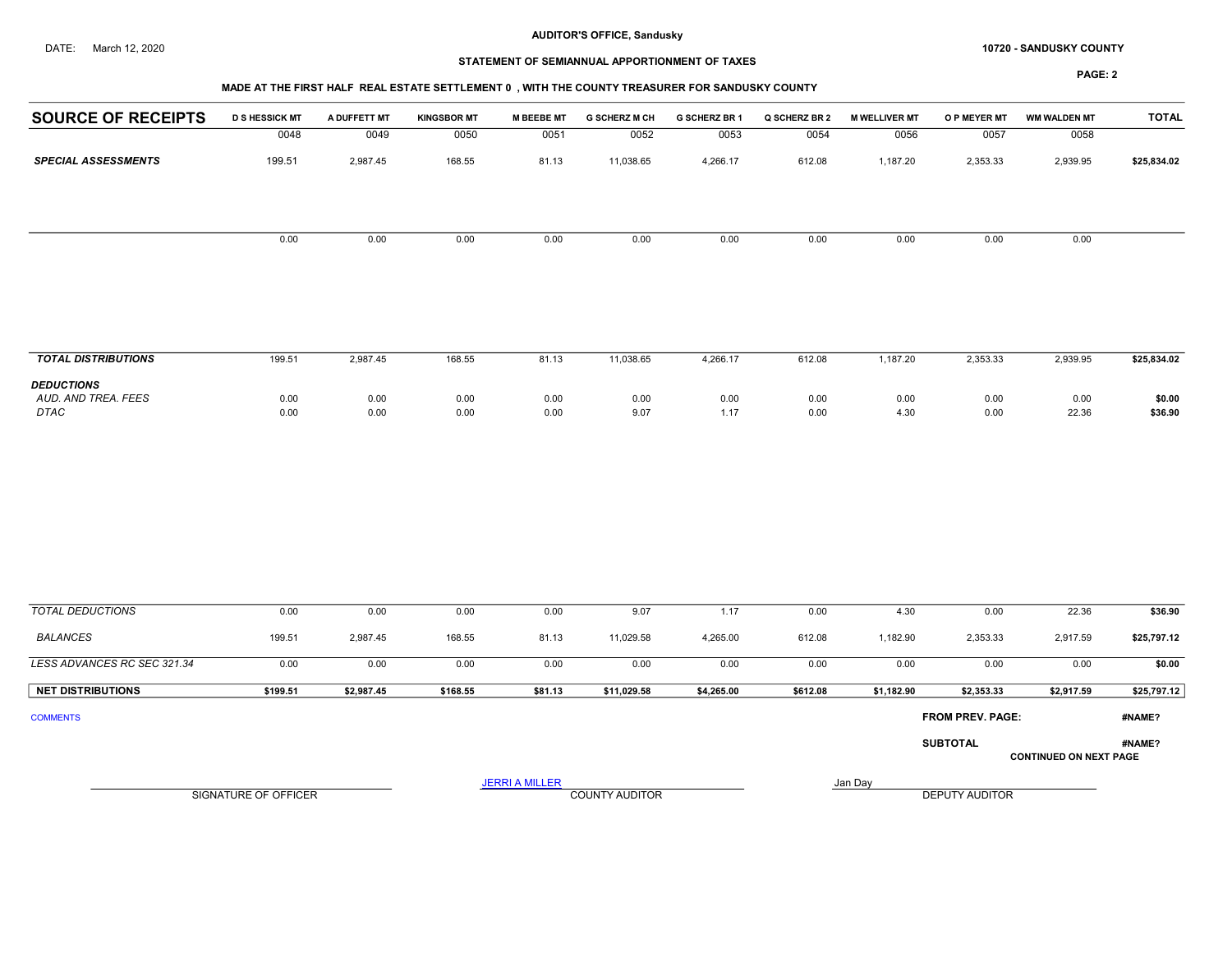#### DATE: March 12, 2020 **SANDUSKY COUNTY 10720 - SANDUSKY COUNTY**

# STATEMENT OF SEMIANNUAL APPORTIONMENT OF TAXES

# MADE AT THE FIRST HALF REAL ESTATE SETTLEMENT 0 , WITH THE COUNTY TREASURER FOR SANDUSKY COUNTY

| <b>SOURCE OF RECEIPTS</b>                               | <b>RUSS OVER MT</b>  | <b>CHAS MEYER MT</b> |              | FLWEBER MT G GALLAGHER MT | S E STULL MT          |              | C M DILLON MT JOHN TOEPPE MT |              | SO PLAZA MT B W KARBLER MT | <b>S BRENNER MT</b>           | <b>TOTAL</b>      |
|---------------------------------------------------------|----------------------|----------------------|--------------|---------------------------|-----------------------|--------------|------------------------------|--------------|----------------------------|-------------------------------|-------------------|
|                                                         | 0059                 | 0063                 | 0064         | 0065                      | 0069                  | 0070         | 0076                         | 0521         | 0581                       | 0601                          |                   |
| <b>SPECIAL ASSESSMENTS</b>                              | 3,378.11             | 3,519.09             | 2,652.57     | 383.11                    | 1,351.24              | 288.52       | 141.22                       | 689.09       | 1,660.32                   | 5,409.00                      | \$19,472.27       |
|                                                         |                      |                      |              |                           |                       |              |                              |              |                            |                               |                   |
|                                                         | 0.00                 | 0.00                 | 0.00         | 0.00                      | 0.00                  | 0.00         | 0.00                         | 0.00         | 0.00                       | 0.00                          |                   |
| <b>TOTAL DISTRIBUTIONS</b>                              | 3,378.11             | 3,519.09             | 2,652.57     | 383.11                    | 1,351.24              | 288.52       | 141.22                       | 689.09       | 1,660.32                   | 5,409.00                      | \$19,472.27       |
|                                                         |                      |                      |              |                           |                       |              |                              |              |                            |                               |                   |
| <b>DEDUCTIONS</b><br>AUD. AND TREA. FEES<br><b>DTAC</b> | 0.00<br>0.00         | 0.00<br>0.00         | 0.00<br>0.00 | 0.00<br>0.00              | 0.00<br>7.40          | 0.00<br>0.00 | 0.00<br>0.27                 | 0.00<br>0.00 | 0.00<br>0.00               | 0.00<br>12.22                 | \$0.00<br>\$19.89 |
|                                                         |                      |                      |              |                           |                       |              |                              |              |                            |                               |                   |
| <b>TOTAL DEDUCTIONS</b>                                 | 0.00                 | 0.00                 | 0.00         | 0.00                      | 7.40                  | 0.00         | 0.27                         | 0.00         | 0.00                       | 12.22                         | \$19.89           |
| <b>BALANCES</b>                                         | 3,378.11             | 3,519.09             | 2,652.57     | 383.11                    | 1,343.84              | 288.52       | 140.95                       | 689.09       | 1,660.32                   | 5,396.78                      | \$19,452.38       |
| LESS ADVANCES RC SEC 321.34                             | 0.00                 | 0.00                 | 0.00         | 0.00                      | 0.00                  | 0.00         | 0.00                         | 0.00         | 0.00                       | 0.00                          | \$0.00            |
| <b>NET DISTRIBUTIONS</b>                                | \$3,378.11           | \$3,519.09           | \$2,652.57   | \$383.11                  | \$1,343.84            | \$288.52     | \$140.95                     | \$689.09     | \$1,660.32                 | \$5,396.78                    | \$19,452.38       |
| <b>COMMENTS</b>                                         |                      |                      |              |                           |                       |              |                              |              | FROM PREV. PAGE:           |                               | #NAME?            |
|                                                         |                      |                      |              |                           |                       |              |                              |              | <b>SUBTOTAL</b>            | <b>CONTINUED ON NEXT PAGE</b> | #NAME?            |
|                                                         |                      |                      |              | <b>JERRI A MILLER</b>     |                       |              |                              | Jan Day      |                            |                               |                   |
|                                                         | SIGNATURE OF OFFICER |                      |              |                           | <b>COUNTY AUDITOR</b> |              |                              |              | DEPUTY AUDITOR             |                               |                   |
|                                                         |                      |                      |              |                           |                       |              |                              |              |                            |                               |                   |
|                                                         |                      |                      |              |                           |                       |              |                              |              |                            |                               |                   |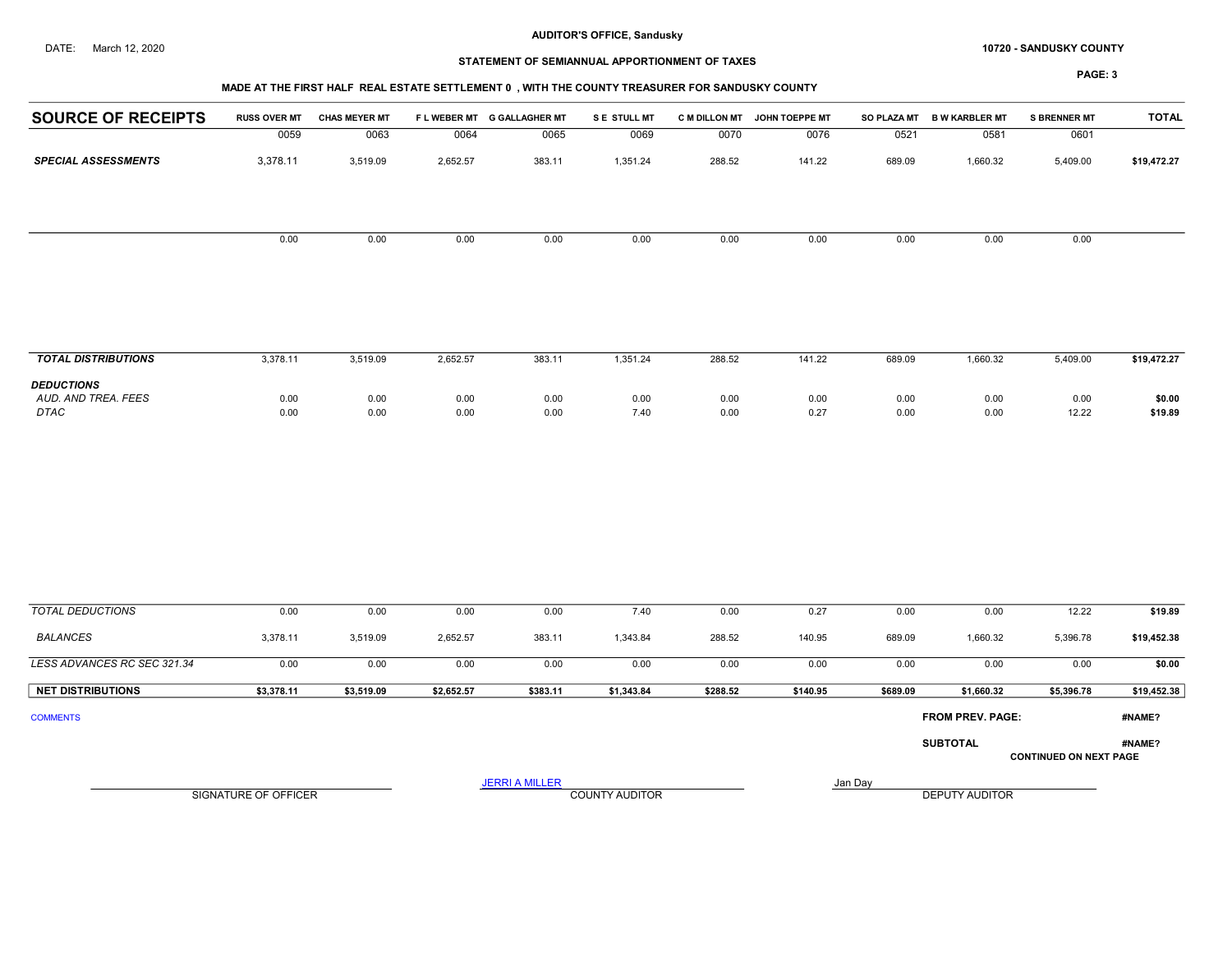#### DATE: March 12, 2020 **SANDUSKY COUNTY 10720 - SANDUSKY COUNTY**

# STATEMENT OF SEMIANNUAL APPORTIONMENT OF TAXES

| MADE AT THE FIRST HALF  REAL ESTATE SETTLEMENT 0 . WITH THE COUNTY TREASURER FOR SANDUSKY COUNTY |
|--------------------------------------------------------------------------------------------------|
|                                                                                                  |

| <b>SOURCE OF RECEIPTS</b>                        | <b>BARK CREEK MT</b>        | <b>BARTSON MT</b> | <b>F Q ICKES MT</b> | <b>SIMON ARTZ MT</b>  |                       | W F BROWN MT AULTMAN TAY MT | R GSCHWIND MT | <b>HILDWEIN MT</b> | <b>KISER GROUP MT</b>   | <b>CROWELL MAINT</b>          | <b>TOTAL</b>      |
|--------------------------------------------------|-----------------------------|-------------------|---------------------|-----------------------|-----------------------|-----------------------------|---------------|--------------------|-------------------------|-------------------------------|-------------------|
|                                                  | 0611                        | 0621              | 0631                | 0661                  | 0691                  | 0731                        | 0741          | 0751               | 0761                    | 0841                          |                   |
| <b>SPECIAL ASSESSMENTS</b>                       | 20,732.56                   | 1,702.90          | 1,705.82            | 3,797.38              | 660.08                | 3,509.35                    | 398.36        | 3,357.09           | 1,966.23                | 1,900.21                      | \$39,729.98       |
|                                                  |                             |                   |                     |                       |                       |                             |               |                    |                         |                               |                   |
|                                                  | 0.00                        | 0.00              | 0.00                | 0.00                  | 0.00                  | 0.00                        | 0.00          | 0.00               | 0.00                    | 0.00                          |                   |
|                                                  |                             |                   |                     |                       |                       |                             |               |                    |                         |                               |                   |
| <b>TOTAL DISTRIBUTIONS</b>                       | 20,732.56                   | 1,702.90          | 1,705.82            | 3,797.38              | 660.08                | 3,509.35                    | 398.36        | 3,357.09           | 1,966.23                | 1,900.21                      | \$39,729.98       |
| <b>DEDUCTIONS</b><br>AUD. AND TREA. FEES<br>DTAC | 0.00<br>19.93               | 0.00<br>0.00      | 0.00<br>0.00        | 0.00<br>7.04          | 0.00<br>0.00          | 0.00<br>0.00                | 0.00<br>0.02  | 0.00<br>0.00       | 0.00<br>45.91           | 0.00<br>1.53                  | \$0.00<br>\$74.43 |
|                                                  |                             |                   |                     |                       |                       |                             |               |                    |                         |                               |                   |
| <b>TOTAL DEDUCTIONS</b>                          | 19.93                       | 0.00              | 0.00                | 7.04                  | 0.00                  | 0.00                        | 0.02          | 0.00               | 45.91                   | 1.53                          | \$74.43           |
| <b>BALANCES</b>                                  | 20,712.63                   | 1,702.90          | 1,705.82            | 3,790.34              | 660.08                | 3,509.35                    | 398.34        | 3,357.09           | 1,920.32                | 1,898.68                      | \$39,655.55       |
| LESS ADVANCES RC SEC 321.34                      | 0.00                        | 0.00              | 0.00                | 0.00                  | 0.00                  | 0.00                        | 0.00          | 0.00               | 0.00                    | 0.00                          | \$0.00            |
| <b>NET DISTRIBUTIONS</b>                         | \$20,712.63                 | \$1,702.90        | \$1,705.82          | \$3,790.34            | \$660.08              | \$3,509.35                  | \$398.34      | \$3,357.09         | \$1,920.32              | \$1,898.68                    | \$39,655.55       |
| <b>COMMENTS</b>                                  |                             |                   |                     |                       |                       |                             |               |                    | <b>FROM PREV. PAGE:</b> |                               | #NAME?            |
|                                                  |                             |                   |                     |                       |                       |                             |               |                    | <b>SUBTOTAL</b>         | <b>CONTINUED ON NEXT PAGE</b> | #NAME?            |
|                                                  | <b>SIGNATURE OF OFFICER</b> |                   |                     | <b>JERRI A MILLER</b> | <b>COUNTY AUDITOR</b> |                             |               | Jan Day            | <b>DEPUTY AUDITOR</b>   |                               |                   |
|                                                  |                             |                   |                     |                       |                       |                             |               |                    |                         |                               |                   |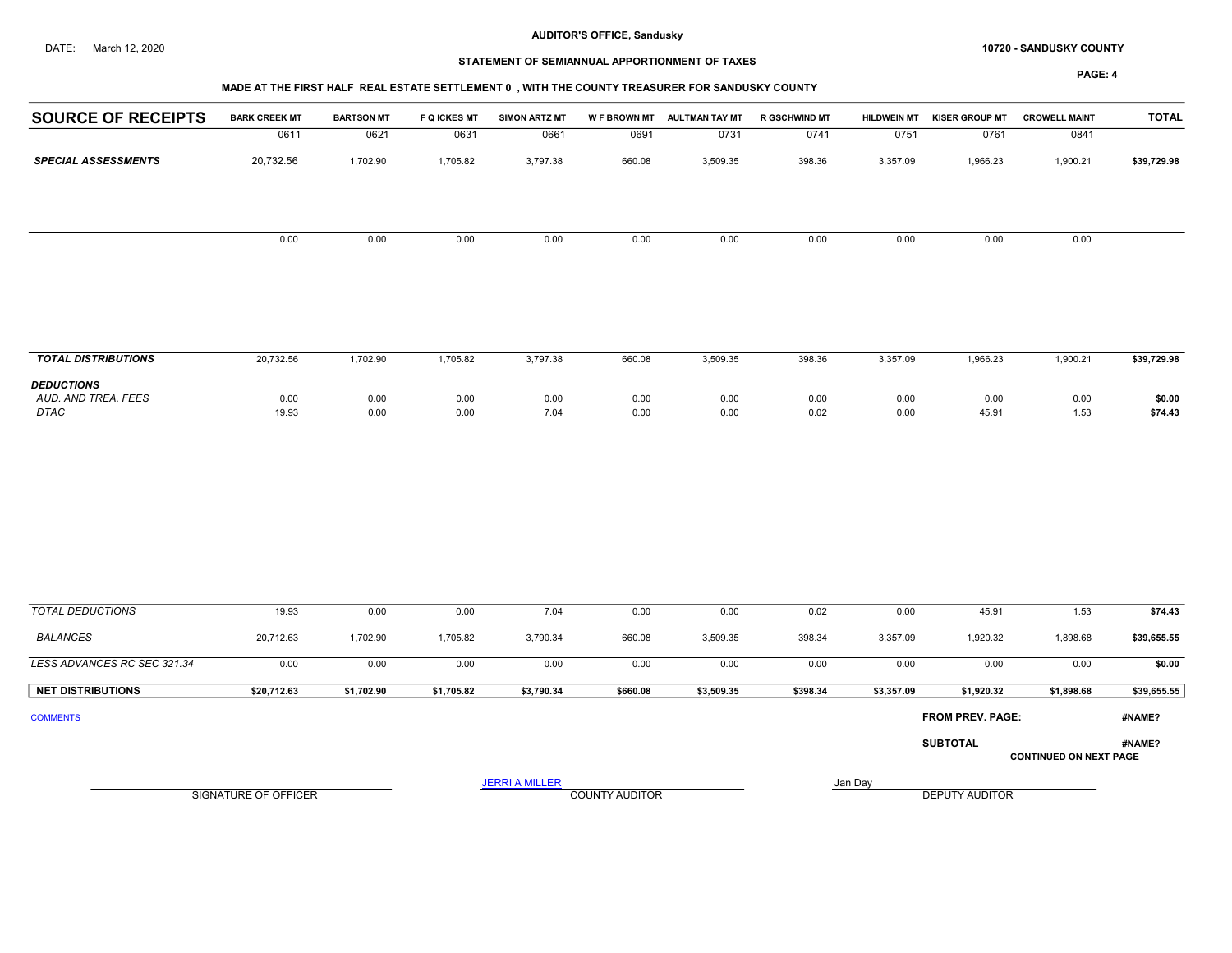#### DATE: March 12, 2020 **SANDUSKY COUNTY 10720 - SANDUSKY COUNTY**

# STATEMENT OF SEMIANNUAL APPORTIONMENT OF TAXES

|                             | MADE AT THE FIRST HALF REAL ESTATE SETTLEMENT 0, WITH THE COUNTY TREASURER FOR SANDUSKY COUNTY |                     |                     |                       |                       |                  |              |                           |                         |                               |                   |  |  |
|-----------------------------|------------------------------------------------------------------------------------------------|---------------------|---------------------|-----------------------|-----------------------|------------------|--------------|---------------------------|-------------------------|-------------------------------|-------------------|--|--|
| <b>SOURCE OF RECEIPTS</b>   | <b>W BELL MT</b>                                                                               | <b>FETTERMAN MT</b> | <b>KELLER DR MT</b> | <b>INDIAN CK MT</b>   | <b>FERGUSON MT</b>    | <b>NEASON MT</b> |              | HISSONG MT BUEHLER-GES MT | <b>DRAIN MTSC1</b>      | <b>F.H.BARTSON MT</b>         | <b>TOTAL</b>      |  |  |
|                             | 0891                                                                                           | 0931                | 0951                | 0971                  | 1011                  | 1021             | 1041         | 1051                      | 1061                    | 1071                          |                   |  |  |
| <b>SPECIAL ASSESSMENTS</b>  | 5,338.29                                                                                       | 1,413.05            | 610.14              | 1,458.64              | 1,460.84              | 4,490.01         | 1,033.68     | 3,859.93                  | 6,930.41                | 13,636.62                     | \$40,231.61       |  |  |
|                             | 0.00                                                                                           | 0.00                | 0.00                | 0.00                  | 0.00                  | 0.00             | 0.00         | 0.00                      | 0.00                    | 0.00                          |                   |  |  |
| <b>TOTAL DISTRIBUTIONS</b>  | 5,338.29                                                                                       | 1,413.05            | 610.14              | 1,458.64              | 1,460.84              | 4,490.01         | 1,033.68     | 3,859.93                  | 6,930.41                | 13,636.62                     | \$40,231.61       |  |  |
| <b>DEDUCTIONS</b>           |                                                                                                |                     |                     |                       |                       |                  |              |                           |                         |                               |                   |  |  |
| AUD. AND TREA. FEES<br>DTAC | 0.00<br>0.22                                                                                   | 0.00<br>1.79        | 0.00<br>15.34       | 0.00<br>0.00          | 0.00<br>4.81          | 0.00<br>0.25     | 0.00<br>0.99 | 0.00<br>0.27              | 0.00<br>0.02            | 0.00<br>5.56                  | \$0.00<br>\$29.25 |  |  |
|                             |                                                                                                |                     |                     |                       |                       |                  |              |                           |                         |                               |                   |  |  |
| <b>TOTAL DEDUCTIONS</b>     | 0.22                                                                                           | 1.79                | 15.34               | 0.00                  | 4.81                  | 0.25             | 0.99         | 0.27                      | 0.02                    | 5.56                          | \$29.25           |  |  |
| <b>BALANCES</b>             | 5,338.07                                                                                       | 1,411.26            | 594.80              | 1,458.64              | 1,456.03              | 4,489.76         | 1,032.69     | 3,859.66                  | 6,930.39                | 13,631.06                     | \$40,202.36       |  |  |
| LESS ADVANCES RC SEC 321.34 | 0.00                                                                                           | 0.00                | 0.00                | 0.00                  | 0.00                  | 0.00             | 0.00         | 0.00                      | 0.00                    | 0.00                          | \$0.00            |  |  |
| <b>NET DISTRIBUTIONS</b>    | \$5,338.07                                                                                     | \$1,411.26          | \$594.80            | \$1,458.64            | \$1,456.03            | \$4,489.76       | \$1,032.69   | \$3,859.66                | \$6,930.39              | \$13,631.06                   | \$40,202.36       |  |  |
| <b>COMMENTS</b>             |                                                                                                |                     |                     |                       |                       |                  |              |                           | <b>FROM PREV. PAGE:</b> |                               | #NAME?            |  |  |
|                             |                                                                                                |                     |                     |                       |                       |                  |              |                           | <b>SUBTOTAL</b>         | <b>CONTINUED ON NEXT PAGE</b> | #NAME?            |  |  |
|                             | SIGNATURE OF OFFICER                                                                           |                     |                     | <b>JERRI A MILLER</b> | <b>COUNTY AUDITOR</b> |                  |              | Jan Day                   | <b>DEPUTY AUDITOR</b>   |                               |                   |  |  |
|                             |                                                                                                |                     |                     |                       |                       |                  |              |                           |                         |                               |                   |  |  |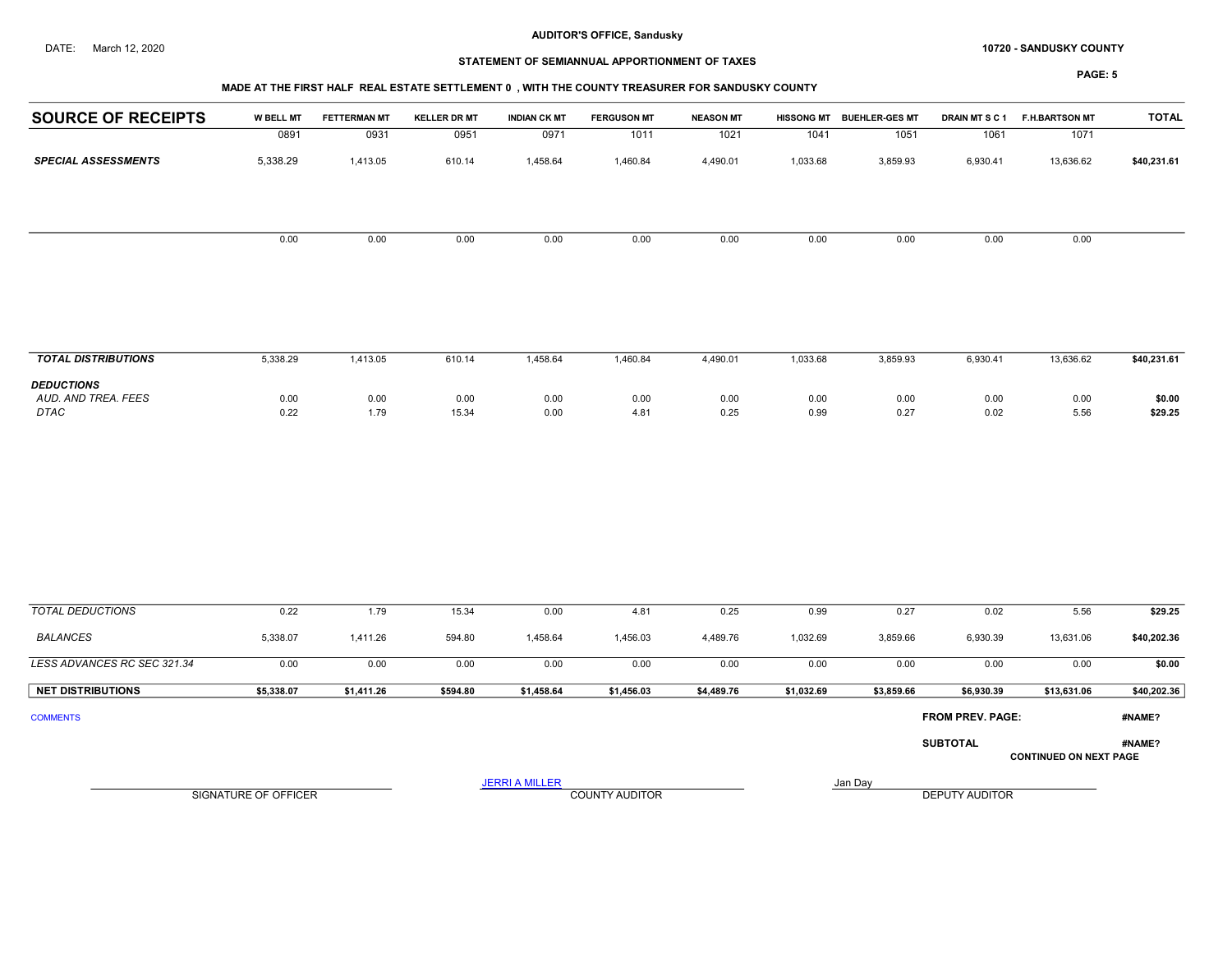#### DATE: March 12, 2020 **SANDUSKY COUNTY 10720 - SANDUSKY COUNTY**

# STATEMENT OF SEMIANNUAL APPORTIONMENT OF TAXES

PAGE: 6

## MADE AT THE FIRST HALF REAL ESTATE SETTLEMENT 0 , WITH THE COUNTY TREASURER FOR SANDUSKY COUNTY

| <b>ALBRECHT MT</b> | <b>LITTLE BARK MT</b> | SRI-1 MT | <b>YO-1 MT</b> | <b>NINE MILE MT</b> | 721 SGR CK MT | <b>CHANEY MT</b> | <b>BIG MUD MT</b> | <b>COON CREEK MT</b> | <b>SHAKER HTS MT</b> | <b>TOTAL</b> |
|--------------------|-----------------------|----------|----------------|---------------------|---------------|------------------|-------------------|----------------------|----------------------|--------------|
| 1111               | 1131                  | 1161     | 1171           | 1181                | 1191          | 1211             | 1271              | 1281                 | 1291                 |              |
| 1,062.42           | 11,025.52             | 5,040.71 | 6,977.36       | 34,939.87           | 23,289.67     | 619.50           | 22,387.61         | 20,899.60            | 898.76               | \$127,141.02 |
|                    |                       |          |                |                     |               |                  |                   |                      |                      |              |
| 0.00               | 0.00                  | 0.00     | 0.00           | 0.00                | 0.00          | 0.00             | 0.00              | 0.00                 | 0.00                 |              |
|                    |                       |          |                |                     |               |                  |                   |                      |                      |              |
|                    |                       |          |                |                     |               |                  |                   |                      |                      |              |

| <b>TOTAL DISTRIBUTIONS</b>                              | ,062.42      | 11,025.52     | 040.71.ذ     | 6,977.36     | 34,939.87     | 23,289.67     | 619.50       | 22,387.61  | 20,899.60    | 898.76       | \$127,141.02      |
|---------------------------------------------------------|--------------|---------------|--------------|--------------|---------------|---------------|--------------|------------|--------------|--------------|-------------------|
| <b>DEDUCTIONS</b><br>AUD. AND TREA. FEES<br><b>DTAC</b> | 0.00<br>0.00 | 0.00<br>11.32 | 0.00<br>4.67 | 0.00<br>0.00 | 0.00<br>47.16 | 0.00<br>18.44 | 0.00<br>0.00 | 0.00<br>18 | 0.00<br>1.74 | 0.00<br>0.00 | \$0.00<br>\$84.51 |

| <b>TOTAL DEDUCTIONS</b>     | 0.00                 | 11.32       | 4.67       | 0.00                  | 47.16                 | 18.44       | 0.00     | 1.18        | 1.74                    | 0.00                          | \$84.51      |
|-----------------------------|----------------------|-------------|------------|-----------------------|-----------------------|-------------|----------|-------------|-------------------------|-------------------------------|--------------|
| BALANCES                    | 1,062.42             | 11,014.20   | 5,036.04   | 6,977.36              | 34,892.71             | 23,271.23   | 619.50   | 22,386.43   | 20,897.86               | 898.76                        | \$127,056.51 |
| LESS ADVANCES RC SEC 321.34 | 0.00                 | 0.00        | 0.00       | 0.00                  | 0.00                  | 0.00        | 0.00     | 0.00        | 0.00                    | 0.00                          | \$0.00       |
| <b>NET DISTRIBUTIONS</b>    | \$1,062.42           | \$11,014.20 | \$5,036.04 | \$6,977.36            | \$34,892.71           | \$23,271.23 | \$619.50 | \$22,386.43 | \$20,897.86             | \$898.76                      | \$127,056.51 |
| <b>COMMENTS</b>             |                      |             |            |                       |                       |             |          |             | <b>FROM PREV. PAGE:</b> |                               | #NAME?       |
|                             |                      |             |            |                       |                       |             |          |             | <b>SUBTOTAL</b>         | <b>CONTINUED ON NEXT PAGE</b> | #NAME?       |
|                             | SIGNATURE OF OFFICER |             |            | <b>JERRI A MILLER</b> | <b>COUNTY AUDITOR</b> |             |          | Jan Day     | <b>DEPUTY AUDITOR</b>   |                               |              |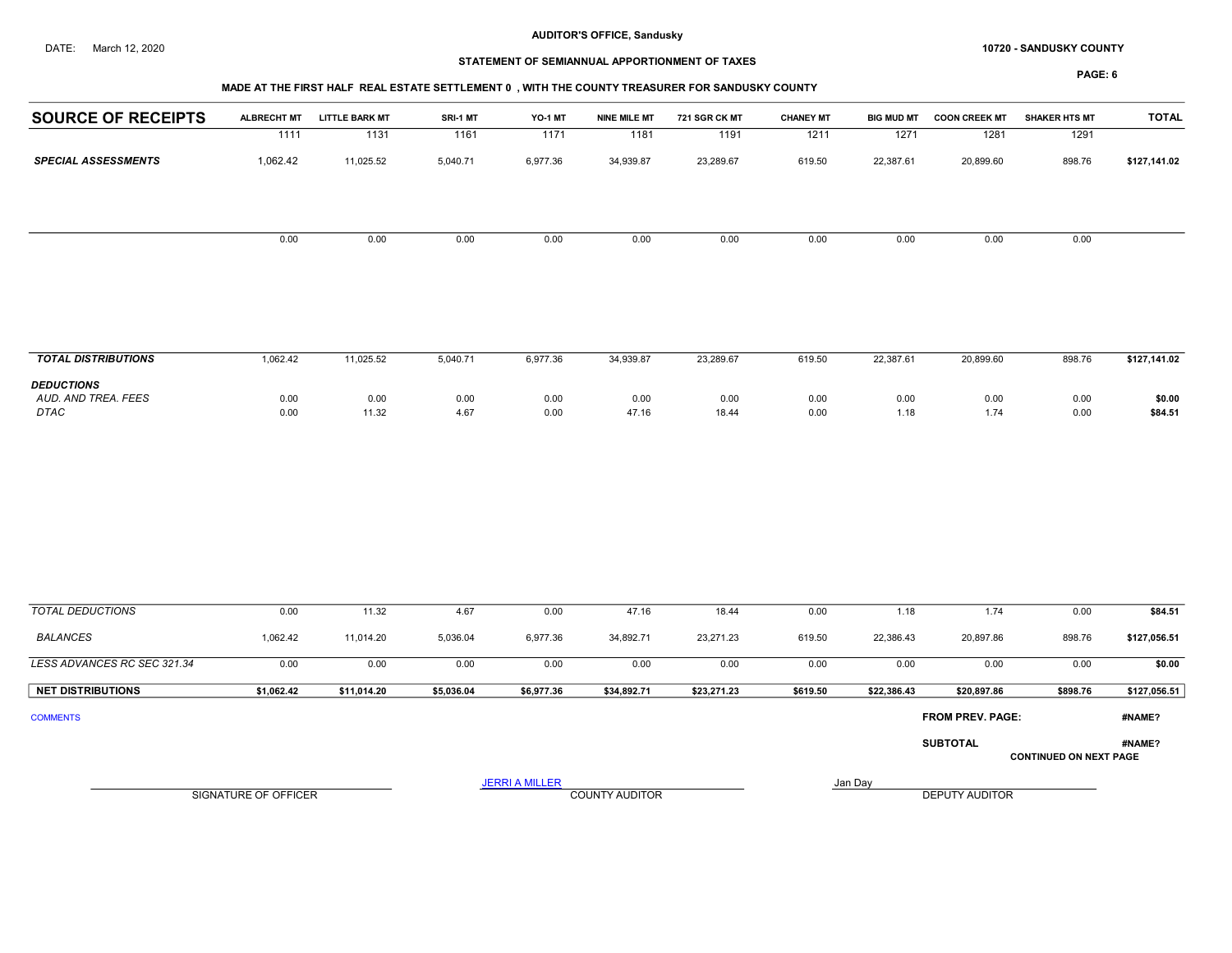#### DATE: March 12, 2020 **SANDUSKY COUNTY 10720 - SANDUSKY COUNTY**

# STATEMENT OF SEMIANNUAL APPORTIONMENT OF TAXES

#### MADE AT THE FIRST HALF REAL ESTATE SETTLEMENT 0 , WITH THE COUNTY TREASURER FOR SANDUSKY COUNTY

| <b>SOURCE OF RECEIPTS</b>   | <b>ALDRICH MT</b>           | <b>ATKINSON MT</b> | <b>WAGNER MT</b> | <b>TINNEY MT</b>      | <b>STACEY GROUP</b> |              | D J BONAWIT MT MILLER-MEADOW | YORK TILE 262 | YORK TILE 288           | PONDS VIEW I                  | <b>TOTAL</b>     |
|-----------------------------|-----------------------------|--------------------|------------------|-----------------------|---------------------|--------------|------------------------------|---------------|-------------------------|-------------------------------|------------------|
|                             | 1331                        | 1341               | 1411             | $\frac{1421}{2}$      | 1591                | 1601         | 1851                         | 1861          | 1871                    | 1881                          |                  |
| <b>SPECIAL ASSESSMENTS</b>  | 5,692.19                    | 33.92              | 634.53           | 57.30                 | 382.32              | 565.48       | 195.00                       | 66.30         | 198.00                  | 70.00                         | \$7,895.04       |
|                             |                             |                    |                  |                       |                     |              |                              |               |                         |                               |                  |
|                             | 0.00                        | 0.00               | 0.00             | 0.00                  | 0.00                | 0.00         | 0.00                         | 0.00          | 0.00                    | 0.00                          |                  |
| <b>TOTAL DISTRIBUTIONS</b>  | 5,692.19                    | 33.92              | 634.53           | 57.30                 | 382.32              | 565.48       | 195.00                       | 66.30         | 198.00                  | 70.00                         | \$7,895.04       |
| <b>DEDUCTIONS</b>           |                             |                    |                  |                       |                     |              |                              |               |                         |                               |                  |
| AUD. AND TREA. FEES<br>DTAC | 0.00<br>0.00                | 0.00<br>0.00       | 0.00<br>0.00     | 0.00<br>0.00          | 0.00<br>0.00        | 0.00<br>0.20 | 0.00<br>0.00                 | 0.00<br>3.63  | 0.00<br>0.00            | 0.00<br>0.00                  | \$0.00<br>\$3.83 |
|                             |                             |                    |                  |                       |                     |              |                              |               |                         |                               |                  |
| <b>TOTAL DEDUCTIONS</b>     | 0.00                        | 0.00               | 0.00             | 0.00                  | 0.00                | 0.20         | 0.00                         | 3.63          | 0.00                    | 0.00                          | \$3.83           |
| <b>BALANCES</b>             | 5,692.19                    | 33.92              | 634.53           | 57.30                 | 382.32              | 565.28       | 195.00                       | 62.67         | 198.00                  | 70.00                         | \$7,891.21       |
| LESS ADVANCES RC SEC 321.34 | 0.00                        | 0.00               | 0.00             | 0.00                  | 0.00                | 0.00         | 0.00                         | 0.00          | 0.00                    | 0.00                          | \$0.00           |
| <b>NET DISTRIBUTIONS</b>    | \$5,692.19                  | \$33.92            | \$634.53         | \$57.30               | \$382.32            | \$565.28     | \$195.00                     | \$62.67       | \$198.00                | \$70.00                       | \$7,891.21       |
| <b>COMMENTS</b>             |                             |                    |                  |                       |                     |              |                              |               | <b>FROM PREV. PAGE:</b> |                               | #NAME?           |
|                             |                             |                    |                  |                       |                     |              |                              |               | <b>SUBTOTAL</b>         | <b>CONTINUED ON NEXT PAGE</b> | #NAME?           |
|                             | <b>SIGNATURE OF OFFICER</b> |                    |                  | <b>JERRI A MILLER</b> | COUNTY AUDITOR      |              |                              | Jan Day       | <b>DEPUTY AUDITOR</b>   |                               |                  |
|                             |                             |                    |                  |                       |                     |              |                              |               |                         |                               |                  |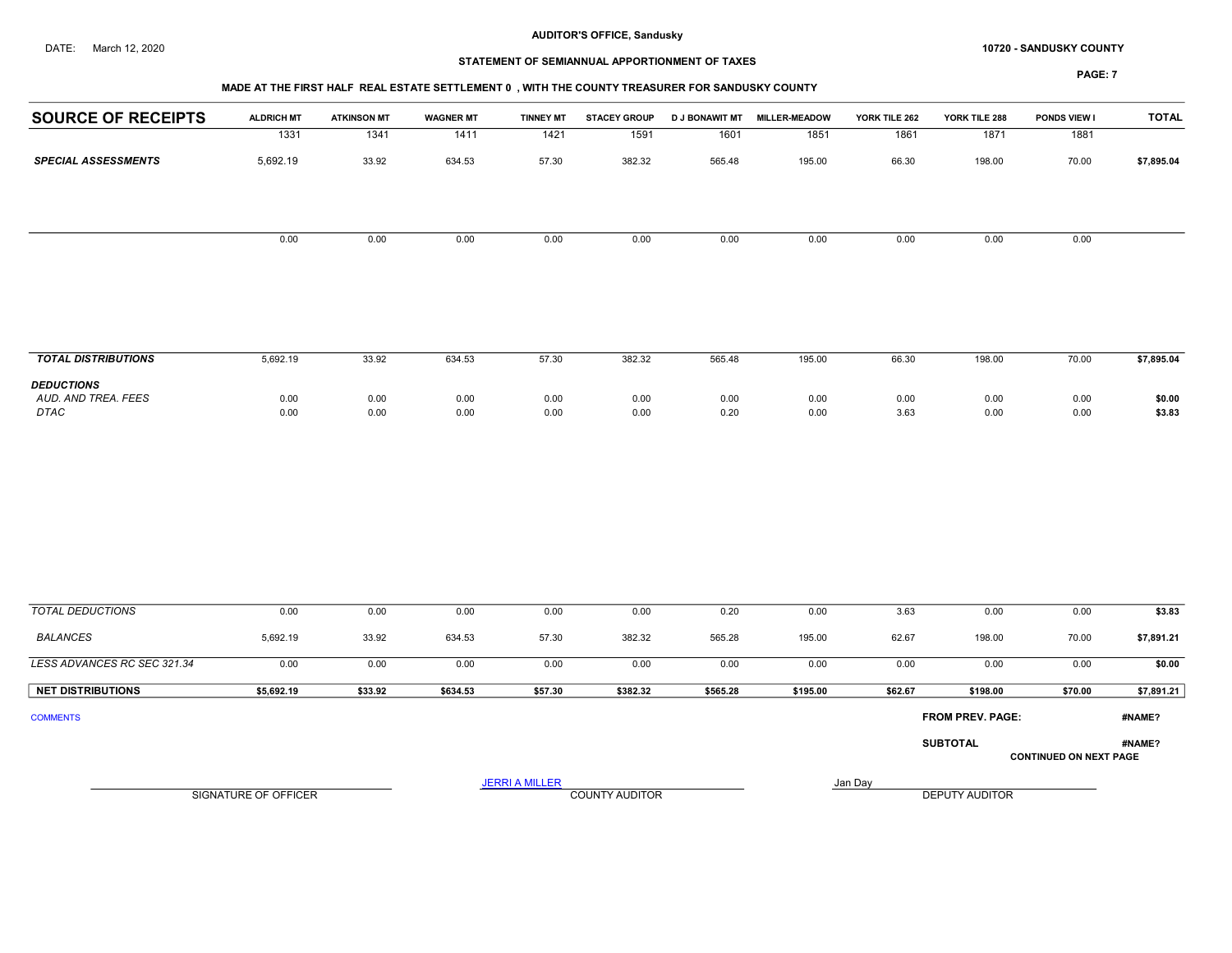#### DATE: March 12, 2020 **SANDUSKY COUNTY 10720 - SANDUSKY COUNTY**

# STATEMENT OF SEMIANNUAL APPORTIONMENT OF TAXES

| <b>SOURCE OF RECEIPTS</b>                        | PONDS VIEW II        | <b>DAVENPORT GRP</b> | <b>COUNTRY VIEW I</b> |                       | PT CLINTON RD. CHERRY RIDGE M | <b>HOMAN MT</b> | SO PLAZA II  | <b>GRIES MT</b> | BIRCHRD RES MT WYANET WOOD MT |                               | <b>TOTAL</b>     |
|--------------------------------------------------|----------------------|----------------------|-----------------------|-----------------------|-------------------------------|-----------------|--------------|-----------------|-------------------------------|-------------------------------|------------------|
|                                                  | 1891                 | 1901                 | 1911                  | 1961                  | 1981                          | 1991            | 2001         | 2011            | 2021                          | 2041                          |                  |
| <b>SPECIAL ASSESSMENTS</b>                       | 50.00                | 44.80                | 66.00                 | 189.26                | 22.00                         | 54.00           | 637.50       | 28,721.32       | 480.00                        | 38.00                         | \$30,302.88      |
|                                                  | 0.00                 | 0.00                 | 0.00                  | $0.00\,$              | 0.00                          | 0.00            | 0.00         | 0.00            | 0.00                          | 0.00                          |                  |
| <b>TOTAL DISTRIBUTIONS</b>                       | 50.00                | 44.80                | 66.00                 | 189.26                | 22.00                         | 54.00           | 637.50       | 28,721.32       | 480.00                        | 38.00                         | \$30,302.88      |
| <b>DEDUCTIONS</b><br>AUD. AND TREA. FEES<br>DTAC | 0.00<br>0.00         | 0.00<br>0.00         | 0.00<br>0.00          | 0.00<br>0.00          | 0.00<br>0.00                  | 0.00<br>0.00    | 0.00<br>0.00 | 0.00<br>8.53    | 0.00<br>0.00                  | 0.00<br>0.00                  | \$0.00<br>\$8.53 |
|                                                  |                      |                      |                       |                       |                               |                 |              |                 |                               |                               |                  |
| <b>TOTAL DEDUCTIONS</b>                          | 0.00                 | 0.00                 | 0.00                  | 0.00                  | 0.00                          | 0.00            | 0.00         | 8.53            | 0.00                          | 0.00                          | \$8.53           |
| <b>BALANCES</b>                                  | 50.00                | 44.80                | 66.00                 | 189.26                | 22.00                         | 54.00           | 637.50       | 28,712.79       | 480.00                        | 38.00                         | \$30,294.35      |
| LESS ADVANCES RC SEC 321.34                      | 0.00                 | 0.00                 | 0.00                  | 0.00                  | 0.00                          | 0.00            | 0.00         | 0.00            | 0.00                          | 0.00                          | \$0.00           |
| <b>NET DISTRIBUTIONS</b>                         | \$50.00              | \$44.80              | \$66.00               | \$189.26              | \$22.00                       | \$54.00         | \$637.50     | \$28,712.79     | \$480.00                      | \$38.00                       | \$30,294.35      |
| <b>COMMENTS</b>                                  |                      |                      |                       |                       |                               |                 |              |                 | FROM PREV. PAGE:              |                               | #NAME?           |
|                                                  |                      |                      |                       |                       |                               |                 |              |                 | <b>SUBTOTAL</b>               | <b>CONTINUED ON NEXT PAGE</b> | #NAME?           |
|                                                  | SIGNATURE OF OFFICER |                      |                       | <b>JERRI A MILLER</b> | <b>COUNTY AUDITOR</b>         |                 |              | Jan Day         | <b>DEPUTY AUDITOR</b>         |                               |                  |
|                                                  |                      |                      |                       |                       |                               |                 |              |                 |                               |                               |                  |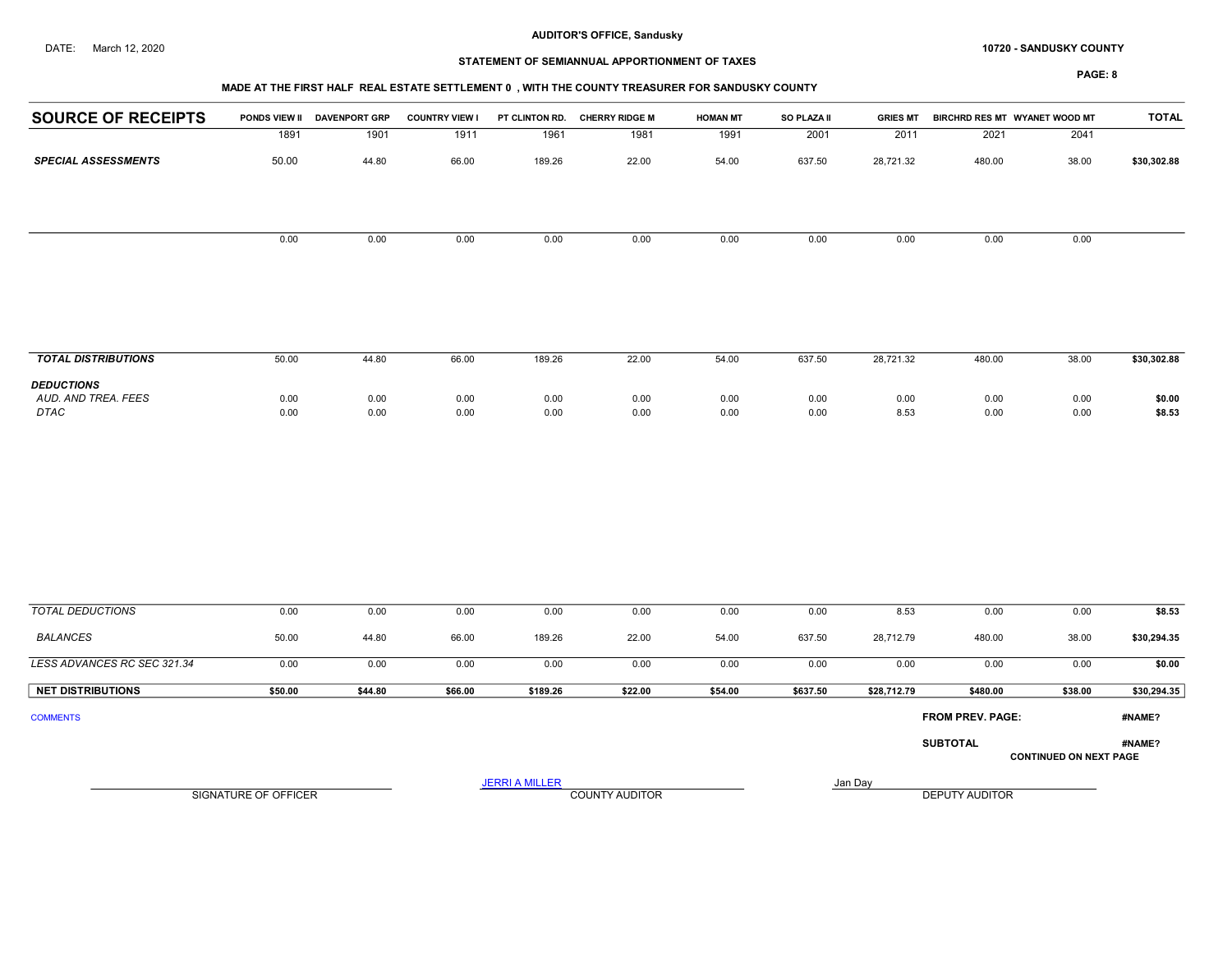#### DATE: March 12, 2020 **SANDUSKY COUNTY 10720 - SANDUSKY COUNTY**

## STATEMENT OF SEMIANNUAL APPORTIONMENT OF TAXES

## MADE AT THE FIRST HALF REAL ESTATE SETTLEMENT 0 , WITH THE COUNTY TREASURER FOR SANDUSKY COUNTY

| <b>SOURCE OF RECEIPTS</b>                               | <b>BARK CRK I MT</b> | <b>CHRISTY MT</b> | ST ANDREW I MT | <b>NADERER DT MT</b>  | PLEASANT MT           | I WAGGONER MT    | <b>DRAEGER MT</b> | <b>WASSERMAN MT</b> | <b>VARGAS MT</b>        | <b>ALLWARDT MT</b>            | <b>TOTAL</b>         |
|---------------------------------------------------------|----------------------|-------------------|----------------|-----------------------|-----------------------|------------------|-------------------|---------------------|-------------------------|-------------------------------|----------------------|
|                                                         | 2051                 | 2061              | 2071           | 2081                  | 2091                  | 2101             | 2131              | 2141                | 2151                    | 2211                          |                      |
| <b>SPECIAL ASSESSMENTS</b>                              | 964.58               | 38.00             | 297.50         | 105.00                | 132.00                | 1,827.22         | 1,554.66          | 600.00              | 334.35                  | 2,996.71                      | \$8,850.02           |
|                                                         |                      |                   |                |                       |                       |                  |                   |                     |                         |                               |                      |
|                                                         | 0.00                 | 0.00              | $0.00\,$       | 0.00                  | 0.00                  | 0.00             | 0.00              | 0.00                | 0.00                    | 0.00                          |                      |
|                                                         |                      |                   |                |                       |                       |                  |                   |                     |                         |                               |                      |
| <b>TOTAL DISTRIBUTIONS</b>                              | 964.58               | 38.00             | 297.50         | 105.00                | 132.00                | 1,827.22         | 1,554.66          | 600.00              | 334.35                  | 2,996.71                      | \$8,850.02           |
| <b>DEDUCTIONS</b><br>AUD. AND TREA. FEES<br><b>DTAC</b> | 0.00<br>0.00         | 0.00<br>0.00      | 0.00<br>0.50   | 0.00<br>0.00          | 0.00<br>0.00          | 0.00<br>0.00     | 0.00<br>2.94      | 0.00<br>0.00        | 0.00<br>1.06            | 0.00<br>0.38                  | \$0.00<br>\$4.88     |
|                                                         |                      |                   |                |                       |                       |                  |                   |                     |                         |                               |                      |
| <b>TOTAL DEDUCTIONS</b><br><b>BALANCES</b>              | 0.00<br>964.58       | 0.00<br>38.00     | 0.50<br>297.00 | 0.00<br>105.00        | 0.00<br>132.00        | 0.00<br>1,827.22 | 2.94<br>1,551.72  | 0.00<br>600.00      | 1.06<br>333.29          | 0.38<br>2,996.33              | \$4.88<br>\$8,845.14 |
| LESS ADVANCES RC SEC 321.34                             | 0.00                 | 0.00              | 0.00           | 0.00                  | 0.00                  | 0.00             | 0.00              | 0.00                | 0.00                    | 0.00                          | \$0.00               |
| <b>NET DISTRIBUTIONS</b>                                | \$964.58             | \$38.00           | \$297.00       | \$105.00              | \$132.00              | \$1,827.22       | \$1,551.72        | \$600.00            | \$333.29                | \$2,996.33                    | \$8,845.14           |
| <b>COMMENTS</b>                                         |                      |                   |                |                       |                       |                  |                   |                     | <b>FROM PREV. PAGE:</b> |                               | #NAME?               |
|                                                         |                      |                   |                |                       |                       |                  |                   |                     | <b>SUBTOTAL</b>         | <b>CONTINUED ON NEXT PAGE</b> | #NAME?               |
|                                                         |                      |                   |                | <b>JERRI A MILLER</b> |                       |                  |                   | Jan Day             |                         |                               |                      |
|                                                         | SIGNATURE OF OFFICER |                   |                |                       | <b>COUNTY AUDITOR</b> |                  |                   |                     | DEPUTY AUDITOR          |                               |                      |
|                                                         |                      |                   |                |                       |                       |                  |                   |                     |                         |                               |                      |
|                                                         |                      |                   |                |                       |                       |                  |                   |                     |                         |                               |                      |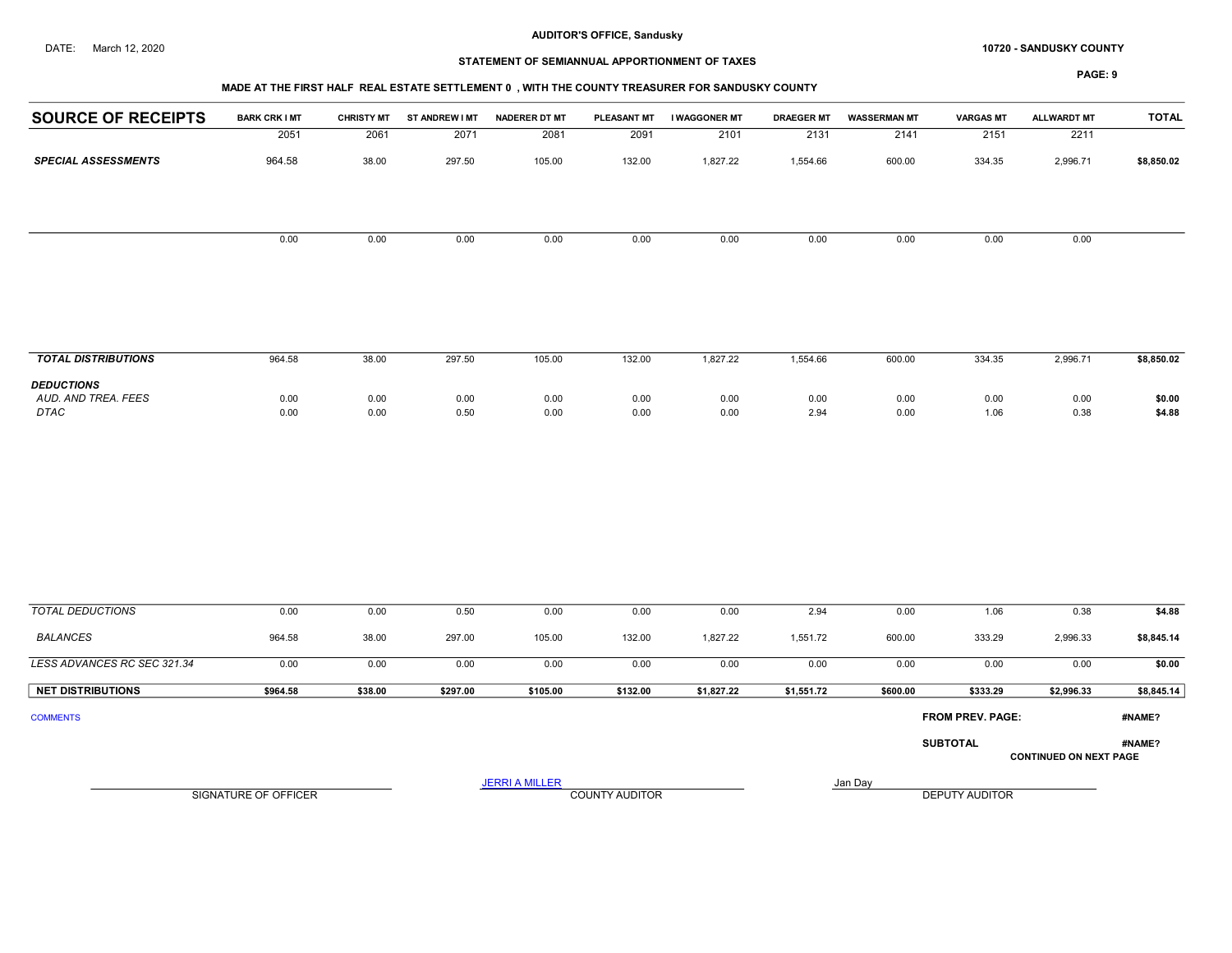#### DATE: March 12, 2020 **SANDUSKY COUNTY 10720 - SANDUSKY COUNTY**

# STATEMENT OF SEMIANNUAL APPORTIONMENT OF TAXES

## MADE AT THE FIRST HALF REAL ESTATE SETTLEMENT 0 , WITH THE COUNTY TREASURER FOR SANDUSKY COUNTY

| <b>SOURCE OF RECEIPTS</b>   |                             | VEL-A-DA MT BALL STORM SEW | <b>GREEN HILLS I</b> | <b>COUNTRYVIEW II</b> |                       | SILER ST MT CLARK-SATTLER |              | SPRING BRK MT GENE WIDMAN MT | <b>ODONNELL MT</b>      | <b>EVA HAAR MT</b>            | <b>TOTAL</b>     |
|-----------------------------|-----------------------------|----------------------------|----------------------|-----------------------|-----------------------|---------------------------|--------------|------------------------------|-------------------------|-------------------------------|------------------|
|                             | 2231                        | 2241                       | 2251                 | 2261                  | 2311                  | 2321                      | 2331         | 2341                         | 2351                    | 2371                          |                  |
| <b>SPECIAL ASSESSMENTS</b>  | 108.80                      | 8.00                       | 308.00               | 54.00                 | 82.21                 | 20.00                     | 330.27       | 54.00                        | 150.00                  | 940.74                        | \$2,056.02       |
|                             |                             |                            |                      |                       |                       |                           |              |                              |                         |                               |                  |
|                             | 0.00                        | 0.00                       | 0.00                 | 0.00                  | 0.00                  | 0.00                      | 0.00         | 0.00                         | 0.00                    | 0.00                          |                  |
| <b>TOTAL DISTRIBUTIONS</b>  | 108.80                      | 8.00                       | 308.00               | 54.00                 | 82.21                 | 20.00                     | 330.27       | 54.00                        | 150.00                  | 940.74                        | \$2,056.02       |
| <b>DEDUCTIONS</b>           |                             |                            |                      |                       |                       |                           |              |                              |                         |                               |                  |
| AUD. AND TREA. FEES<br>DTAC | 0.00<br>0.00                | 0.00<br>0.00               | 0.00<br>0.00         | 0.00<br>0.00          | 0.00<br>1.49          | 0.00<br>0.00              | 0.00<br>0.00 | 0.00<br>0.00                 | 0.00<br>0.00            | 0.00<br>0.95                  | \$0.00<br>\$2.44 |
|                             |                             |                            |                      |                       |                       |                           |              |                              |                         |                               |                  |
| <b>TOTAL DEDUCTIONS</b>     | 0.00                        | 0.00                       | 0.00                 | 0.00                  | 1.49                  | 0.00                      | 0.00         | 0.00                         | 0.00                    | 0.95                          | \$2.44           |
| <b>BALANCES</b>             | 108.80                      | 8.00                       | 308.00               | 54.00                 | 80.72                 | 20.00                     | 330.27       | 54.00                        | 150.00                  | 939.79                        | \$2,053.58       |
| LESS ADVANCES RC SEC 321.34 | 0.00                        | 0.00                       | 0.00                 | 0.00                  | 0.00                  | 0.00                      | 0.00         | 0.00                         | 0.00                    | 0.00                          | \$0.00           |
| <b>NET DISTRIBUTIONS</b>    | \$108.80                    | \$8.00                     | \$308.00             | \$54.00               | \$80.72               | \$20.00                   | \$330.27     | \$54.00                      | \$150.00                | \$939.79                      | \$2,053.58       |
| <b>COMMENTS</b>             |                             |                            |                      |                       |                       |                           |              |                              | <b>FROM PREV. PAGE:</b> |                               | #NAME?           |
|                             |                             |                            |                      |                       |                       |                           |              |                              | <b>SUBTOTAL</b>         | <b>CONTINUED ON NEXT PAGE</b> | #NAME?           |
|                             | <b>SIGNATURE OF OFFICER</b> |                            |                      | <b>JERRI A MILLER</b> | <b>COUNTY AUDITOR</b> |                           |              | Jan Day                      | <b>DEPUTY AUDITOR</b>   |                               |                  |
|                             |                             |                            |                      |                       |                       |                           |              |                              |                         |                               |                  |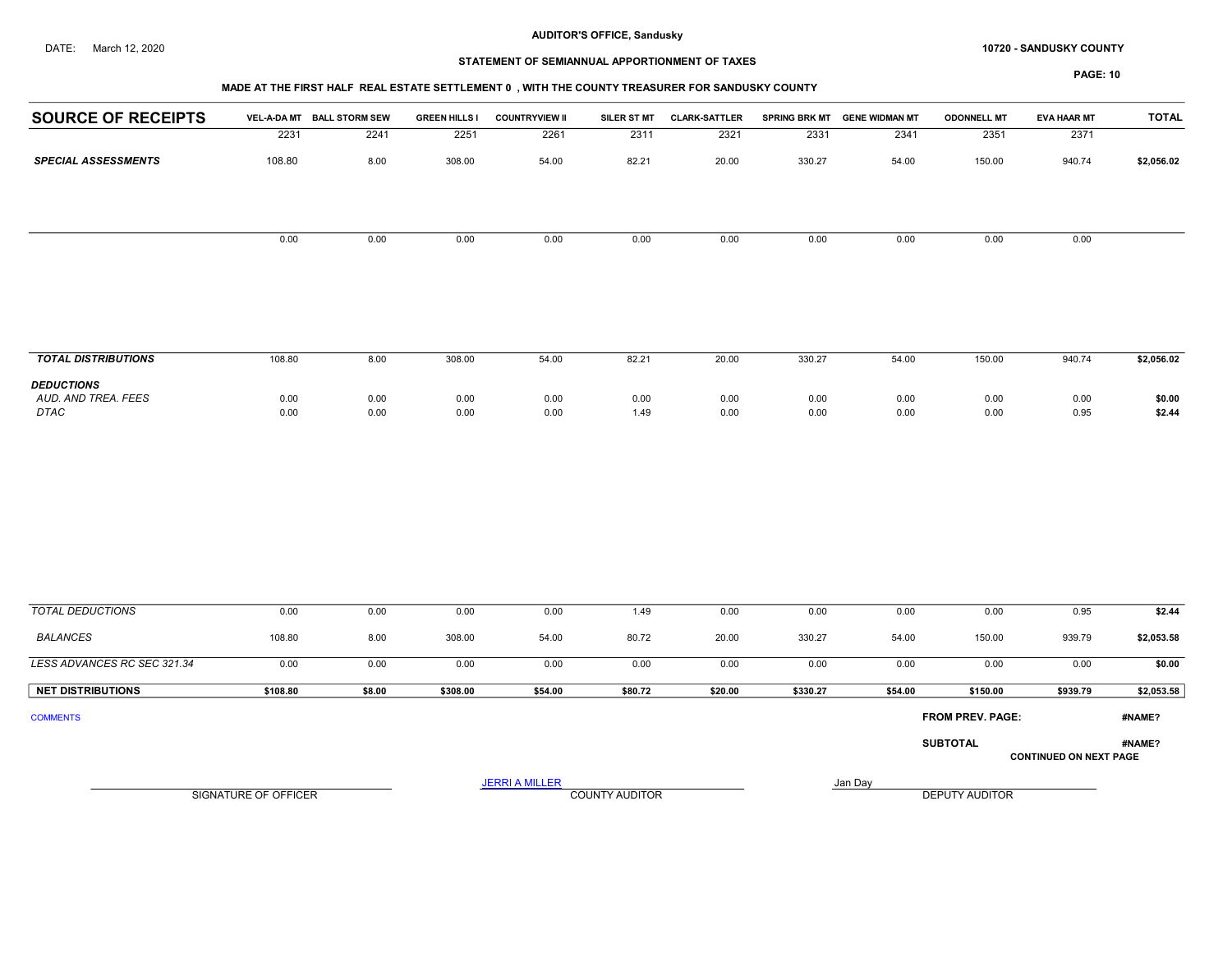#### DATE: March 12, 2020 **SANDUSKY COUNTY 10720 - SANDUSKY COUNTY**

# STATEMENT OF SEMIANNUAL APPORTIONMENT OF TAXES

PAGE: 11

| <b>D. MILLER MT</b> | TWP RD 55 MT.                                       |                | <b>ST ANDREWII MT</b> | <b>BUCHANAN MT.</b>                                                    |                |                                    | C. E. WOLFE MT                                                                                                                                        | <b>DIEDRICH MT</b>       | <b>DEVRIES MT.</b>       | <b>TOTAL</b>                |
|---------------------|-----------------------------------------------------|----------------|-----------------------|------------------------------------------------------------------------|----------------|------------------------------------|-------------------------------------------------------------------------------------------------------------------------------------------------------|--------------------------|--------------------------|-----------------------------|
| 2381                | 2431                                                | 2441           | 2471                  | 2481                                                                   | 2521           | 2531                               | 2561                                                                                                                                                  | 2621                     | 2671                     |                             |
| 64.00               | 847.84                                              | 5,257.38       | 262.50                | 102.00                                                                 | 240.00         | 100.00                             | 538.71                                                                                                                                                | 370.94                   | 248.32                   | \$8,031.69                  |
| 0.00                | 0.00                                                | 0.00           | 0.00                  | 0.00                                                                   | 0.00           | 0.00                               | 0.00                                                                                                                                                  | 0.00                     | 0.00                     |                             |
|                     |                                                     |                |                       |                                                                        |                |                                    |                                                                                                                                                       |                          |                          |                             |
|                     |                                                     |                |                       |                                                                        |                |                                    |                                                                                                                                                       |                          |                          | \$8,031.69                  |
|                     |                                                     |                |                       |                                                                        |                |                                    |                                                                                                                                                       |                          |                          | \$0.00                      |
| 0.00                | 0.47                                                | 1.25           | 1.25                  | 0.00                                                                   | 0.00           | 0.00                               | 0.00                                                                                                                                                  | 0.24                     | 0.00                     | \$3.21                      |
|                     |                                                     |                |                       |                                                                        |                |                                    |                                                                                                                                                       |                          |                          |                             |
| 0.00                | 0.47                                                | 1.25           | 1.25                  | 0.00                                                                   | 0.00           | 0.00                               | 0.00                                                                                                                                                  | 0.24                     | 0.00                     | \$3.21<br><b>\$8.028.48</b> |
|                     | <b>SOURCE OF RECEIPTS</b><br>64.00<br>0.00<br>64.00 | 847.84<br>0.00 | 5,257.38<br>0.00      | <b>INDIAN-SAAM MT</b><br>262.50<br>0.00<br>84737<br>5 256 13<br>261.25 | 102.00<br>0.00 | 240.00<br>0.00<br>102.00<br>240.00 | MADE AT THE FIRST HALF REAL ESTATE SETTLEMENT 0, WITH THE COUNTY TREASURER FOR SANDUSKY COUNTY<br>FORK MT. NORTHRIDGE MT.<br>100.00<br>0.00<br>100.00 | 538.71<br>0.00<br>538 71 | 370.94<br>0.00<br>370.70 | 248.32<br>0.00<br>24832     |

| <b>BALANCES</b>             | 64.00   | 847.37   | 5,256.13   | 261.25   | 102.00   | 240.00   | 100.00   | 538.71   | 370.70                  | 248.32   | \$8,028.48 |
|-----------------------------|---------|----------|------------|----------|----------|----------|----------|----------|-------------------------|----------|------------|
| LESS ADVANCES RC SEC 321.34 | 0.00    | 0.00     | 0.00       | 0.00     | 0.00     | 0.00     | 0.00     | 0.00     | 0.00                    | 0.00     | \$0.00     |
| <b>NET DISTRIBUTIONS</b>    | \$64.00 | \$847.37 | \$5,256.13 | \$261.25 | \$102.00 | \$240.00 | \$100.00 | \$538.71 | \$370.70                | \$248.32 | \$8,028.48 |
| <b>COMMENTS</b>             |         |          |            |          |          |          |          |          | <b>FROM PREV. PAGE:</b> |          | #NAME?     |
|                             |         |          |            |          |          |          |          |          | <b>SUBTOTAL</b>         |          | #NAME?     |

CONTINUED ON NEXT PAGE

JERRI A MILLER COUNTY AUDITOR **Finally county and Day** 

SIGNATURE OF OFFICER **EXECUTE A RELATION COUNTY AUDITOR** COUNTY AUDITOR **DEPUTY AUDITOR**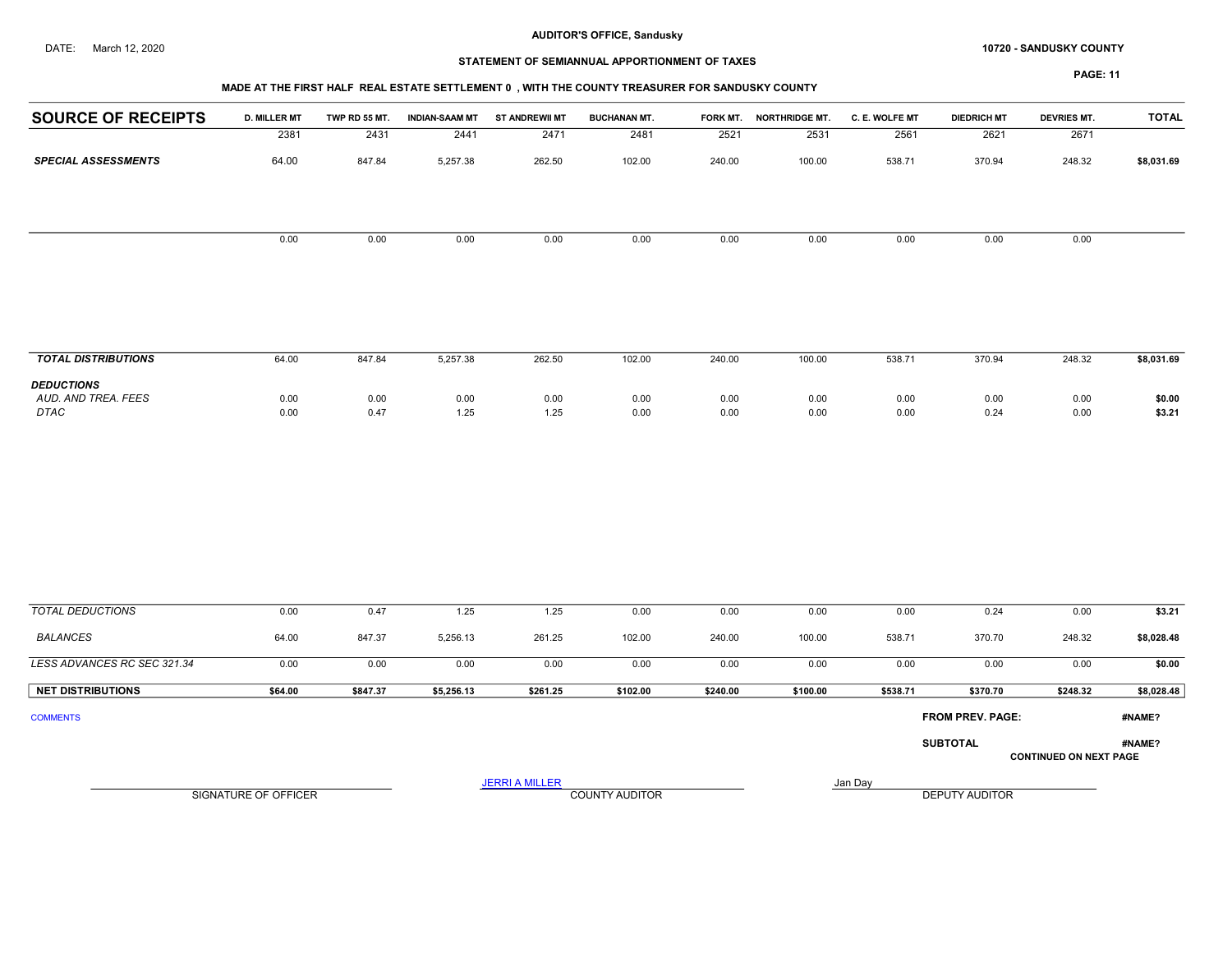#### DATE: March 12, 2020 **SANDUSKY COUNTY 10720 - SANDUSKY COUNTY**

# STATEMENT OF SEMIANNUAL APPORTIONMENT OF TAXES

# MADE AT THE FIRST HALF REAL ESTATE SETTLEMENT 0 , WITH THE COUNTY TREASURER FOR SANDUSKY COUNTY

| <b>SOURCE OF RECEIPTS</b>          |                      | WAHL MT WALT CRAMER MT | <b>HAVENS EXT MT</b> | <b>LOY MT</b>         | <b>BIERLY MT</b>      |              | HENSEL MT NIGHSWANDER MT | <b>SOUTHLAND MT</b> | <b>LEWIS MT</b>         | <b>HAVENS II MT</b>           | <b>TOTAL</b>     |
|------------------------------------|----------------------|------------------------|----------------------|-----------------------|-----------------------|--------------|--------------------------|---------------------|-------------------------|-------------------------------|------------------|
|                                    | 2711                 | 2771                   | 2781                 | 2791                  | 2851                  | 2861         | 2871                     | 2881                | 3001                    | 3021                          |                  |
| <b>SPECIAL ASSESSMENTS</b>         | 900.15               | 3,346.16               | 12.00                | 2,832.16              | 1,467.03              | 1,202.72     | 348.01                   | 158.00              | 689.70                  | 452.58                        | \$11,408.51      |
|                                    | 0.00                 | 0.00                   | 0.00                 | 0.00                  | 0.00                  | 0.00         | 0.00                     | 0.00                | 0.00                    | 0.00                          |                  |
|                                    |                      |                        |                      |                       |                       |              |                          |                     |                         |                               |                  |
| <b>TOTAL DISTRIBUTIONS</b>         | 900.15               | 3,346.16               | 12.00                | 2,832.16              | 1,467.03              | 1,202.72     | 348.01                   | 158.00              | 689.70                  | 452.58                        | \$11,408.51      |
| <b>DEDUCTIONS</b>                  |                      |                        |                      |                       |                       |              |                          |                     |                         |                               |                  |
| AUD. AND TREA. FEES<br><b>DTAC</b> | 0.00<br>0.00         | 0.00<br>0.00           | 0.00<br>0.00         | 0.00<br>1.04          | 0.00<br>0.00          | 0.00<br>0.00 | 0.00<br>0.00             | 0.00<br>0.00        | 0.00<br>0.00            | 0.00<br>0.00                  | \$0.00<br>\$1.04 |
|                                    |                      |                        |                      |                       |                       |              |                          |                     |                         |                               |                  |
| <b>TOTAL DEDUCTIONS</b>            | 0.00                 | 0.00                   | 0.00                 | 1.04                  | 0.00                  | 0.00         | 0.00                     | 0.00                | 0.00                    | 0.00                          | \$1.04           |
| <b>BALANCES</b>                    | 900.15               | 3,346.16               | 12.00                | 2,831.12              | 1,467.03              | 1,202.72     | 348.01                   | 158.00              | 689.70                  | 452.58                        | \$11,407.47      |
| LESS ADVANCES RC SEC 321.34        | 0.00                 | 0.00                   | 0.00                 | 0.00                  | 0.00                  | 0.00         | 0.00                     | 0.00                | 0.00                    | 0.00                          | \$0.00           |
| <b>NET DISTRIBUTIONS</b>           | \$900.15             | \$3,346.16             | \$12.00              | \$2,831.12            | \$1,467.03            | \$1,202.72   | \$348.01                 | \$158.00            | \$689.70                | \$452.58                      | \$11,407.47      |
| <b>COMMENTS</b>                    |                      |                        |                      |                       |                       |              |                          |                     | <b>FROM PREV. PAGE:</b> |                               | #NAME?           |
|                                    |                      |                        |                      |                       |                       |              |                          |                     | <b>SUBTOTAL</b>         | <b>CONTINUED ON NEXT PAGE</b> | #NAME?           |
|                                    |                      |                        |                      | <b>JERRI A MILLER</b> |                       |              |                          | Jan Day             |                         |                               |                  |
|                                    | SIGNATURE OF OFFICER |                        |                      |                       | <b>COUNTY AUDITOR</b> |              |                          |                     | <b>DEPUTY AUDITOR</b>   |                               |                  |
|                                    |                      |                        |                      |                       |                       |              |                          |                     |                         |                               |                  |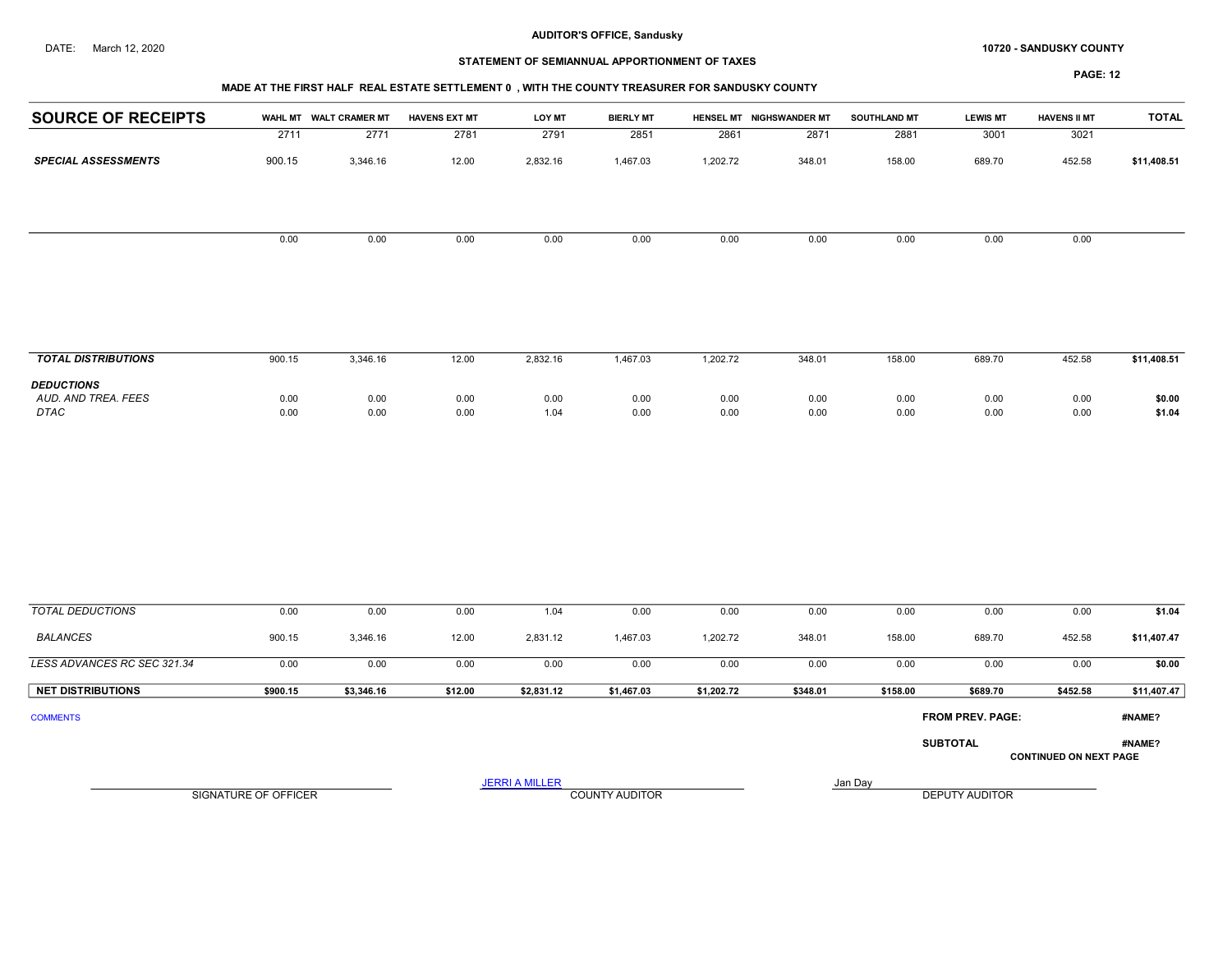#### DATE: March 12, 2020 **SANDUSKY COUNTY 10720 - SANDUSKY COUNTY**

## STATEMENT OF SEMIANNUAL APPORTIONMENT OF TAXES

PAGE: 13

|                            |                       |                     |                 |                   | E C LINDSEY E C LINDSEY MAIN | <b>CROWELL-STACY</b> |                         |                       |                    |                       |              |
|----------------------------|-----------------------|---------------------|-----------------|-------------------|------------------------------|----------------------|-------------------------|-----------------------|--------------------|-----------------------|--------------|
| <b>SOURCE OF RECEIPTS</b>  | <b>GSCHWIND II MT</b> | <b>EMCH MAIN MT</b> | <b>KLOPP MT</b> | <b>LATERAL MT</b> | МT                           |                      | TILE MT EMCH LATERAL MT | <b>CEDAR RIDGE MT</b> | <b>HOEFLICH MT</b> | <b>MILLER TILE MT</b> | <b>TOTAL</b> |
|                            | 3031                  | 3091                | 3121            | 3161              | 3171                         | 3181                 | 3191                    | 3251                  | 3271               | 3281                  |              |
| <b>SPECIAL ASSESSMENTS</b> | 357.24                | 4,264.03            | 1,196.56        | 418.36            | 422.15                       | 51.20                | 1,567.43                | 140.75                | 702.64             | 267.77                | \$9,388.13   |
|                            |                       |                     |                 |                   |                              |                      |                         |                       |                    |                       |              |
|                            |                       |                     |                 |                   |                              |                      |                         |                       |                    |                       |              |
|                            | 0.00                  | 0.00                | 0.00            | 0.00              | 0.00                         | 0.00                 | 0.00                    | 0.00                  | 0.00               | 0.00                  |              |
|                            |                       |                     |                 |                   |                              |                      |                         |                       |                    |                       |              |
|                            |                       |                     |                 |                   |                              |                      |                         |                       |                    |                       |              |
|                            |                       |                     |                 |                   |                              |                      |                         |                       |                    |                       |              |
|                            |                       |                     |                 |                   |                              |                      |                         |                       |                    |                       |              |
| <b>TOTAL DISTRIBUTIONS</b> | 357.24                | 4,264.03            | 1,196.56        | 418.36            | 422.15                       | 51.20                | 1,567.43                | 140.75                | 702.64             | 267.77                | \$9,388.13   |

|                     | ----- | .<br>$\mathbf{r}$ | .    | .    | .    | - - - - - | .    | .    | .    | ------ | .      |
|---------------------|-------|-------------------|------|------|------|-----------|------|------|------|--------|--------|
| <b>DEDUCTIONS</b>   |       |                   |      |      |      |           |      |      |      |        |        |
| AUD. AND TREA. FEES | 0.00  | 0.00              | 0.00 | 0.00 | 0.00 | 0.00      | 0.00 | 0.00 | 0.00 | 0.00   | \$0.00 |
| <b>DTAC</b>         | 0.00  | 0.00              | 0.48 | 0.00 | 0.00 | 0.00      | 0.00 | 0.00 | 1.54 | 0.00   | \$2.02 |
|                     |       |                   |      |      |      |           |      |      |      |        |        |

| <b>TOTAL DEDUCTIONS</b>     | 0.00                 | 0.00       | 0.48       | 0.00                  | 0.00                  | 0.00    | 0.00       | 0.00     | 1.54                    | 0.00                          | \$2.02     |
|-----------------------------|----------------------|------------|------------|-----------------------|-----------------------|---------|------------|----------|-------------------------|-------------------------------|------------|
| <b>BALANCES</b>             | 357.24               | 4,264.03   | 1,196.08   | 418.36                | 422.15                | 51.20   | 1,567.43   | 140.75   | 701.10                  | 267.77                        | \$9,386.11 |
| LESS ADVANCES RC SEC 321.34 | 0.00                 | 0.00       | 0.00       | 0.00                  | 0.00                  | 0.00    | 0.00       | 0.00     | 0.00                    | 0.00                          | \$0.00     |
| <b>NET DISTRIBUTIONS</b>    | \$357.24             | \$4,264.03 | \$1,196.08 | \$418.36              | \$422.15              | \$51.20 | \$1,567.43 | \$140.75 | \$701.10                | \$267.77                      | \$9,386.11 |
| <b>COMMENTS</b>             |                      |            |            |                       |                       |         |            |          | <b>FROM PREV. PAGE:</b> |                               | #NAME?     |
|                             |                      |            |            |                       |                       |         |            |          | <b>SUBTOTAL</b>         | <b>CONTINUED ON NEXT PAGE</b> | #NAME?     |
|                             | SIGNATURE OF OFFICER |            |            | <b>JERRI A MILLER</b> | <b>COUNTY AUDITOR</b> |         | Jan Day    |          | <b>DEPUTY AUDITOR</b>   |                               |            |

SIGNATURE OF OFFICER **EXECUTE A RELATION COUNTY AUDITOR** COUNTY AUDITOR **DEPUTY AUDITOR**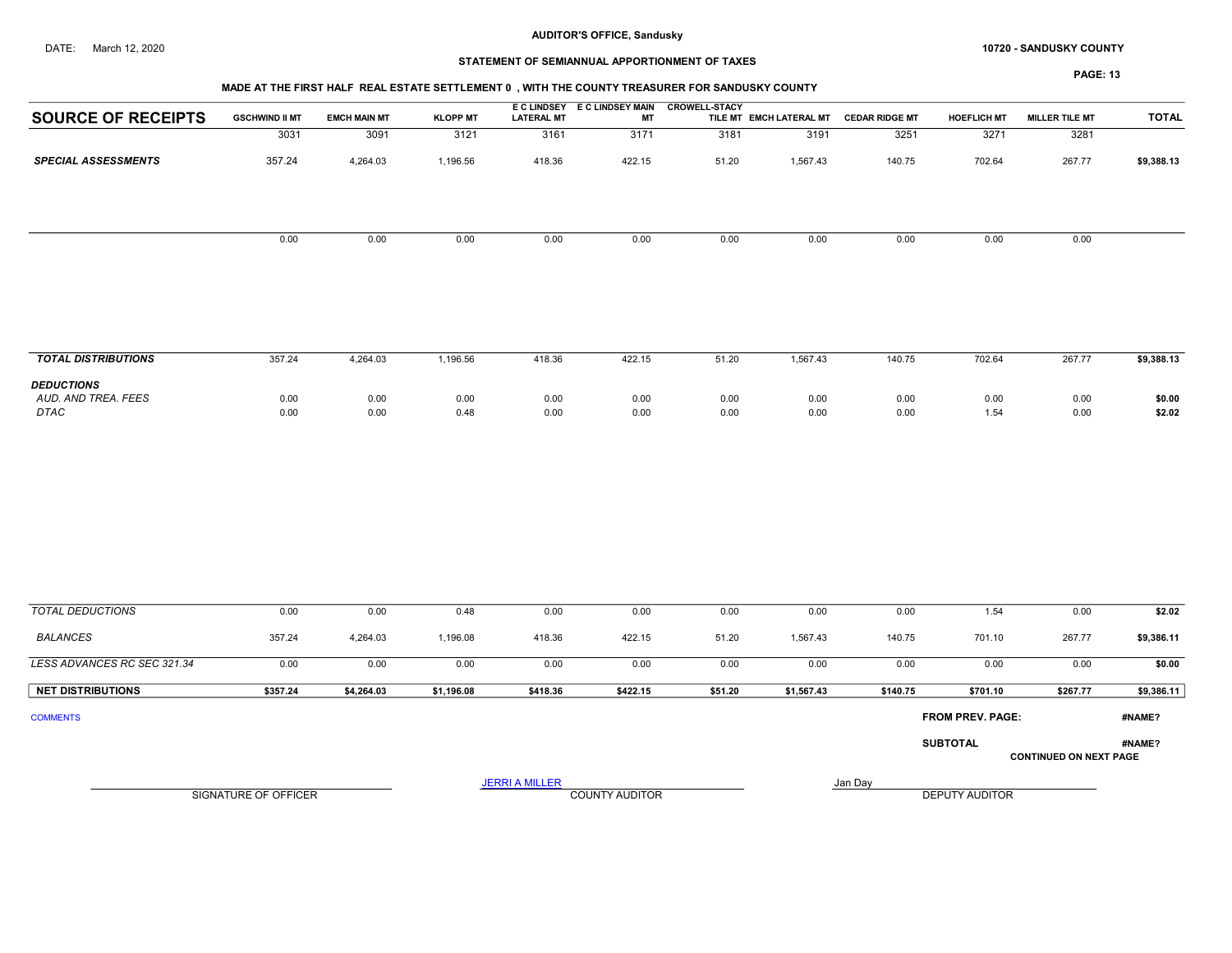# STATEMENT OF SEMIANNUAL APPORTIONMENT OF TAXES

PAGE: 14

## MADE AT THE FIRST HALF REAL ESTATE SETTLEMENT 0 , WITH THE COUNTY TREASURER FOR SANDUSKY COUNTY

| <b>SOURCE OF RECEIPTS</b>                | <b>HAMPTON INN</b><br>PHASE I MT | ALLEY DT MT |            | GUY FISHER MT SCHWOCHOW MT |                                                           | <b>TOTAL</b> |
|------------------------------------------|----------------------------------|-------------|------------|----------------------------|-----------------------------------------------------------|--------------|
|                                          | 3301                             | 3311        | 3321       | 3351                       |                                                           |              |
| <b>SPECIAL ASSESSMENTS</b>               | 70.00                            | 564.74      | 1,134.05   | 0.00                       |                                                           | \$1,768.79   |
|                                          |                                  |             |            |                            |                                                           |              |
|                                          |                                  |             |            |                            |                                                           |              |
|                                          | 0.00                             | 0.00        | 0.00       | 0.00                       |                                                           |              |
|                                          |                                  |             |            |                            |                                                           |              |
|                                          |                                  |             |            |                            |                                                           |              |
|                                          |                                  |             |            |                            |                                                           |              |
|                                          |                                  |             |            |                            |                                                           |              |
| <b>TOTAL DISTRIBUTIONS</b>               |                                  |             |            |                            |                                                           |              |
|                                          | 70.00                            | 564.74      | 1,134.05   | 0.00                       |                                                           | \$1,768.79   |
| <b>DEDUCTIONS</b><br>AUD. AND TREA. FEES | 0.00                             | 0.00        | 0.00       | 0.00                       |                                                           | \$0.00       |
| DTAC                                     | 0.00                             | 0.00        | 0.00       | 0.00                       |                                                           | \$0.00       |
|                                          |                                  |             |            |                            |                                                           |              |
|                                          |                                  |             |            |                            |                                                           |              |
|                                          |                                  |             |            |                            |                                                           |              |
|                                          |                                  |             |            |                            |                                                           |              |
|                                          |                                  |             |            |                            |                                                           |              |
|                                          |                                  |             |            |                            |                                                           |              |
|                                          |                                  |             |            |                            |                                                           |              |
| <b>TOTAL DEDUCTIONS</b>                  | 0.00                             | 0.00        | 0.00       | 0.00                       |                                                           | \$0.00       |
|                                          |                                  |             |            |                            |                                                           |              |
| <b>BALANCES</b>                          | 70.00                            | 564.74      | 1,134.05   | 0.00                       |                                                           | \$1,768.79   |
| LESS ADVANCES RC SEC 321.34              | 0.00                             | 0.00        | 0.00       | 0.00                       |                                                           | \$0.00       |
| <b>NET DISTRIBUTIONS</b>                 | \$70.00                          | \$564.74    | \$1,134.05 | \$0.00                     |                                                           | \$1,768.79   |
| <b>COMMENTS</b>                          |                                  |             |            |                            | <b>FROM PREV. PAGE:</b>                                   | #NAME?       |
|                                          |                                  |             |            |                            | TOTAL:                                                    | #NAME?       |
|                                          |                                  |             |            |                            |                                                           |              |
|                                          | SIGNATURE OF OFFICER             |             |            | <b>JERRI A MILLER</b>      | Jan Day<br><b>COUNTY AUDITOR</b><br><b>DEPUTY AUDITOR</b> |              |
|                                          |                                  |             |            |                            |                                                           |              |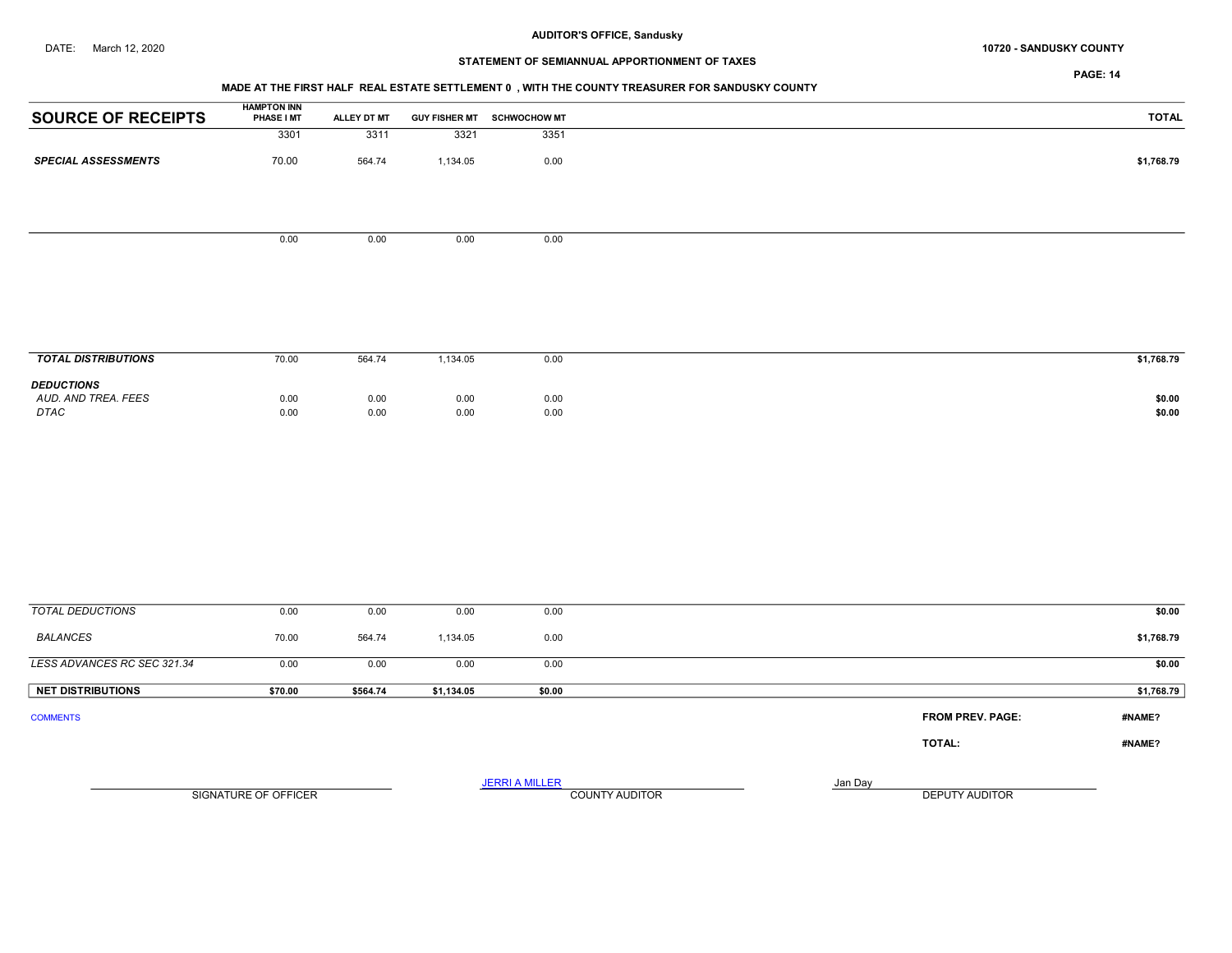# STATEMENT OF SEMIANNUAL APPORTIONMENT OF TAXES

PAGE: 15

## MADE AT THE FIRST HALF REAL ESTATE SETTLEMENT 0 , WITH THE COUNTY TREASURER FOR BALLVILLE TWP

| <b>SOURCE OF RECEIPTS</b>   | <b>BALLVILLE LITE</b> |              | WEED MOWING DEBRIS REMOVAL | <b>TOTAL</b>     |
|-----------------------------|-----------------------|--------------|----------------------------|------------------|
|                             | 2360                  | 2907         | 3253                       |                  |
| <b>SPECIAL ASSESSMENTS</b>  | 85.00                 | 0.00         | 0.00                       | \$85.00          |
|                             |                       |              |                            |                  |
|                             |                       |              |                            |                  |
|                             |                       |              |                            |                  |
|                             | 0.00                  | 0.00         | 0.00                       |                  |
|                             |                       |              |                            |                  |
|                             |                       |              |                            |                  |
|                             |                       |              |                            |                  |
|                             |                       |              |                            |                  |
|                             |                       |              |                            |                  |
| <b>TOTAL DISTRIBUTIONS</b>  | 85.00                 | 0.00         | 0.00                       | \$85.00          |
| <b>DEDUCTIONS</b>           |                       |              |                            |                  |
| AUD. AND TREA. FEES<br>DTAC | 0.00<br>0.00          | 0.00<br>0.00 | 0.00<br>0.00               | \$0.00<br>\$0.00 |
|                             |                       |              |                            |                  |
|                             |                       |              |                            |                  |
|                             |                       |              |                            |                  |
|                             |                       |              |                            |                  |
|                             |                       |              |                            |                  |
|                             |                       |              |                            |                  |
|                             |                       |              |                            |                  |
|                             |                       |              |                            |                  |

| NET DISTRIBUTIONS           | \$85.00 | \$0.00 | \$0.00 | \$85.00 |
|-----------------------------|---------|--------|--------|---------|
| LESS ADVANCES RC SEC 321.34 | 0.00    | 0.00   | 0.00   | \$0.00  |
| BALANCES                    | 85.00   | 0.00   | 0.00   | \$85.00 |
| TOTAL DEDUCTIONS            | 0.00    | 0.00   | 0.00   | \$0.00  |

COMMENTS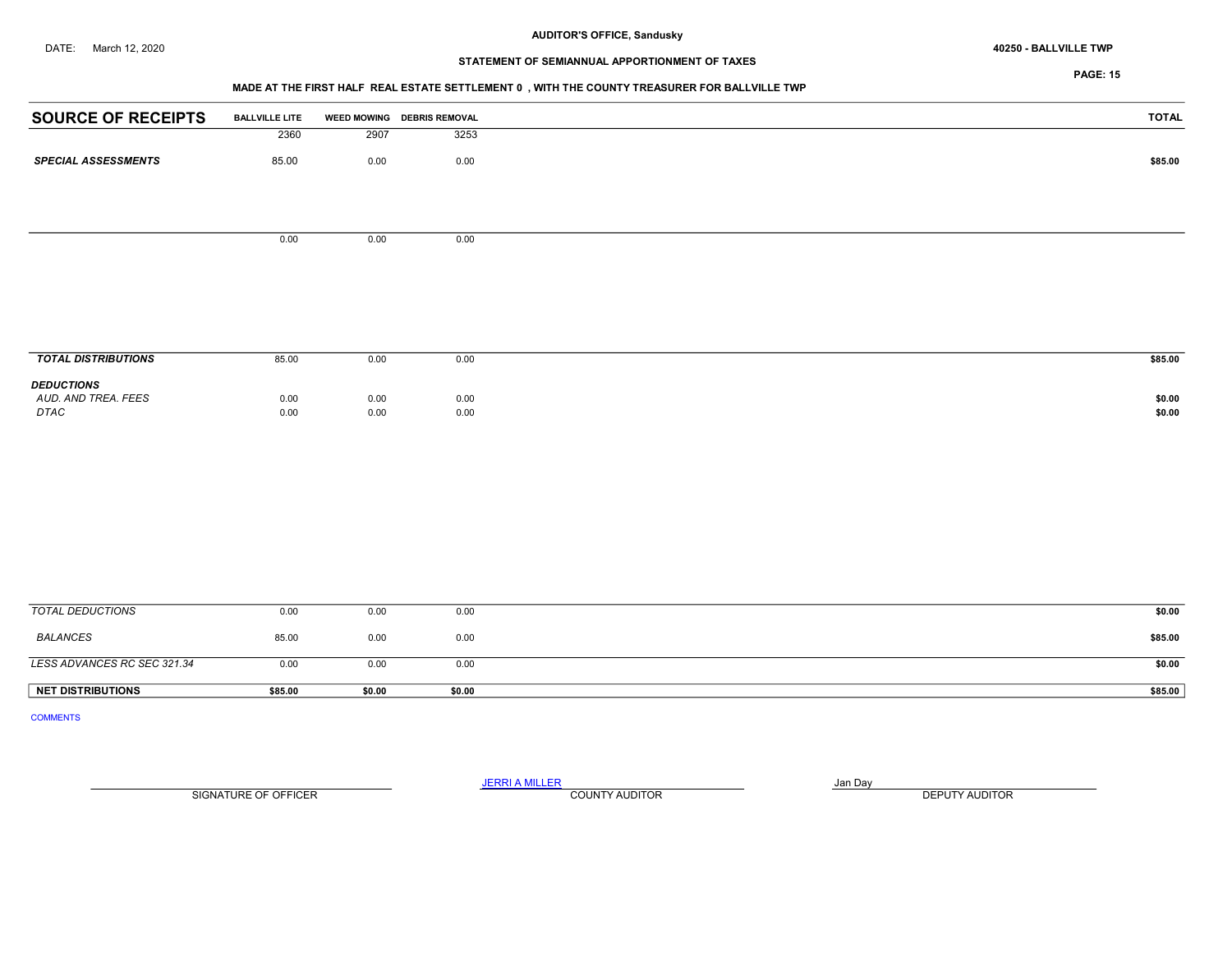#### DATE: March 12, 2020 42090 - GREEN CREEK TWP

# STATEMENT OF SEMIANNUAL APPORTIONMENT OF TAXES

PAGE: 16

#### MADE AT THE FIRST HALF REAL ESTATE SETTLEMENT 0 , WITH THE COUNTY TREASURER FOR GREEN CREEK TWP

| <b>SOURCE OF RECEIPTS</b>  | <b>DEBRIS REMOVAL</b> | <b>CULVERT</b> | <b>TOTAL</b> |
|----------------------------|-----------------------|----------------|--------------|
|                            | 3053                  | 3262           |              |
| <b>SPECIAL ASSESSMENTS</b> | 0.00                  | 0.00           | \$0.00       |
|                            |                       |                |              |
|                            |                       |                |              |
|                            |                       |                |              |
|                            |                       |                |              |
|                            | 0.00                  | 0.00           |              |
|                            |                       |                |              |
|                            |                       |                |              |
|                            |                       |                |              |
|                            |                       |                |              |
|                            |                       |                |              |
| <b>TOTAL DISTRIBUTIONS</b> | 0.00                  | 0.00           | \$0.00       |
| <b>DEDUCTIONS</b>          |                       |                |              |
| AUD. AND TREA. FEES        | 0.00                  | $0.00\,$       | \$0.00       |
| DTAC                       | 0.00                  | $0.00\,$       | \$0.00       |
|                            |                       |                |              |
|                            |                       |                |              |
|                            |                       |                |              |
|                            |                       |                |              |
|                            |                       |                |              |
|                            |                       |                |              |
|                            |                       |                |              |
|                            |                       |                |              |
|                            |                       |                |              |
| <b>TOTAL DEDUCTIONS</b>    | 0.00                  | 0.00           | \$0.00       |

| <b>NET DISTRIBUTIONS</b>    | \$0.00 | \$0.00                       | \$0.00 |
|-----------------------------|--------|------------------------------|--------|
| LESS ADVANCES RC SEC 321.34 | 0.00   | 0.00                         | \$0.00 |
| BALANCES                    | 0.00   | 0.00<br>$\sim$ $\sim$ $\sim$ | \$0.00 |
| TOTAL DEDUCTIONS            | 0.00   | 0.00                         | \$0.00 |

COMMENTS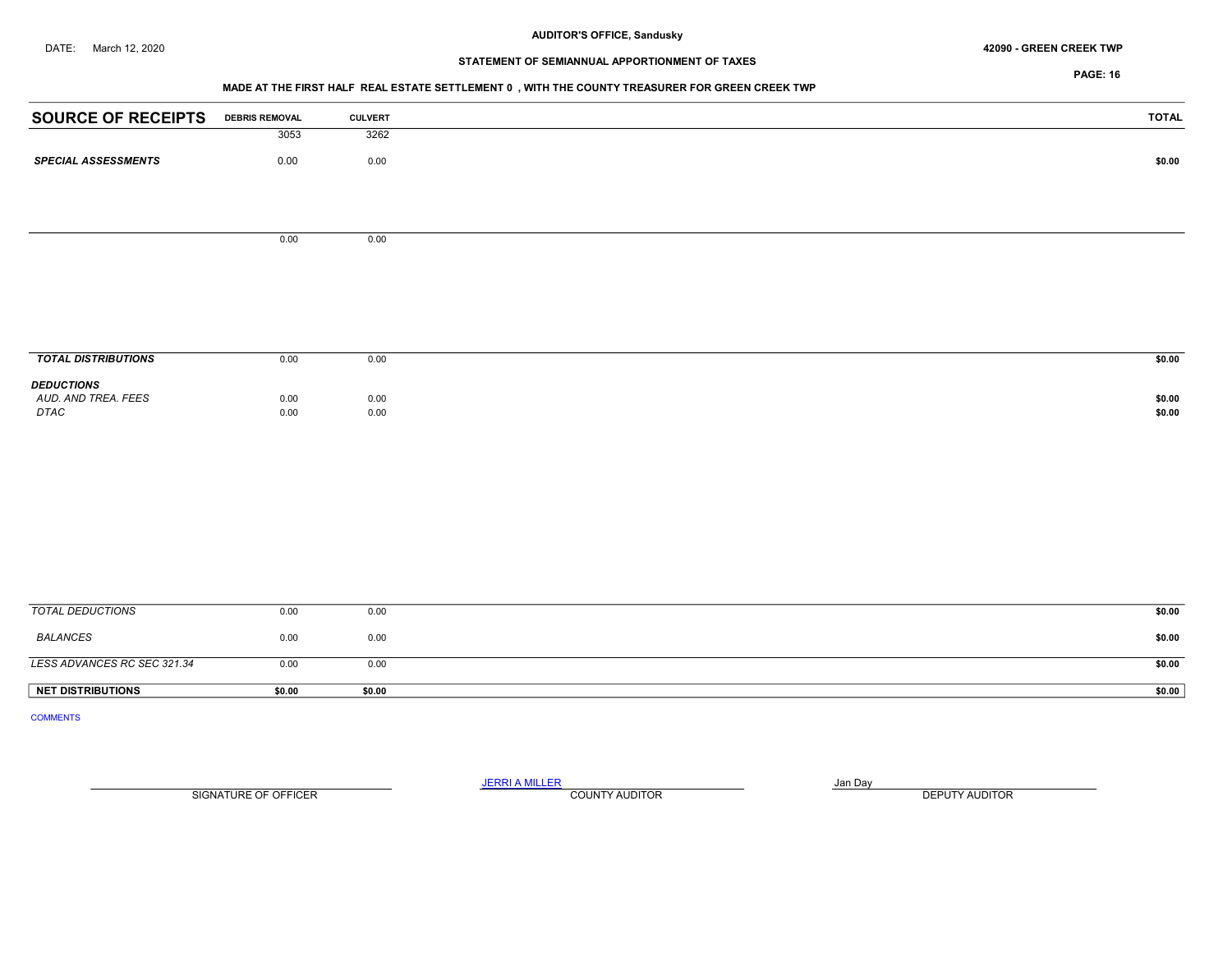# STATEMENT OF SEMIANNUAL APPORTIONMENT OF TAXES

## PAGE: 17

## MADE AT THE FIRST HALF REAL ESTATE SETTLEMENT 0 , WITH THE COUNTY TREASURER FOR RICE TWP

| <b>SOURCE OF RECEIPTS</b>   | <b>DEBRIS REMOVAL</b> | <b>WEED MOWING</b> | <b>TOTAL</b>     |
|-----------------------------|-----------------------|--------------------|------------------|
|                             | 3153                  | 3217               |                  |
| <b>SPECIAL ASSESSMENTS</b>  | 0.00                  | 0.00               | \$0.00           |
|                             |                       |                    |                  |
|                             | 0.00                  | 0.00               |                  |
|                             |                       |                    |                  |
|                             |                       |                    |                  |
|                             |                       |                    |                  |
| <b>TOTAL DISTRIBUTIONS</b>  | 0.00                  | 0.00               | \$0.00           |
| <b>DEDUCTIONS</b>           |                       |                    |                  |
| AUD. AND TREA. FEES<br>DTAC | 0.00<br>0.00          | 0.00<br>0.00       | \$0.00<br>\$0.00 |
|                             |                       |                    |                  |
|                             |                       |                    |                  |
|                             |                       |                    |                  |
|                             |                       |                    |                  |
|                             |                       |                    |                  |

| TOTAL DEDUCTIONS            | 0.00   | 0.00   | \$0.00 |
|-----------------------------|--------|--------|--------|
| BALANCES                    | 0.00   | 0.00   | \$0.00 |
| LESS ADVANCES RC SEC 321.34 | 0.00   | 0.00   | \$0.00 |
| NET DISTRIBUTIONS           | \$0.00 | \$0.00 | \$0.00 |

COMMENTS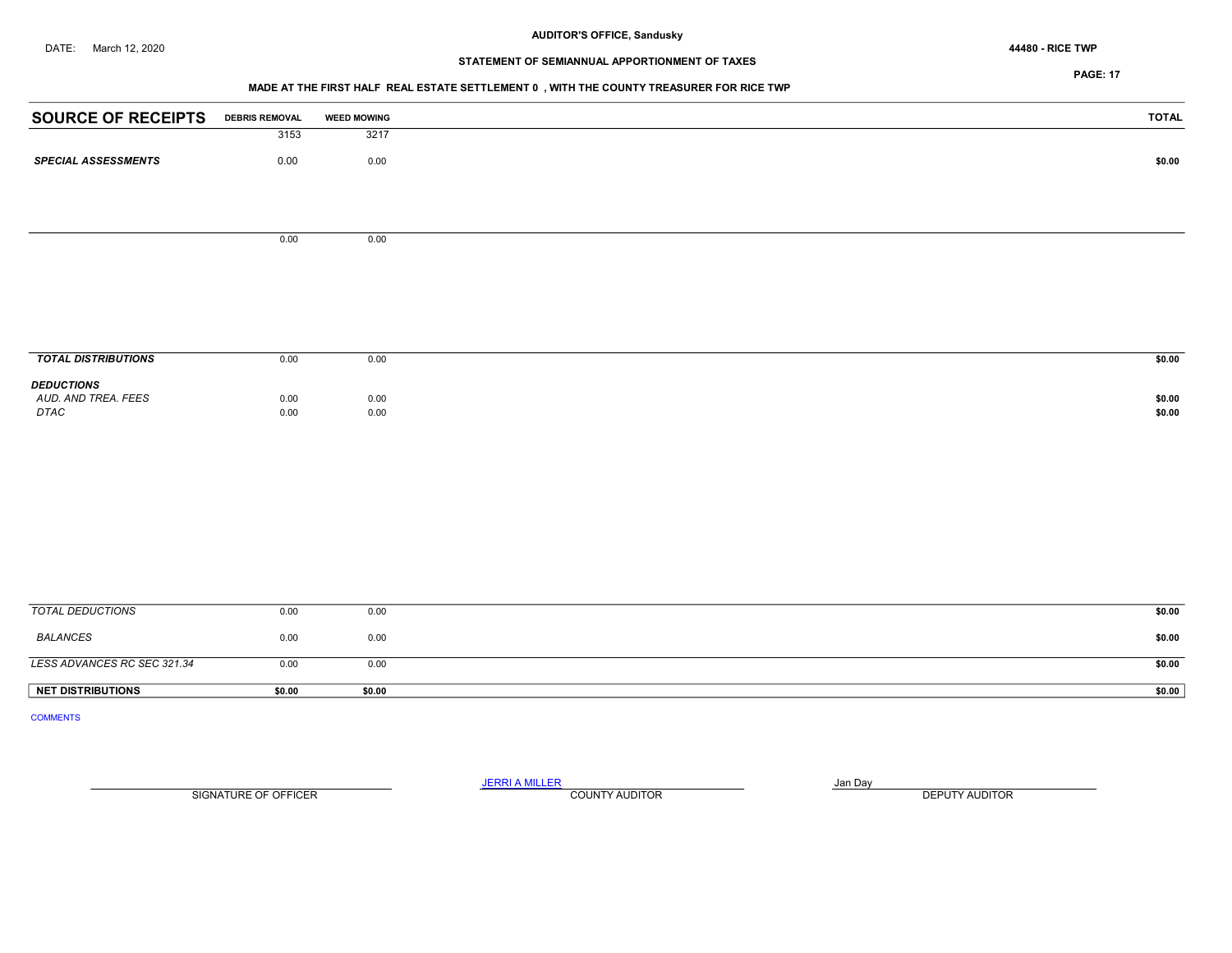# STATEMENT OF SEMIANNUAL APPORTIONMENT OF TAXES

PAGE: 18

## MADE AT THE FIRST HALF REAL ESTATE SETTLEMENT 0 , WITH THE COUNTY TREASURER FOR RILEY TWP

| <b>SOURCE OF RECEIPTS</b>  | <b>RILEY LIGHT</b> | <b>WIGHTMAN LIGHT</b> | <b>VOLLMAR LIGHT</b> |      | BLDG RAZING DEBRIS REMOVAL | <b>TOTAL</b> |
|----------------------------|--------------------|-----------------------|----------------------|------|----------------------------|--------------|
|                            | 0068               | 0860                  | 0870                 | 3145 | 3263                       |              |
| <b>SPECIAL ASSESSMENTS</b> | 96.00              | 994.19                | 180.45               | 0.00 | 180.00                     | \$1,450.64   |
|                            |                    |                       |                      |      |                            |              |
|                            |                    |                       |                      |      |                            |              |
|                            |                    |                       |                      |      |                            |              |
|                            | 0.00               | 0.00                  | 0.00                 | 0.00 | 0.00                       |              |
|                            |                    |                       |                      |      |                            |              |
|                            |                    |                       |                      |      |                            |              |
|                            |                    |                       |                      |      |                            |              |
|                            |                    |                       |                      |      |                            |              |

| <b>TOTAL DISTRIBUTIONS</b>                              | 96.00        | 994.19       | 180.45       | 0.00         | 180.00        | \$1,450.64        |
|---------------------------------------------------------|--------------|--------------|--------------|--------------|---------------|-------------------|
| <b>DEDUCTIONS</b><br>AUD, AND TREA, FEES<br><b>DTAC</b> | 0.00<br>0.00 | 0.00<br>2.13 | 0.00<br>0.94 | 0.00<br>0.00 | 0.00<br>18.00 | \$0.00<br>\$21.07 |

| TOTAL DEDUCTIONS            | 0.00    | 2.13     | 0.94     | 0.00   | 18.00    | \$21.07    |
|-----------------------------|---------|----------|----------|--------|----------|------------|
| <b>BALANCES</b>             | 96.00   | 992.06   | 179.51   | 0.00   | 162.00   | \$1,429.57 |
| LESS ADVANCES RC SEC 321.34 | 0.00    | 0.00     | 0.00     | 0.00   | 0.00     | \$0.00     |
| <b>NET DISTRIBUTIONS</b>    | \$96.00 | \$992.06 | \$179.51 | \$0.00 | \$162.00 | \$1,429.57 |

COMMENTS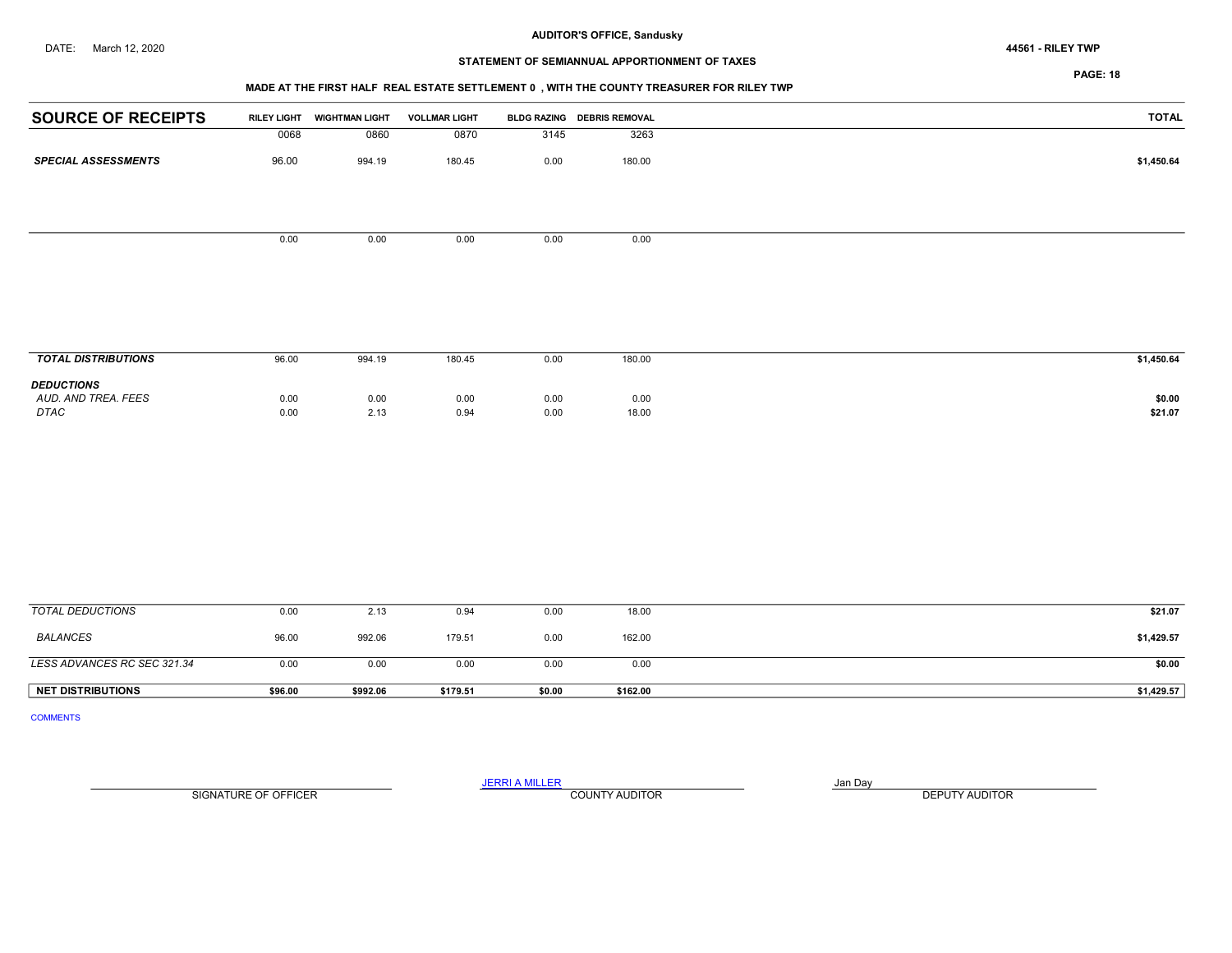# STATEMENT OF SEMIANNUAL APPORTIONMENT OF TAXES

PAGE: 19

## MADE AT THE FIRST HALF REAL ESTATE SETTLEMENT 0 , WITH THE COUNTY TREASURER FOR SANDUSKY TWP

| <b>SOURCE OF RECEIPTS</b>  |      | WEED MOWING DEBRIS REMOVAL | <b>TOTAL</b> |
|----------------------------|------|----------------------------|--------------|
|                            | 2957 | 3213                       |              |
| <b>SPECIAL ASSESSMENTS</b> | 0.00 | 506.50                     | \$506.50     |
|                            |      |                            |              |
|                            | 0.00 | 0.00                       |              |
|                            |      |                            |              |
|                            |      |                            |              |
|                            |      |                            |              |
| <b>TOTAL DISTRIBUTIONS</b> | 0.00 | 506.50                     | \$506.50     |
| <b>DEDUCTIONS</b>          |      |                            |              |
| AUD. AND TREA. FEES        | 0.00 | 0.00                       | \$0.00       |
| DTAC                       | 0.00 | 0.00                       | \$0.00       |
|                            |      |                            |              |
|                            |      |                            |              |
|                            |      |                            |              |
|                            |      |                            |              |
|                            |      |                            |              |
|                            |      |                            |              |
|                            |      |                            |              |

| <b>NET DISTRIBUTIONS</b>    | \$0.00 | \$506.50 | \$506.50 |
|-----------------------------|--------|----------|----------|
| LESS ADVANCES RC SEC 321.34 | 0.00   | 0.00     | \$0.00   |
|                             |        |          |          |
| BALANCES                    | 0.00   | 506.50   | \$506.50 |
|                             | 0.00   | 0.00     | \$0.00   |
| TOTAL DEDUCTIONS            |        |          |          |

COMMENTS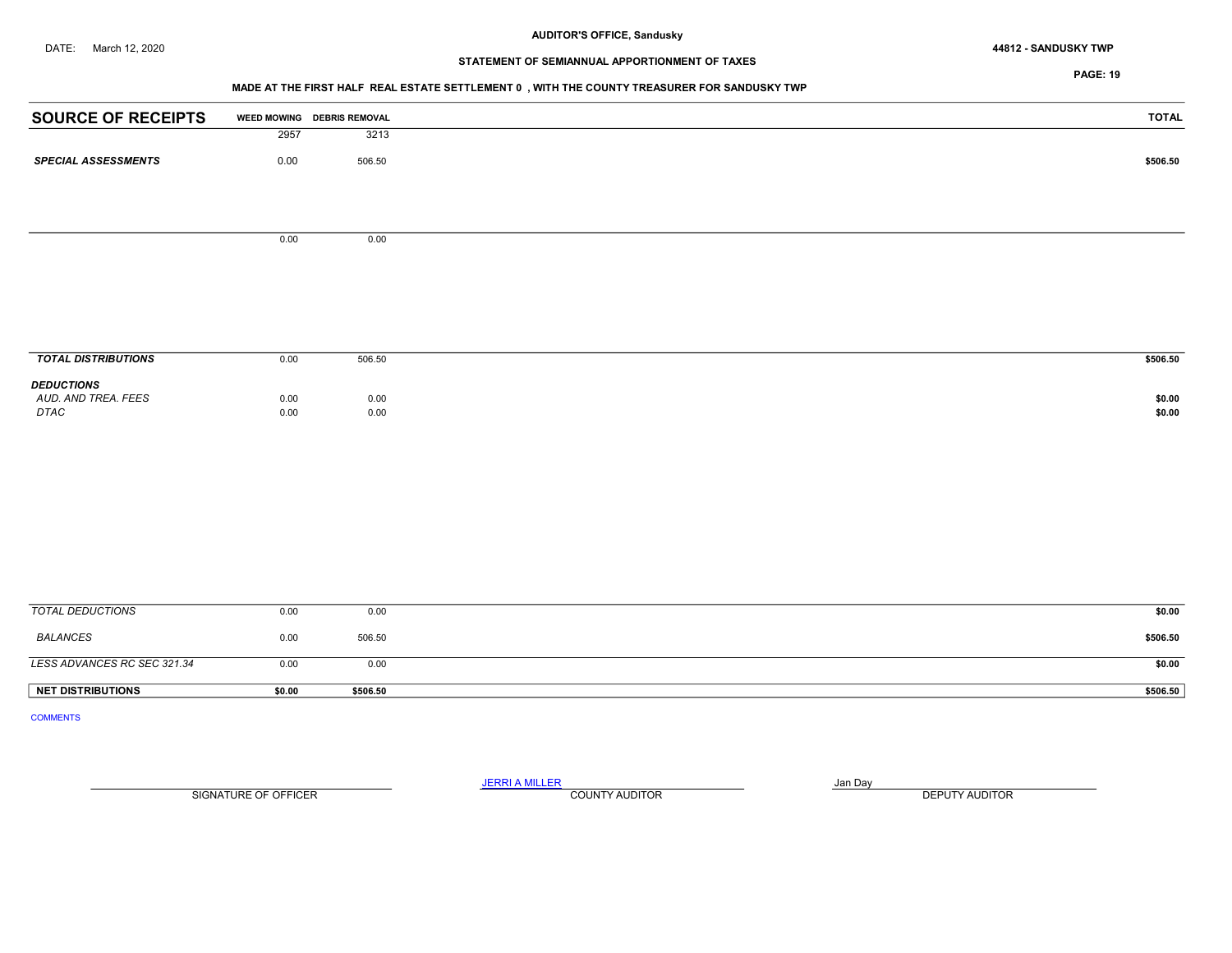# STATEMENT OF SEMIANNUAL APPORTIONMENT OF TAXES

PAGE: 20

## MADE AT THE FIRST HALF REAL ESTATE SETTLEMENT 0 , WITH THE COUNTY TREASURER FOR TOWNSEND TWP

| <b>SOURCE OF RECEIPTS</b>  | <b>VICK LITE</b> | TOTAL      |
|----------------------------|------------------|------------|
|                            | 0540             |            |
| <b>SPECIAL ASSESSMENTS</b> | 1,175.65         | \$1,175.65 |
|                            |                  |            |
|                            |                  |            |
|                            |                  |            |
|                            | 0.00             |            |
|                            |                  |            |
|                            |                  |            |

| <b>TOTAL DISTRIBUTIONS</b>                       | ,175.65         | \$1,175.65        |
|--------------------------------------------------|-----------------|-------------------|
| <b>DEDUCTIONS</b><br>AUD. AND TREA. FEES<br>DTAC | $0.00$<br>20.56 | \$0.00<br>\$20.56 |

| TOTAL DEDUCTIONS            | 20.56      | \$20.56    |
|-----------------------------|------------|------------|
| <b>BALANCES</b>             | 1,155.09   | \$1,155.09 |
| LESS ADVANCES RC SEC 321.34 | 0.00       | \$0.00     |
| <b>NET DISTRIBUTIONS</b>    | \$1,155.09 | \$1,155.09 |

COMMENTS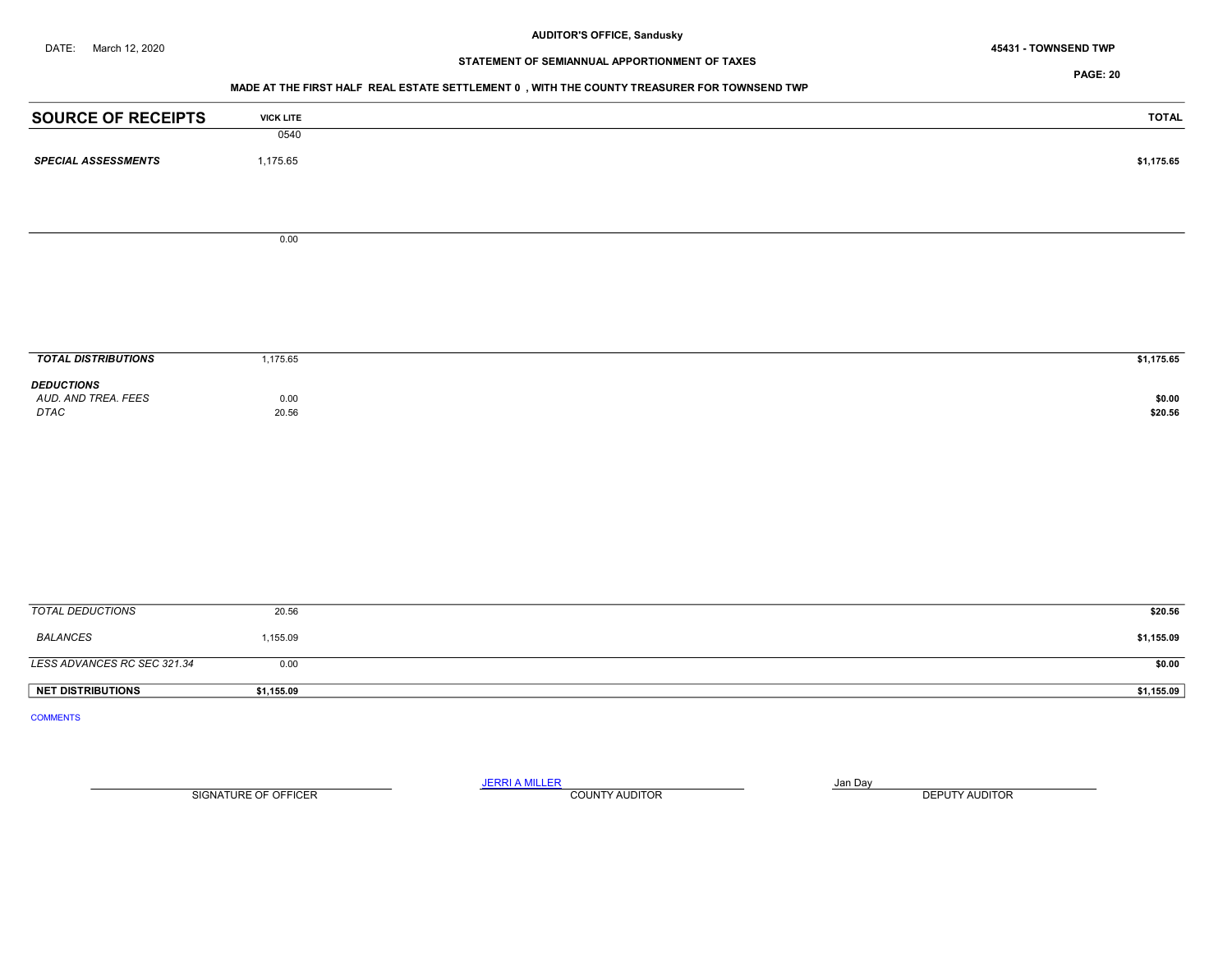#### DATE: March 12, 2020 46090 - WOODVILLE TWP

# STATEMENT OF SEMIANNUAL APPORTIONMENT OF TAXES

PAGE: 21

## MADE AT THE FIRST HALF REAL ESTATE SETTLEMENT 0 , WITH THE COUNTY TREASURER FOR WOODVILLE TWP

| <b>SOURCE OF RECEIPTS</b>   | <b>DEBRIS REMOVAL</b> | <b>WEED MOWING</b> | <b>TOTAL</b>     |
|-----------------------------|-----------------------|--------------------|------------------|
|                             | 3043                  | 3137               |                  |
| <b>SPECIAL ASSESSMENTS</b>  | 0.00                  | 0.00               | \$0.00           |
|                             |                       |                    |                  |
|                             |                       |                    |                  |
|                             |                       |                    |                  |
|                             | 0.00                  | 0.00               |                  |
|                             |                       |                    |                  |
|                             |                       |                    |                  |
|                             |                       |                    |                  |
|                             |                       |                    |                  |
|                             |                       |                    |                  |
| <b>TOTAL DISTRIBUTIONS</b>  | 0.00                  | 0.00               | \$0.00           |
| <b>DEDUCTIONS</b>           |                       |                    |                  |
| AUD. AND TREA. FEES<br>DTAC | 0.00<br>0.00          | 0.00<br>0.00       | \$0.00<br>\$0.00 |
|                             |                       |                    |                  |
|                             |                       |                    |                  |
|                             |                       |                    |                  |
|                             |                       |                    |                  |
|                             |                       |                    |                  |
|                             |                       |                    |                  |
|                             |                       |                    |                  |
|                             |                       |                    |                  |
|                             |                       |                    |                  |
| <b>TOTAL DEDUCTIONS</b>     | 0.00                  | 0.00               | \$0.00           |

| <b>NET DISTRIBUTIONS</b>    | \$0.00      | \$0.00      | \$0.00 |  |
|-----------------------------|-------------|-------------|--------|--|
| LESS ADVANCES RC SEC 321.34 | 0.00        | 0.00        | \$0.00 |  |
| BALANCES                    | 0.00        | 0.00        | \$0.00 |  |
| TUTAL DEDUCTIONS            | <b>U.UU</b> | <b>U.UU</b> | 30.UU  |  |

COMMENTS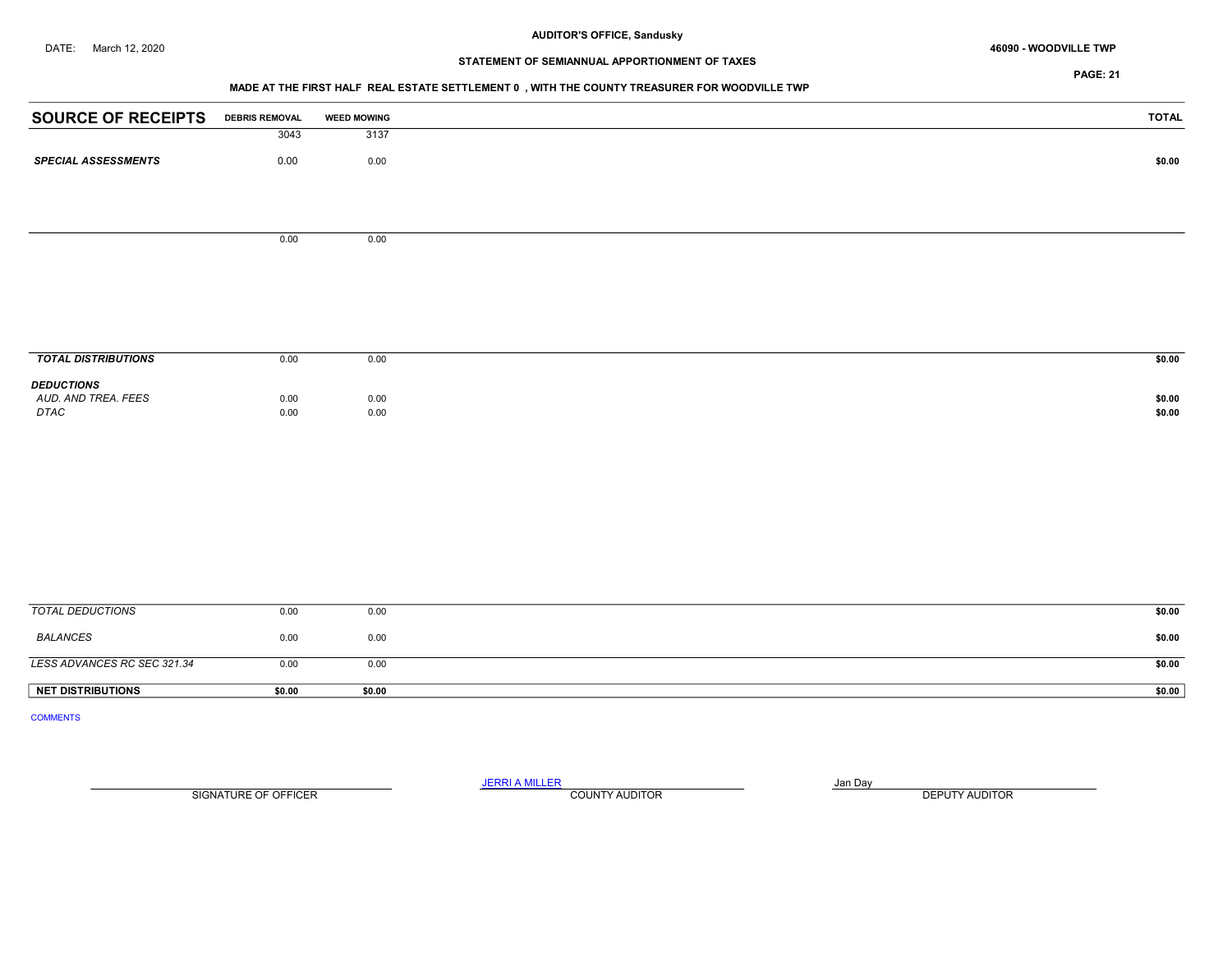# STATEMENT OF SEMIANNUAL APPORTIONMENT OF TAXES

PAGE: 22

## MADE AT THE FIRST HALF REAL ESTATE SETTLEMENT 0 , WITH THE COUNTY TREASURER FOR JACKSON TWP

| <b>SOURCE OF RECEIPTS</b>                | <b>CULVERT</b> |      | WEED MOWING DEBRIS REMOVAL |
|------------------------------------------|----------------|------|----------------------------|
|                                          | 1582           | 2947 | 3343                       |
| <b>SPECIAL ASSESSMENTS</b>               | 0.00           | 0.00 | 355.06                     |
|                                          |                |      |                            |
|                                          |                |      |                            |
|                                          |                |      |                            |
|                                          | 0.00           | 0.00 | 0.00                       |
|                                          |                |      |                            |
|                                          |                |      |                            |
|                                          |                |      |                            |
|                                          |                |      |                            |
| <b>TOTAL DISTRIBUTIONS</b>               | 0.00           | 0.00 | 355.06                     |
|                                          |                |      |                            |
| <b>DEDUCTIONS</b><br>AUD. AND TREA. FEES | 0.00           | 0.00 | 0.00                       |
| DTAC                                     | 0.00           | 0.00 | 0.00                       |
|                                          |                |      |                            |
|                                          |                |      |                            |
|                                          |                |      |                            |
|                                          |                |      |                            |
|                                          |                |      |                            |
|                                          |                |      |                            |

| TOTAL DEDUCTIONS            | 0.00   | 0.00   | 0.00     | \$0.00   |
|-----------------------------|--------|--------|----------|----------|
| <b>BALANCES</b>             | 0.00   | 0.00   | 355.06   | \$355.06 |
| LESS ADVANCES RC SEC 321.34 | 0.00   | 0.00   | 0.00     | \$0.00   |
| <b>NET DISTRIBUTIONS</b>    | \$0.00 | \$0.00 | \$355.06 | \$355.06 |

COMMENTS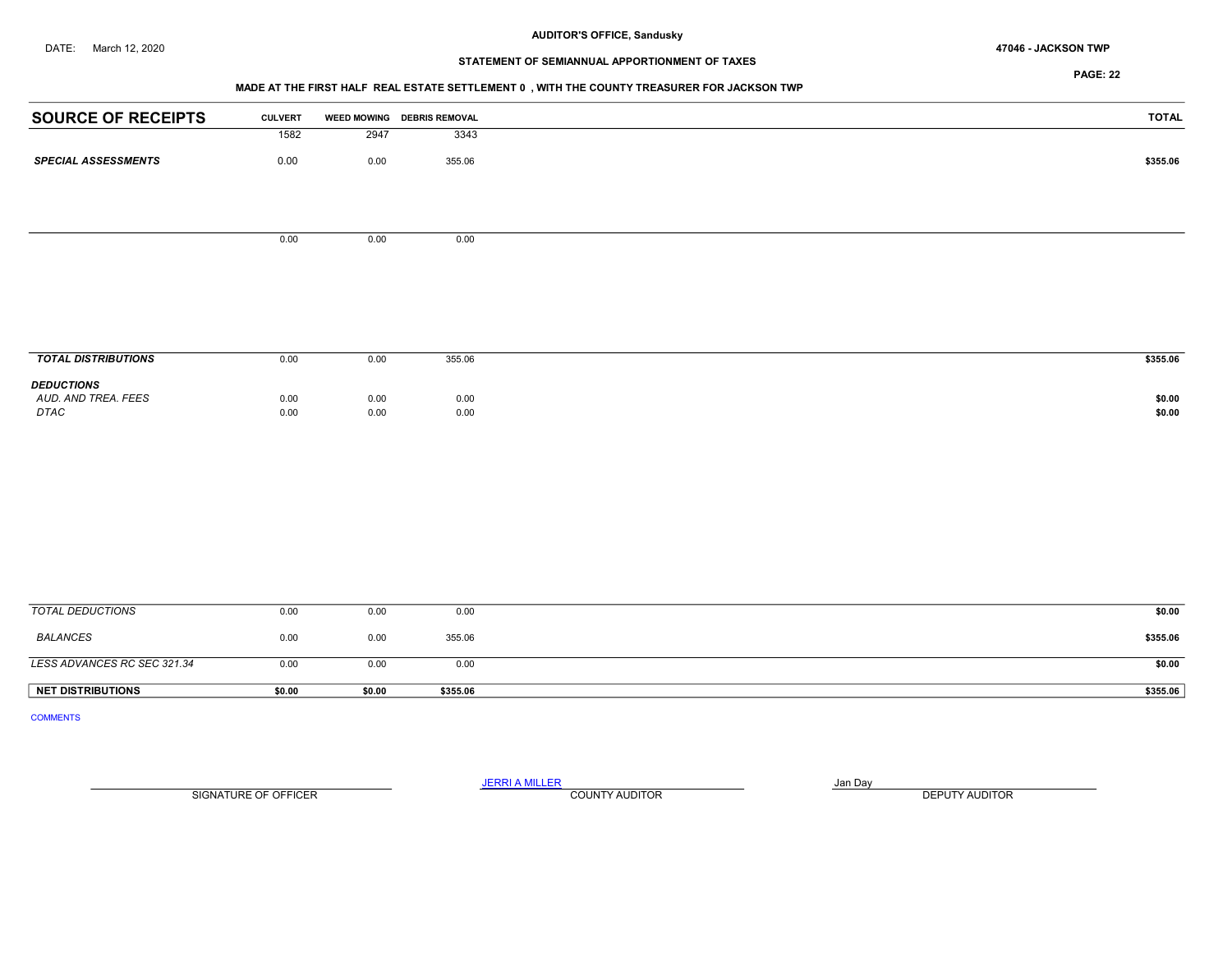# STATEMENT OF SEMIANNUAL APPORTIONMENT OF TAXES

## MADE AT THE FIRST HALF REAL ESTATE SETTLEMENT 0 , WITH THE COUNTY TREASURER FOR BELLEVUE CITY

| <b>SOURCE OF RECEIPTS</b>  | <b>DELQ UTIL</b> | <b>WEED MOWING</b> |      | BLDG RAZING DEBRIS REMOVAL | <b>TOTAL</b> |
|----------------------------|------------------|--------------------|------|----------------------------|--------------|
|                            | 1726             | 1877               | 1953 | 1973                       |              |
| <b>SPECIAL ASSESSMENTS</b> | 0.00             | 1,911.00           | 0.00 | 162.50                     | \$2,073.50   |
|                            | 0.00             | 0.00               | 0.00 | 0.00                       |              |
|                            |                  |                    |      |                            |              |
|                            |                  |                    |      |                            |              |
|                            |                  |                    |      |                            |              |
|                            |                  |                    |      |                            |              |
|                            |                  |                    |      |                            |              |
|                            |                  |                    |      |                            |              |
|                            |                  |                    |      |                            |              |
| <b>TOTAL DISTRIBUTIONS</b> | 0.00             | 1,911.00           | 0.00 | 162.50                     | \$2,073.50   |
| <b>DEDUCTIONS</b>          |                  |                    |      |                            |              |
| AUD. AND TREA. FEES        | 0.00             | 0.00               | 0.00 | 0.00                       | \$0.00       |
| DTAC                       | 0.00             | 83.60              | 0.00 | 0.00                       | \$83.60      |
|                            |                  |                    |      |                            |              |
|                            |                  |                    |      |                            |              |
|                            |                  |                    |      |                            |              |
|                            |                  |                    |      |                            |              |
|                            |                  |                    |      |                            |              |
|                            |                  |                    |      |                            |              |
|                            |                  |                    |      |                            |              |
|                            |                  |                    |      |                            |              |
|                            |                  |                    |      |                            |              |
|                            |                  |                    |      |                            |              |

| <b>NET DISTRIBUTIONS</b>    | \$0.00 | \$1,827.40 | \$0.00 | \$162.50 | \$1,989.90 |
|-----------------------------|--------|------------|--------|----------|------------|
| LESS ADVANCES RC SEC 321.34 | 0.00   | 0.00       | 0.00   | 0.00     | \$0.00     |
| BALANCES                    | 0.00   | 1,827.40   | 0.00   | 162.50   | \$1,989.90 |
| TOTAL DEDUCTIONS            | 0.00   | 83.60      | 0.00   | 0.00     | \$83.60    |

COMMENTS

JERRI A MILLER COUNTY AUDITOR **Finally county and Day** SIGNATURE OF OFFICER **EXECUTE A RELATION COUNTY AUDITOR** COUNTY AUDITOR **DEPUTY AUDITOR**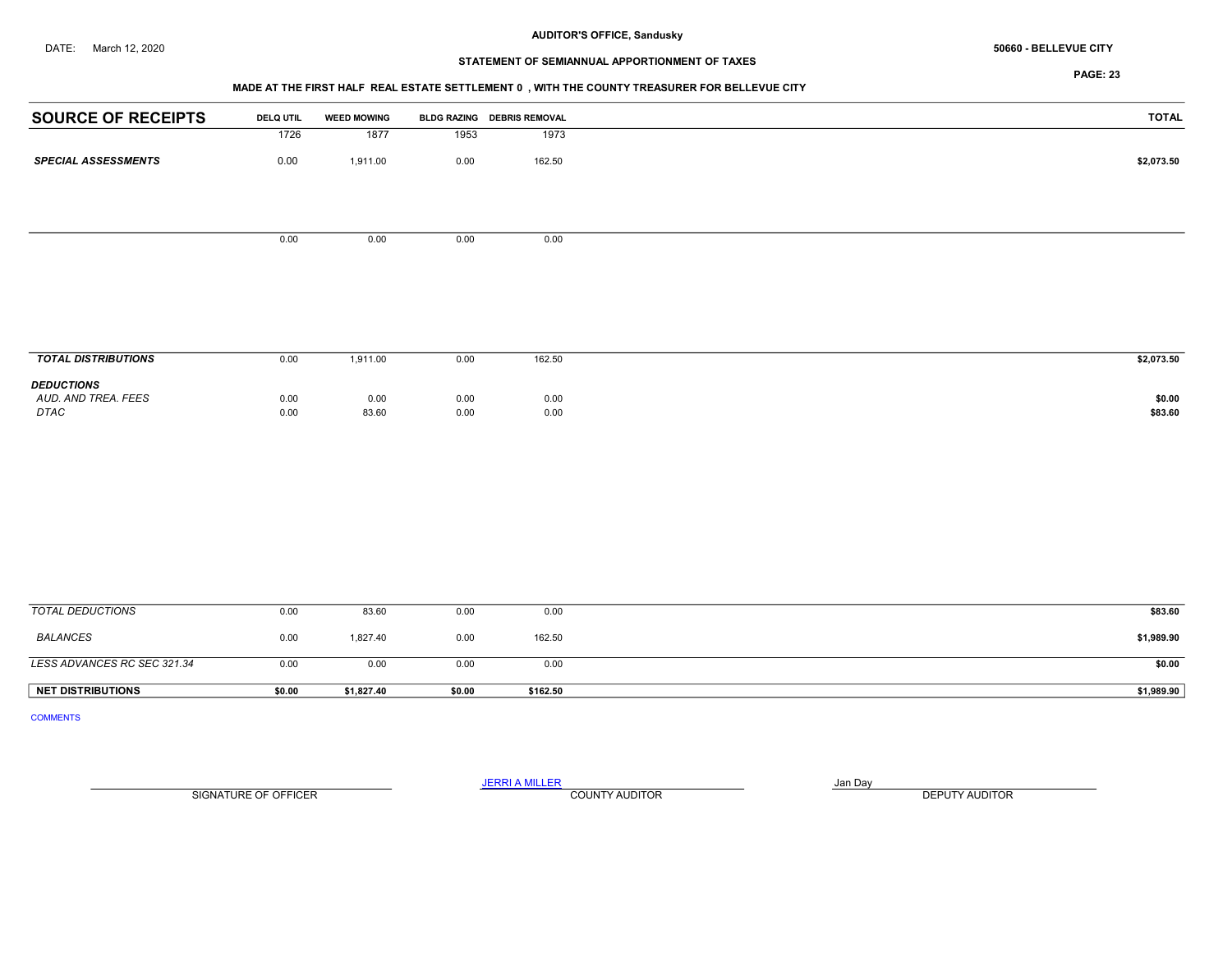# STATEMENT OF SEMIANNUAL APPORTIONMENT OF TAXES

PAGE: 24

## MADE AT THE FIRST HALF REAL ESTATE SETTLEMENT 0 , WITH THE COUNTY TREASURER FOR BURGOON CORP

| <b>SOURCE OF RECEIPTS</b>  | <b>WEED MOWING</b> | TAP IN FEE | <b>TOTAL</b> |
|----------------------------|--------------------|------------|--------------|
|                            | 1917               | 2730       |              |
| <b>SPECIAL ASSESSMENTS</b> | 0.00               | 6,912.18   | \$6,912.18   |
|                            |                    |            |              |
|                            |                    |            |              |
|                            | 0.00               | 0.00       |              |
|                            |                    |            |              |
|                            |                    |            |              |
|                            |                    |            |              |
| <b>TOTAL DISTRIBUTIONS</b> | 0.00               | 6,912.18   | \$6,912.18   |
| <b>DEDUCTIONS</b>          |                    |            |              |
| AUD. AND TREA. FEES        | 0.00               | 0.00       | \$0.00       |
| DTAC                       | $0.00\,$           | 55.46      | \$55.46      |
|                            |                    |            |              |
|                            |                    |            |              |
|                            |                    |            |              |
|                            |                    |            |              |
|                            |                    |            |              |
|                            |                    |            |              |
| <b>TOTAL DEDUCTIONS</b>    | 0.00               | 55.46      | \$55.46      |
|                            |                    |            |              |

| \$6,856.72<br>3,856.72<br>0.00<br>LESS ADVANCES RC SEC 321.34<br>\$0.00<br>0.00<br>0.00<br>\$6,856.72 |                          |        |            |  |
|-------------------------------------------------------------------------------------------------------|--------------------------|--------|------------|--|
|                                                                                                       | <b>NET DISTRIBUTIONS</b> | \$0.00 | \$6,856.72 |  |
|                                                                                                       |                          |        |            |  |
|                                                                                                       | <b>BALANCES</b>          |        |            |  |

COMMENTS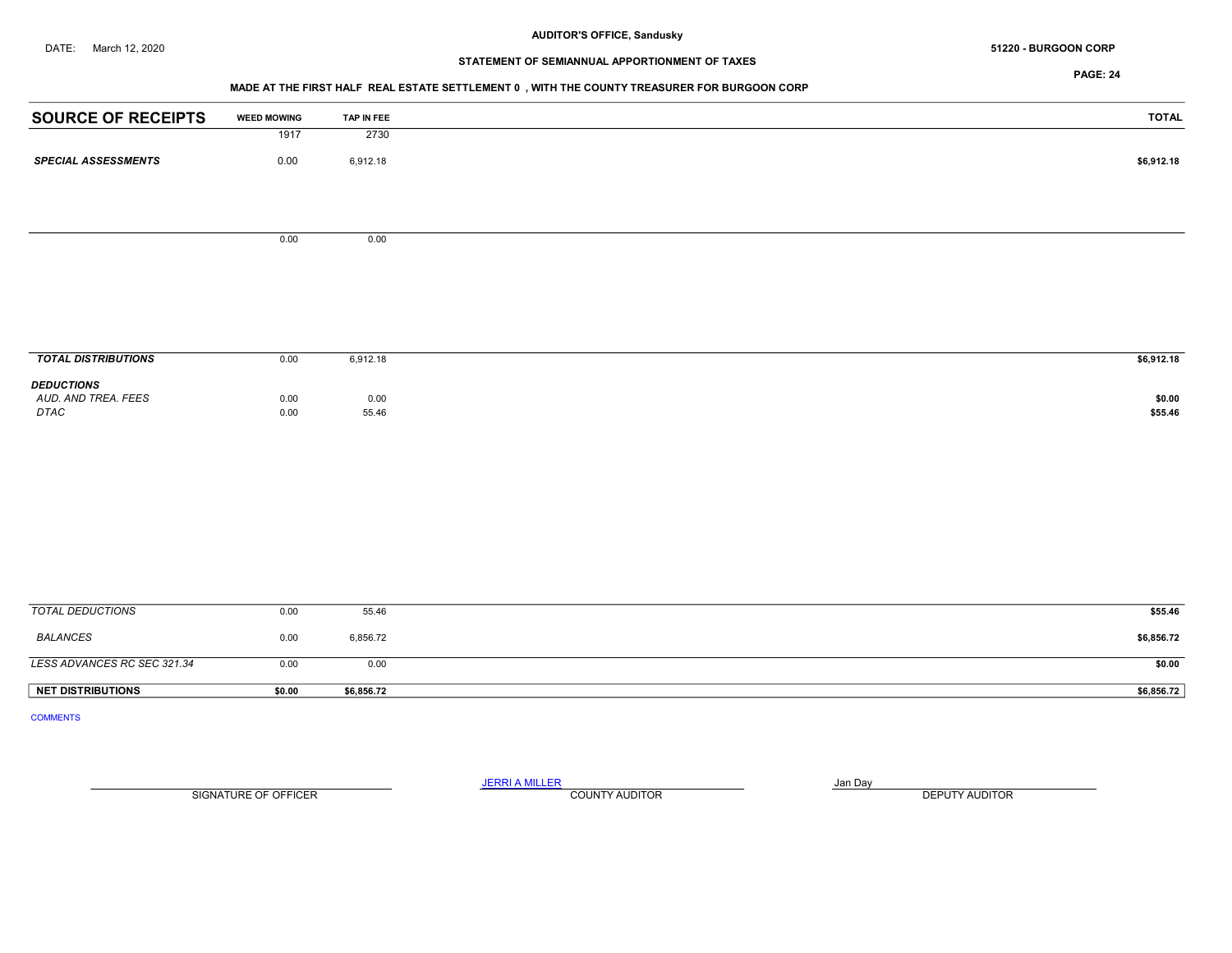## STATEMENT OF SEMIANNUAL APPORTIONMENT OF TAXES

#### MADE AT THE FIRST HALF REAL ESTATE SETTLEMENT 0 , WITH THE COUNTY TREASURER FOR CLYDE CITY

PAGE: 25

| <b>TOTAL</b><br>\$1,970.47 | <b>WALKS IMP V</b><br>2970<br>0.00 | <b>REM</b><br>2943 | <b>WEED MOWING</b><br>2917 | <b>WALKS IMP IV</b><br>2830 | SAN SEW RT 20<br>2760 | N WOODLAND III<br>2750 | <b>WALKS IMP II</b> | <b>FOX SAN SEWER</b> | <b>REVITALIZATION</b> | <b>DELQ UTIL</b>         | <b>SOURCE OF RECEIPTS</b>   |
|----------------------------|------------------------------------|--------------------|----------------------------|-----------------------------|-----------------------|------------------------|---------------------|----------------------|-----------------------|--------------------------|-----------------------------|
|                            |                                    |                    |                            |                             |                       |                        |                     |                      |                       |                          |                             |
|                            |                                    |                    |                            |                             |                       |                        | 2740                | 2460                 | 2180                  | 1776                     |                             |
|                            |                                    | 0.00               | 0.00                       | 0.00                        | 0.00                  | 0.00                   | 0.00                | 0.00                 | 0.00                  | 1,970.47                 | <b>SPECIAL ASSESSMENTS</b>  |
|                            |                                    |                    |                            |                             |                       |                        |                     |                      |                       |                          |                             |
|                            | 0.00                               | 0.00               | 0.00                       | 0.00                        | 0.00                  | 0.00                   | 0.00                | 0.00                 | 0.00                  | 0.00                     |                             |
|                            |                                    |                    |                            |                             |                       |                        |                     |                      |                       |                          |                             |
|                            |                                    |                    |                            |                             |                       |                        |                     |                      |                       |                          |                             |
|                            |                                    |                    |                            |                             |                       |                        |                     |                      |                       |                          |                             |
|                            |                                    |                    |                            |                             |                       |                        |                     |                      |                       |                          |                             |
| \$1,970.47                 | 0.00                               | 0.00               | 0.00                       | 0.00                        | 0.00                  | 0.00                   | 0.00                | 0.00                 | 0.00                  |                          | <b>TOTAL DISTRIBUTIONS</b>  |
|                            |                                    |                    |                            |                             |                       |                        |                     |                      |                       |                          |                             |
|                            |                                    |                    |                            |                             |                       |                        |                     |                      |                       |                          | <b>DEDUCTIONS</b>           |
| \$0.00                     | 0.00                               |                    |                            |                             |                       |                        |                     |                      |                       |                          |                             |
| \$1.27                     | 0.00                               |                    |                            |                             |                       |                        |                     |                      |                       |                          |                             |
|                            |                                    | 0.00<br>0.00       | 0.00<br>0.00               | 0.00<br>0.00                | 0.00<br>0.00          | 0.00<br>0.00           | 0.00<br>0.00        | 0.00<br>0.00         | 0.00<br>0.00          | 1,970.47<br>0.00<br>1.27 | AUD. AND TREA. FEES<br>DTAC |

| <b>NET DISTRIBUTIONS</b>    | \$1.969.20 | \$0.00 | \$0.00 | \$0.00 | \$0.00 | \$0.00 | \$0.00 | \$0.00 | \$0.00 | \$0.00 | \$1,969.20 |
|-----------------------------|------------|--------|--------|--------|--------|--------|--------|--------|--------|--------|------------|
| LESS ADVANCES RC SEC 321.34 | 0.00       | 0.00   | 0.00   | 0.00   | 0.00   | 0.00   | 0.00   | 0.00   | 0.00   | 0.00   | \$0.00     |
| <b>BALANCES</b>             | 969.20     | 0.00   | 0.00   | 0.00   | 0.00   | 0.00   | 0.00   | 0.00   | 0.00   | 0.00   | \$1,969.20 |
| TOTAL DEDUCTIONS            | - 27       | 0.00   | 0.00   | 0.00   | 0.00   | 0.00   | 0.00   | 0.00   | 0.00   | 0.00   | \$1.27     |

COMMENTS

CONTINUED ON NEXT PAGE

SIGNATURE OF OFFICER **EXECUTE A RELATION COUNTY AUDITOR** COUNTY AUDITOR **DEPUTY AUDITOR**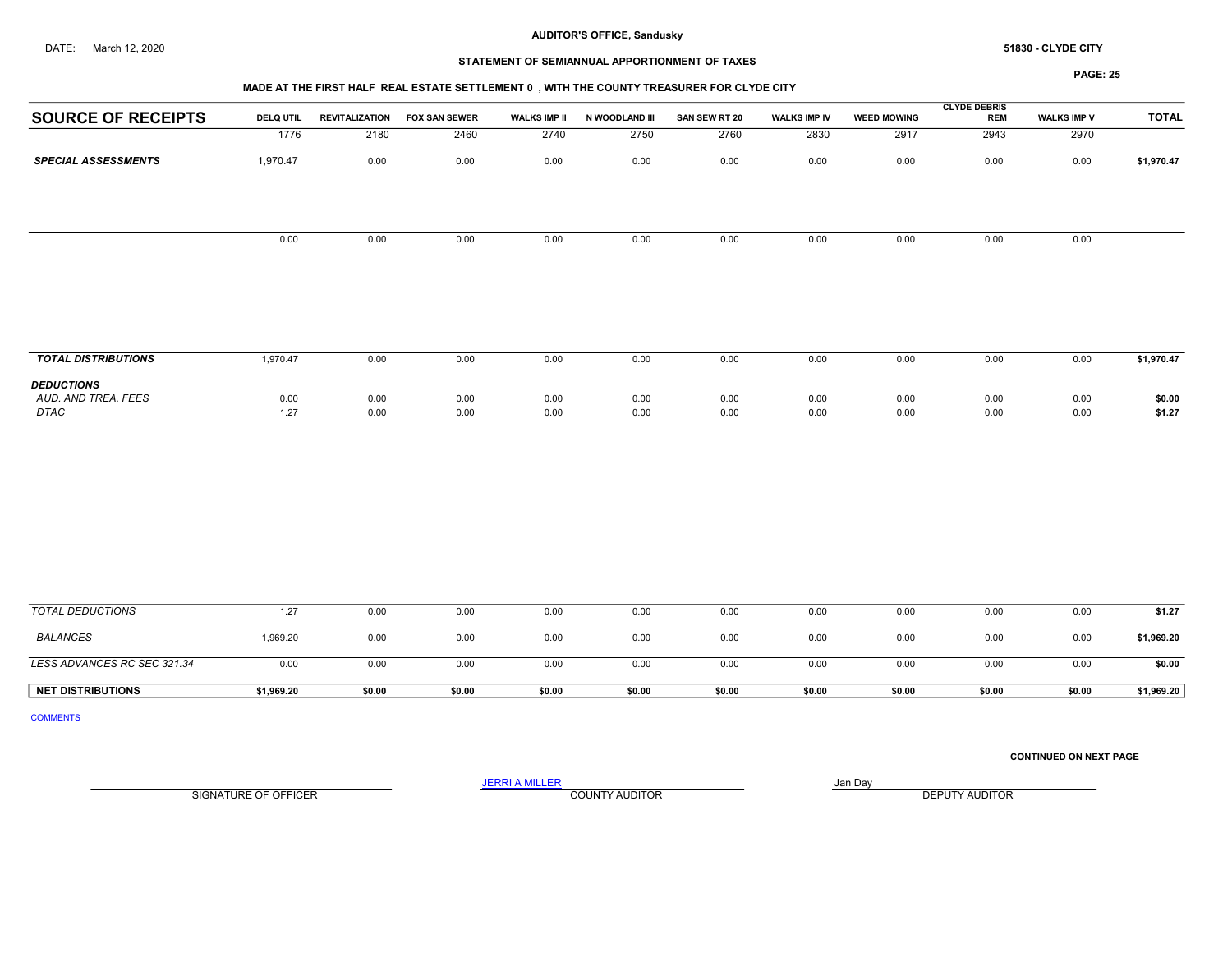#### AUDITOR'S OFFICE, Sandusky DATE: March 12, 2020 51830 - CLYDE CITY

# STATEMENT OF SEMIANNUAL APPORTIONMENT OF TAXES

## MADE AT THE FIRST HALF REAL ESTATE SETTLEMENT 0 , WITH THE COUNTY TREASURER FOR CLYDE CITY

| <b>SOURCE OF RECEIPTS BURKHOLDER SEW</b> |      | <b>SPAYD SEW CO</b> |      |      | WALKS IMP VI CLYDE WALKS 10 W MAPLE SEW CO | <b>TOTAL</b> |
|------------------------------------------|------|---------------------|------|------|--------------------------------------------|--------------|
|                                          | 2980 | 3060                | 3070 | 3100 | 3190                                       |              |
| <b>SPECIAL ASSESSMENTS</b>               | 0.00 | 0.00                | 0.00 | 0.00 | 2,823.85                                   | \$2,823.85   |
|                                          |      |                     |      |      |                                            |              |
|                                          |      |                     |      |      |                                            |              |
|                                          |      |                     |      |      |                                            |              |
|                                          | 0.00 | 0.00                | 0.00 | 0.00 | 0.00                                       |              |
|                                          |      |                     |      |      |                                            |              |
|                                          |      |                     |      |      |                                            |              |
|                                          |      |                     |      |      |                                            |              |

| <b>TOTAL DISTRIBUTIONS</b>                       | 0.00         | 0.00         | 0.00         | 0.00         | 2,823.85     | \$2,823.85       |
|--------------------------------------------------|--------------|--------------|--------------|--------------|--------------|------------------|
| <b>DEDUCTIONS</b><br>AUD, AND TREA, FEES<br>DTAC | 0.00<br>0.00 | 0.00<br>0.00 | 0.00<br>0.00 | 0.00<br>0.00 | 0.00<br>0.00 | \$0.00<br>\$0.00 |

| TOTAL DEDUCTIONS            | 0.00                 | 0.00   | 0.00   | 0.00                  | 0.00                  |  |         |                         | \$0.00     |
|-----------------------------|----------------------|--------|--------|-----------------------|-----------------------|--|---------|-------------------------|------------|
| <b>BALANCES</b>             | 0.00                 | 0.00   | 0.00   | 0.00                  | 2,823.85              |  |         |                         | \$2,823.85 |
| LESS ADVANCES RC SEC 321.34 | 0.00                 | 0.00   | 0.00   | 0.00                  | 0.00                  |  |         |                         | \$0.00     |
| <b>NET DISTRIBUTIONS</b>    | \$0.00               | \$0.00 | \$0.00 | \$0.00                | \$2,823.85            |  |         |                         | \$2,823.85 |
| <b>COMMENTS</b>             |                      |        |        |                       |                       |  |         | <b>FROM PREV. PAGE:</b> | #NAME?     |
|                             |                      |        |        |                       |                       |  |         | TOTAL:                  | #NAME?     |
|                             |                      |        |        | <b>JERRI A MILLER</b> |                       |  | Jan Day |                         |            |
|                             | SIGNATURE OF OFFICER |        |        |                       | <b>COUNTY AUDITOR</b> |  |         | <b>DEPUTY AUDITOR</b>   |            |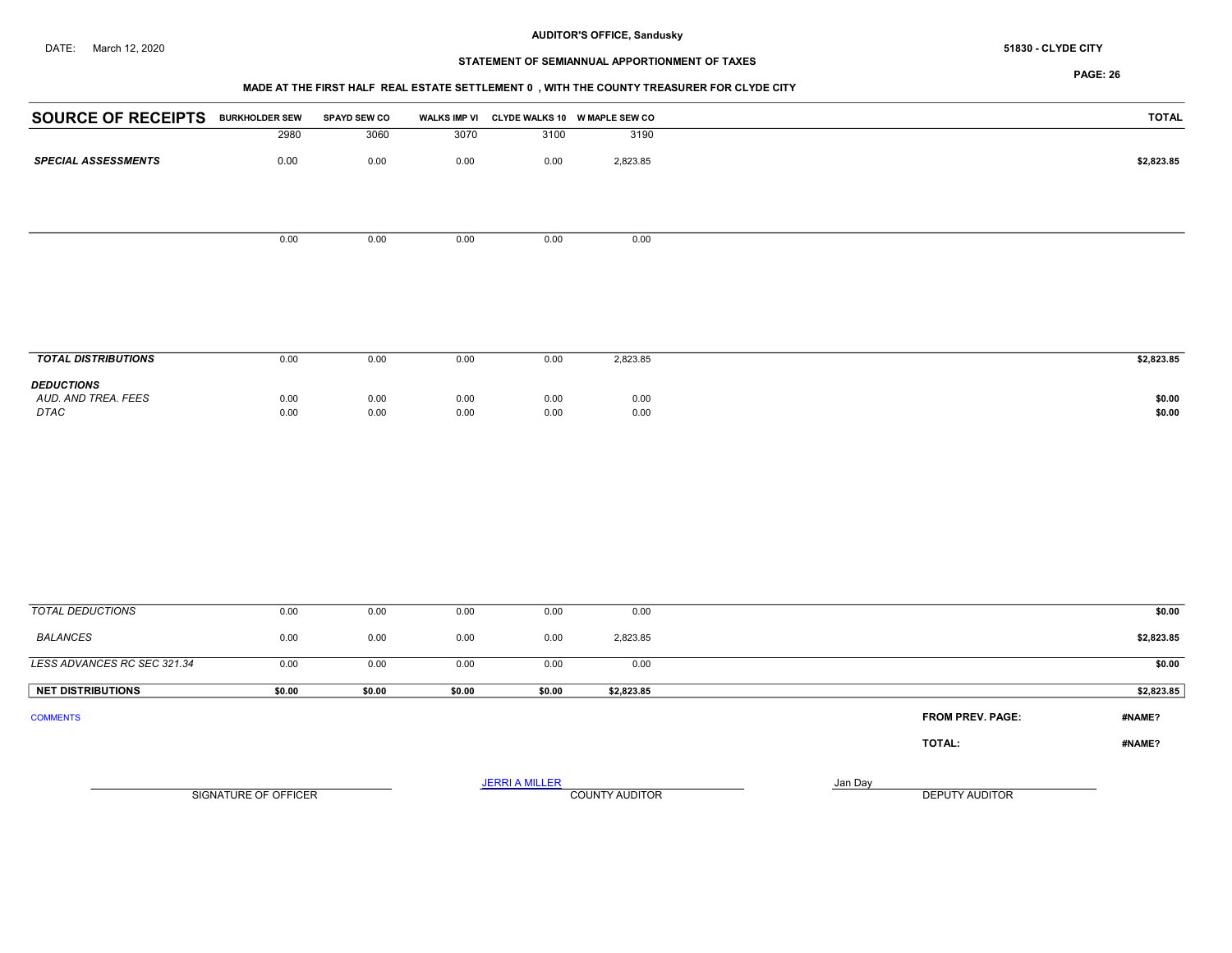# STATEMENT OF SEMIANNUAL APPORTIONMENT OF TAXES

#### PAGE: 27

# MADE AT THE FIRST HALF REAL ESTATE SETTLEMENT 0 , WITH THE COUNTY TREASURER FOR FREMONT CITY

| <b>SOURCE OF RECEIPTS</b>  | <b>WEED MOWING</b> | <b>DELQ UTIL</b> | SIDEWALKS II | <b>SIDEWALKS III</b> | SIDEWALKS IV | <b>TREE REM</b> | SIDEWALKS V | <b>SIDEWALKS VI</b> | <b>SIDEWALKS VII</b> | SIDEWALKS VIII | <b>TOTAL</b> |
|----------------------------|--------------------|------------------|--------------|----------------------|--------------|-----------------|-------------|---------------------|----------------------|----------------|--------------|
|                            | 1717               | 1736             | 2650         | 2680                 | 2720         | 2723            | 2810        | 2840                | 2910                 | 2960           |              |
| <b>SPECIAL ASSESSMENTS</b> | 100.00             | 125,491.40       | 0.00         | 0.00                 | 0.00         | 0.00            | 0.00        | 0.00                | 0.00                 | 2.91           | \$125,594.31 |
|                            |                    |                  |              |                      |              |                 |             |                     |                      |                |              |
|                            | 0.00               | 0.00             | 0.00         | 0.00                 | 0.00         | 0.00            | 0.00        | 0.00                | 0.00                 | 0.00           |              |
|                            |                    |                  |              |                      |              |                 |             |                     |                      |                |              |
|                            |                    |                  |              |                      |              |                 |             |                     |                      |                |              |
|                            |                    |                  |              |                      |              |                 |             |                     |                      |                |              |
|                            |                    |                  |              |                      |              |                 |             |                     |                      |                |              |
| <b>TOTAL DISTRIBUTIONS</b> | 100.00             | 125,491.40       | 0.00         | 0.00                 | 0.00         | 0.00            | 0.00        | 0.00                | 0.00                 | 2.91           | \$125,594.31 |
| <b>DEDUCTIONS</b>          |                    |                  |              |                      |              |                 |             |                     |                      |                |              |
| AUD. AND TREA. FEES        | 0.00               | 0.00             | 0.00         | 0.00                 | 0.00         | 0.00            | 0.00        | 0.00                | 0.00                 | 0.00           | \$0.00       |
| DTAC                       | 10.00              | 1,903.76         | 0.00         | 0.00                 | 0.00         | 0.00            | 0.00        | 0.00                | 0.00                 | 0.29           | \$1,914.05   |
|                            |                    |                  |              |                      |              |                 |             |                     |                      |                |              |
|                            |                    |                  |              |                      |              |                 |             |                     |                      |                |              |

| TOTAL DEDUCTIONS            | 10.00   | 1,903.76     | 0.00   | 0.00   | 0.00   | 0.00   | 0.00   | 0.00   | 0.00   | 0.29   | \$1,914.05   |
|-----------------------------|---------|--------------|--------|--------|--------|--------|--------|--------|--------|--------|--------------|
| <b>BALANCES</b>             | 90.00   | 123,587.64   | 0.00   | 0.00   | 0.00   | 0.00   | 0.00   | 0.00   | 0.00   | 2.62   | \$123,680.26 |
| LESS ADVANCES RC SEC 321.34 | 0.00    | 0.00         | 0.00   | 0.00   | 0.00   | 0.00   | 0.00   | 0.00   | 0.00   | 0.00   | \$0.00       |
| <b>NET DISTRIBUTIONS</b>    | \$90.00 | \$123,587.64 | \$0.00 | \$0.00 | \$0.00 | \$0.00 | \$0.00 | \$0.00 | \$0.00 | \$2.62 | \$123,680.26 |

COMMENTS

CONTINUED ON NEXT PAGE

SIGNATURE OF OFFICER **EXECUTE A RELATION COUNTY AUDITOR** COUNTY AUDITOR **DEPUTY AUDITOR**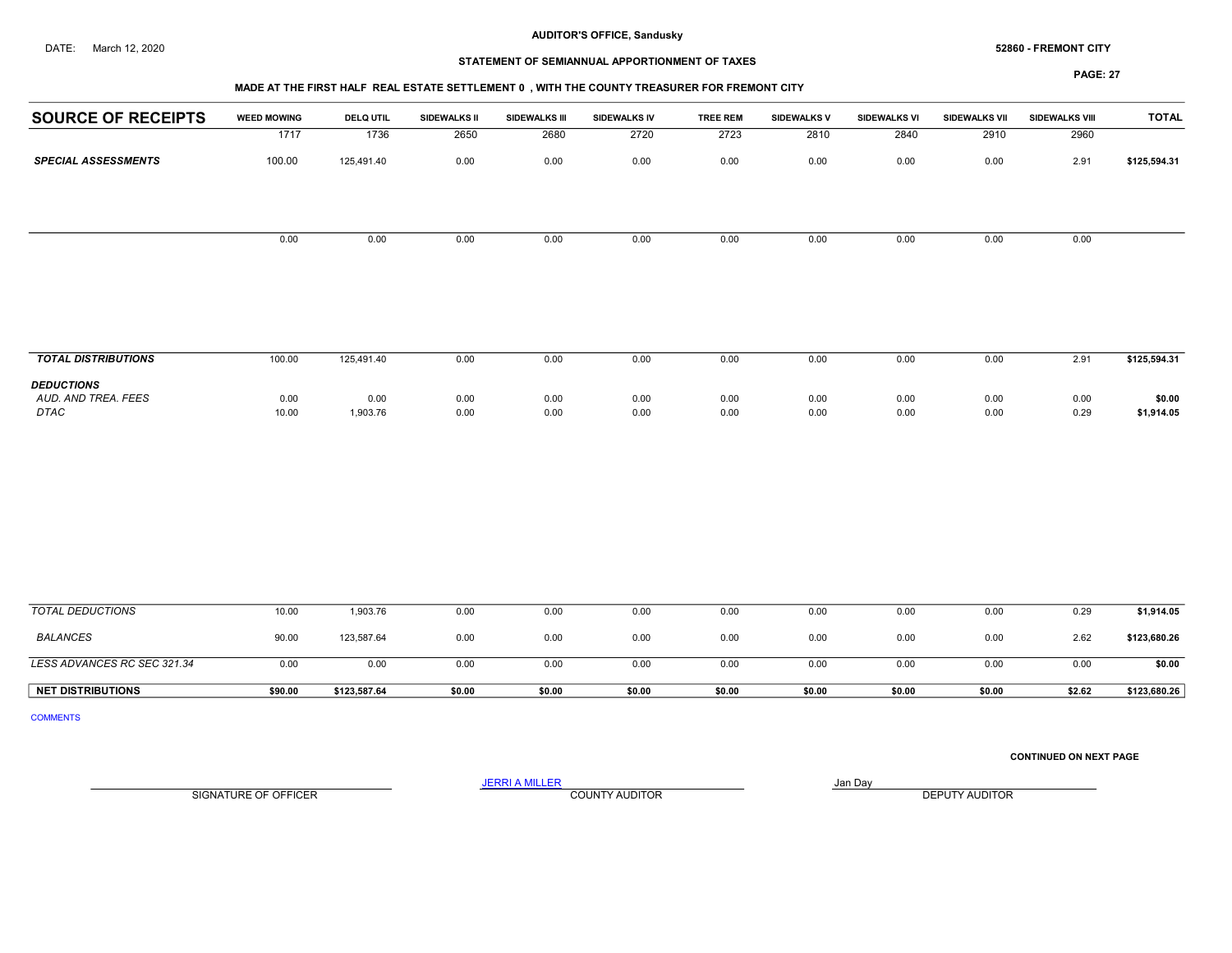# STATEMENT OF SEMIANNUAL APPORTIONMENT OF TAXES

PAGE: 28

## MADE AT THE FIRST HALF REAL ESTATE SETTLEMENT 0 , WITH THE COUNTY TREASURER FOR FREMONT CITY

| <b>SOURCE OF RECEIPTS</b>  | SIDEWALKS IX | <b>SIDEWALKS X</b> | FRE WALKS 10 |      | FRE WALKS 11 DEBRIS REMOVAL | FRE WALKS 12 | <b>TOTAL</b> |
|----------------------------|--------------|--------------------|--------------|------|-----------------------------|--------------|--------------|
|                            | 3040         | 3080               | 3110         | 3130 | 3163                        | 3170         |              |
| <b>SPECIAL ASSESSMENTS</b> | 0.00         | 0.00               | 0.00         | 0.00 | 0.00                        | 0.00         | \$0.00       |
|                            |              |                    |              |      |                             |              |              |
|                            |              |                    |              |      |                             |              |              |
|                            | 0.00         | 0.00               | 0.00         | 0.00 | 0.00                        | 0.00         |              |
|                            |              |                    |              |      |                             |              |              |
|                            |              |                    |              |      |                             |              |              |
|                            |              |                    |              |      |                             |              |              |
|                            |              |                    |              |      |                             |              |              |
|                            |              |                    |              |      |                             |              |              |
| <b>TOTAL DISTRIBUTIONS</b> | 0.00         | 0.00               | 0.00         | 0.00 | 0.00                        | 0.00         | \$0.00       |
| <b>DEDUCTIONS</b>          |              |                    |              |      |                             |              |              |
| AUD. AND TREA. FEES        | 0.00         | 0.00               | 0.00         | 0.00 | 0.00                        | 0.00         | \$0.00       |
| DTAC                       | 0.00         | 0.00               | 0.00         | 0.00 | 0.00                        | 0.00         | \$0.00       |
|                            |              |                    |              |      |                             |              |              |
|                            |              |                    |              |      |                             |              |              |
|                            |              |                    |              |      |                             |              |              |
|                            |              |                    |              |      |                             |              |              |

| TOTAL DEDUCTIONS            | 0.00                 | 0.00   | 0.00   | 0.00                  | 0.00                  | 0.00   |         |                         | \$0.00 |
|-----------------------------|----------------------|--------|--------|-----------------------|-----------------------|--------|---------|-------------------------|--------|
| <b>BALANCES</b>             | 0.00                 | 0.00   | 0.00   | 0.00                  | 0.00                  | 0.00   |         |                         | \$0.00 |
| LESS ADVANCES RC SEC 321.34 | 0.00                 | 0.00   | 0.00   | 0.00                  | 0.00                  | 0.00   |         |                         | \$0.00 |
| <b>NET DISTRIBUTIONS</b>    | \$0.00               | \$0.00 | \$0.00 | \$0.00                | \$0.00                | \$0.00 |         |                         | \$0.00 |
| <b>COMMENTS</b>             |                      |        |        |                       |                       |        |         | <b>FROM PREV. PAGE:</b> | #NAME? |
|                             |                      |        |        |                       |                       |        |         | TOTAL:                  | #NAME? |
|                             | SIGNATURE OF OFFICER |        |        | <b>JERRI A MILLER</b> | <b>COUNTY AUDITOR</b> |        | Jan Day | <b>DEPUTY AUDITOR</b>   |        |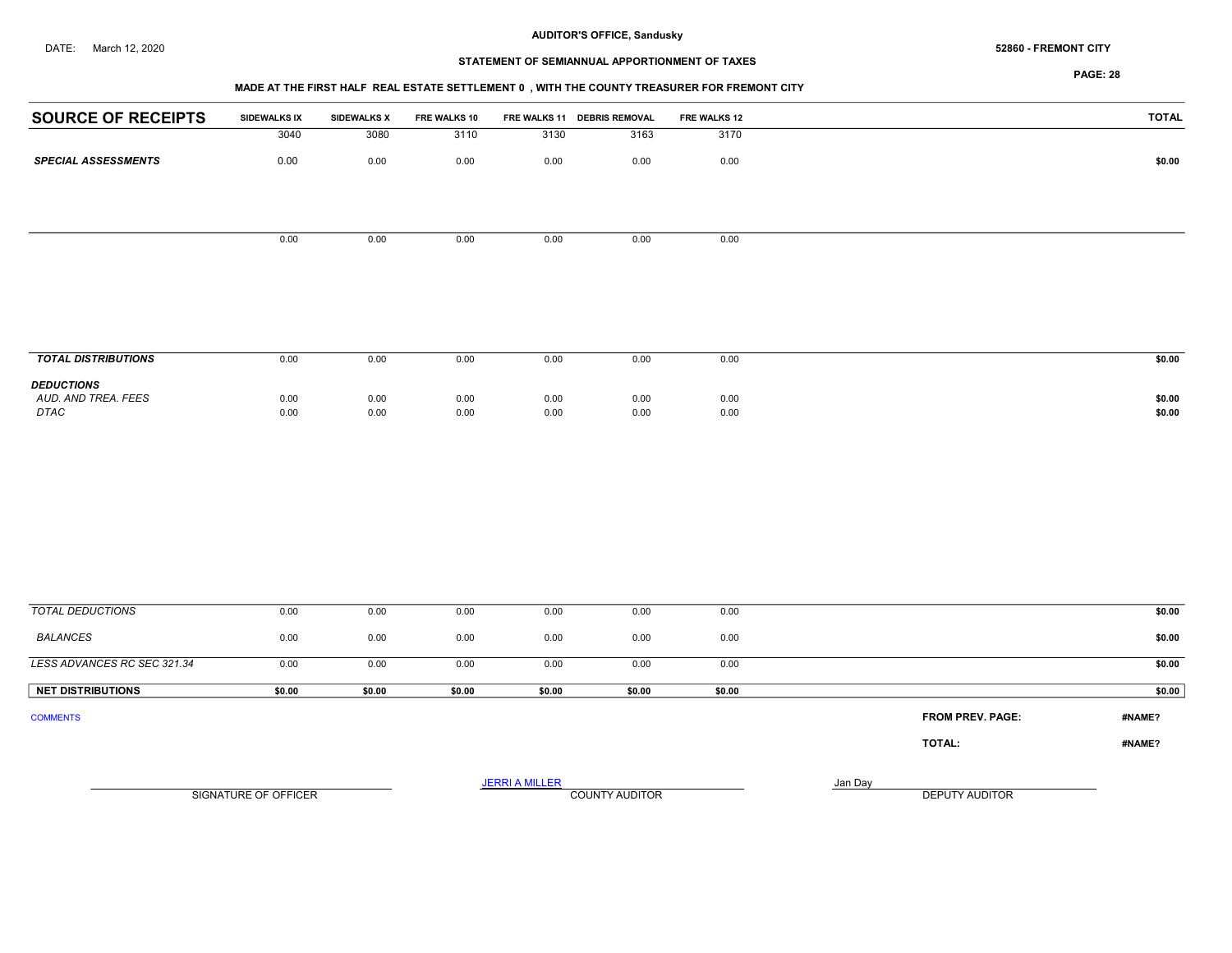#### DATE: March 12, 2020 69 - 61BSONBURG CORP CORP 53060 - GIBSONBURG CORP 53060 - GIBSONBURG CORP

# STATEMENT OF SEMIANNUAL APPORTIONMENT OF TAXES

PAGE: 29

## MADE AT THE FIRST HALF REAL ESTATE SETTLEMENT 0 , WITH THE COUNTY TREASURER FOR GIBSONBURG CORP

| <b>SOURCE OF RECEIPTS</b>  | <b>DELQ UTIL</b> | <b>WEED MOWING</b> | SIDEWALK | <b>SIDEWALK 13</b> | SIDEWALK 14 | <b>SIDEWALK 15</b> | SIDEWALK 16 | <b>TOTAL</b> |
|----------------------------|------------------|--------------------|----------|--------------------|-------------|--------------------|-------------|--------------|
|                            | 1756             | 1767               | 2160     | 3210               | 3230        | 3240               | 3260        |              |
| <b>SPECIAL ASSESSMENTS</b> | 1,850.05         | 1,693.59           | 0.00     | 0.00               | 0.00        | 0.00               | 447.78      | \$3,991.42   |
|                            |                  |                    |          |                    |             |                    |             |              |
|                            | 0.00             | 0.00               | 0.00     | 0.00               | 0.00        | 0.00               | 0.00        |              |
|                            |                  |                    |          |                    |             |                    |             |              |

| <b>TOTAL DISTRIBUTIONS</b>                              | ,850.05       | 1,693.59      | 0.00         | 0.00         | 0.00         | 0.00         | 447.78       | \$3,991.42         |
|---------------------------------------------------------|---------------|---------------|--------------|--------------|--------------|--------------|--------------|--------------------|
| <b>DEDUCTIONS</b><br>AUD. AND TREA. FEES<br><b>DTAC</b> | 0.00<br>64.15 | 0.00<br>92.30 | 0.00<br>0.00 | 0.00<br>0.00 | 0.00<br>0.00 | 0.00<br>0.00 | 0.00<br>6.87 | \$0.00<br>\$163.32 |

| TOTAL DEDUCTIONS            | 64.15      | 92.30      | 0.00   | 0.00   | 0.00   | 0.00   | 6.87     | \$163.32   |
|-----------------------------|------------|------------|--------|--------|--------|--------|----------|------------|
| <b>BALANCES</b>             | 1,785.90   | 1,601.29   | 0.00   | 0.00   | 0.00   | 0.00   | 440.91   | \$3,828.10 |
| LESS ADVANCES RC SEC 321.34 | 0.00       | 0.00       | 0.00   | 0.00   | 0.00   | 0.00   | 0.00     | \$0.00     |
| <b>NET DISTRIBUTIONS</b>    | \$1.785.90 | \$1,601.29 | \$0.00 | \$0.00 | \$0.00 | \$0.00 | \$440.91 | \$3,828.10 |

COMMENTS

SIGNATURE OF OFFICER **EXECUTE A RELATION COUNTY AUDITOR** COUNTY AUDITOR **DEPUTY AUDITOR**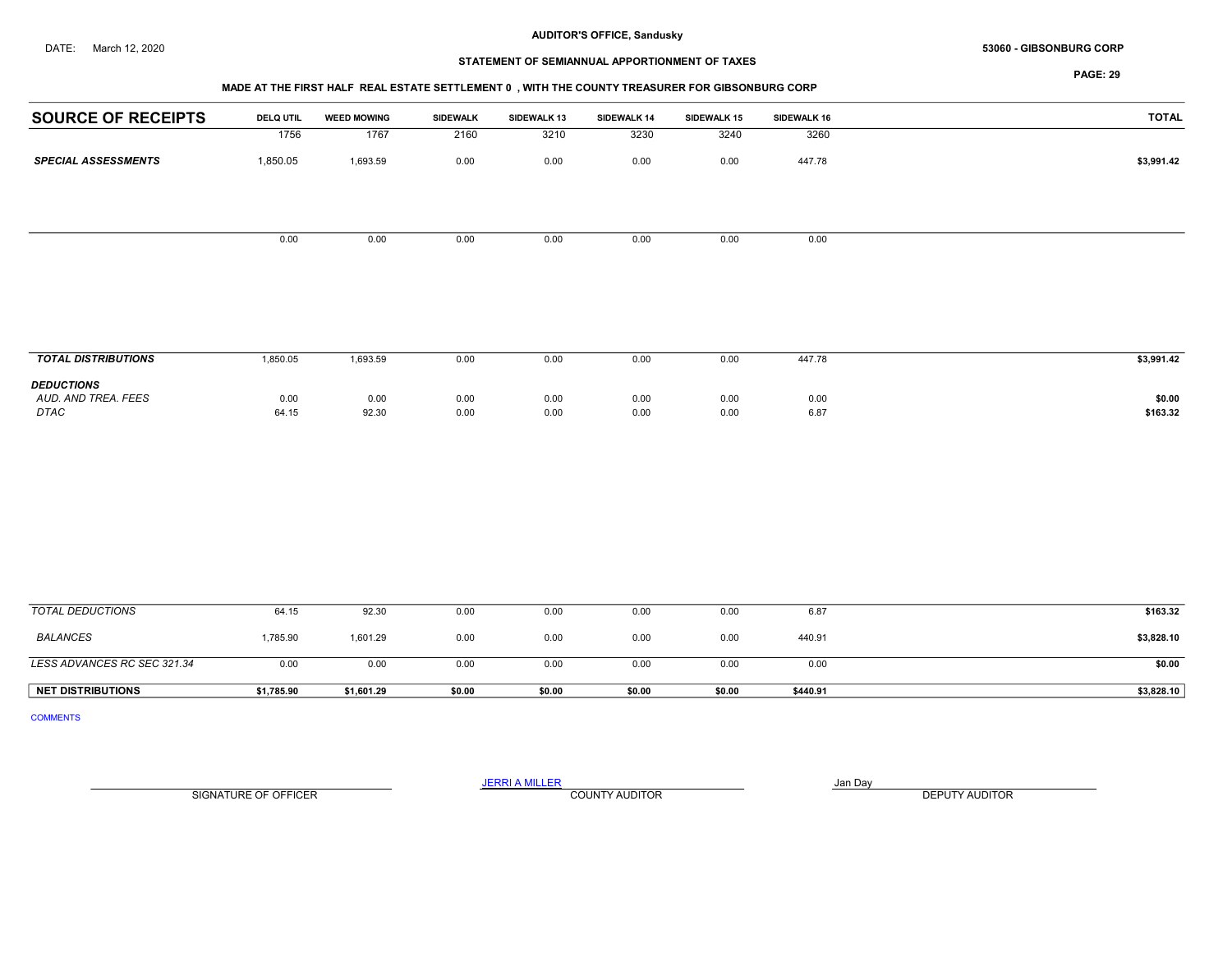#### DATE: March 12, 2020 69 - 2020 53280 - GREEN SPRINGS CORP 53280 - GREEN SPRINGS CORP

# STATEMENT OF SEMIANNUAL APPORTIONMENT OF TAXES

PAGE: 30

## MADE AT THE FIRST HALF REAL ESTATE SETTLEMENT 0 , WITH THE COUNTY TREASURER FOR GREEN SPRINGS CORP

| <b>SOURCE OF RECEIPTS</b>    | <b>DELQ UTIL</b> | <b>WEED MOWING</b> | <b>TOTAL</b> |
|------------------------------|------------------|--------------------|--------------|
|                              | 1946             | 3227               |              |
| <b>SPECIAL ASSESSMENTS</b>   |                  |                    |              |
|                              | $0.00\,$         | $0.00\,$           | \$0.00       |
|                              |                  |                    |              |
|                              |                  |                    |              |
|                              |                  |                    |              |
|                              | 0.00             | 0.00               |              |
|                              |                  |                    |              |
|                              |                  |                    |              |
|                              |                  |                    |              |
|                              |                  |                    |              |
|                              |                  |                    |              |
|                              |                  |                    |              |
| <b>TOTAL DISTRIBUTIONS</b>   | 0.00             | $0.00\,$           | \$0.00       |
| <b>DEDUCTIONS</b>            |                  |                    |              |
| AUD. AND TREA. FEES          | 0.00             | 0.00               | \$0.00       |
| $\ensuremath{\mathit{DTAC}}$ | 0.00             | 0.00               | \$0.00       |
|                              |                  |                    |              |
|                              |                  |                    |              |
|                              |                  |                    |              |
|                              |                  |                    |              |
|                              |                  |                    |              |
|                              |                  |                    |              |
|                              |                  |                    |              |
|                              |                  |                    |              |
|                              |                  |                    |              |
|                              |                  |                    |              |
|                              |                  |                    |              |
| <b>TOTAL DEDUCTIONS</b>      | 0.00             | 0.00               | \$0.00       |
| <b>BALANCES</b>              | 0.00             | 0.00               | \$0.00       |
|                              |                  |                    |              |

LESS ADVANCES RC SEC 321.34 0.00 0.00 0.00 0.00 \$0.00 NET DISTRIBUTIONS \$0.00 \$0.00 \$0.00 \$0.00 \$0.00 \$0.00 \$0.00 \$0.00 \$1.00 \$1.00 \$1.00 \$1.00 \$1.00 \$1.00 \$1.00 \$1

COMMENTS

JERRI A MILLER COUNTY AUDITOR **Finally county and Day** 

SIGNATURE OF OFFICER **EXECUTE A RELATION COUNTY AUDITOR** COUNTY AUDITOR **DEPUTY AUDITOR**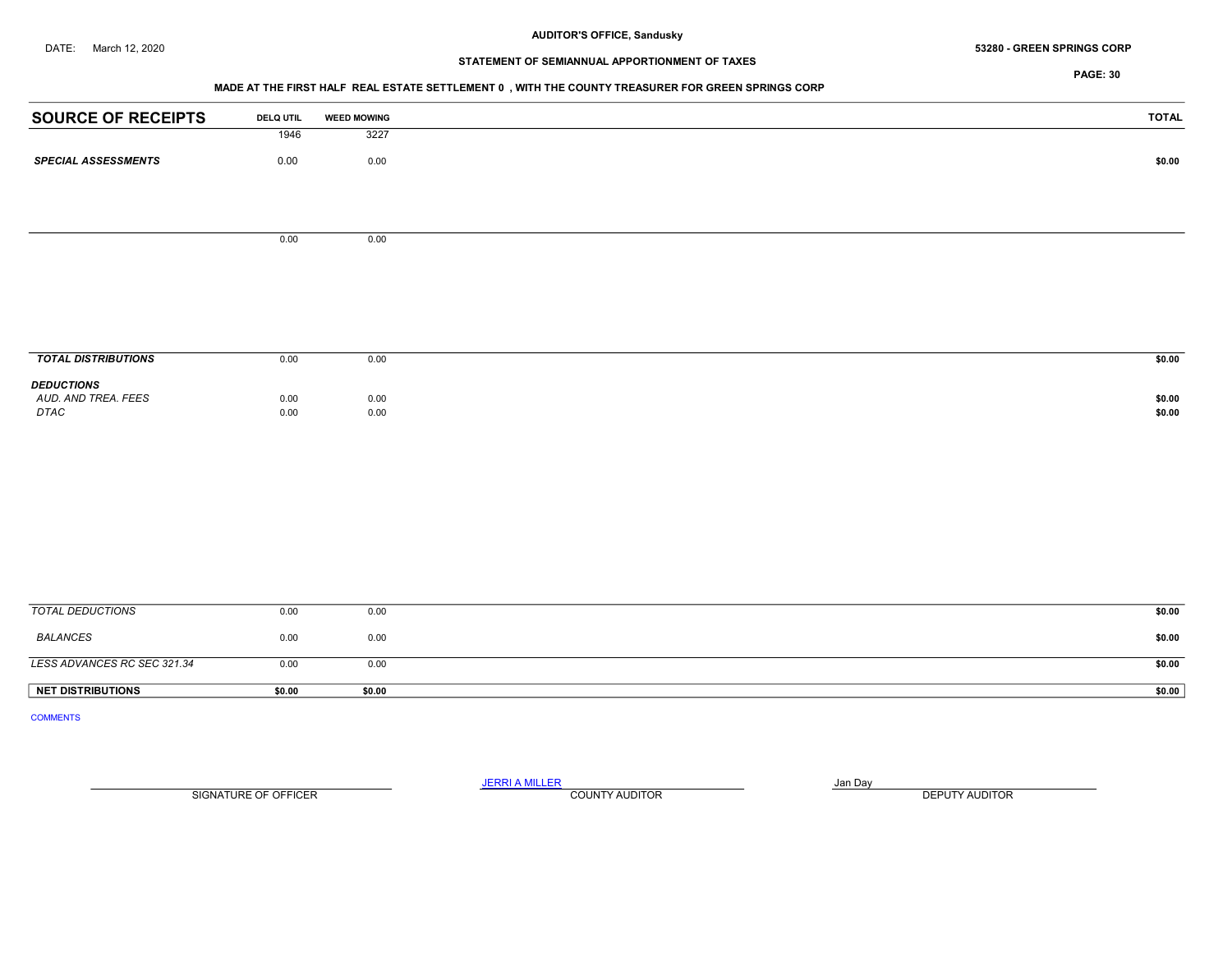# STATEMENT OF SEMIANNUAL APPORTIONMENT OF TAXES

PAGE: 31

## MADE AT THE FIRST HALF REAL ESTATE SETTLEMENT 0 , WITH THE COUNTY TREASURER FOR HELENA CORP

| <b>SOURCE OF RECEIPTS</b>   | <b>HELENA SEW CO</b> | <b>TOTAL</b> |
|-----------------------------|----------------------|--------------|
|                             | 2820                 |              |
| <b>SPECIAL ASSESSMENTS</b>  | 307.39               | \$307.39     |
|                             |                      |              |
|                             |                      |              |
|                             | 0.00                 |              |
|                             |                      |              |
|                             |                      |              |
|                             |                      |              |
| <b>TOTAL DISTRIBUTIONS</b>  | 307.39               | \$307.39     |
| <b>DEDUCTIONS</b>           |                      |              |
| AUD. AND TREA. FEES         | 0.00                 | \$0.00       |
| DTAC                        | 30.74                | \$30.74      |
|                             |                      |              |
|                             |                      |              |
|                             |                      |              |
|                             |                      |              |
|                             |                      |              |
|                             |                      |              |
|                             |                      |              |
|                             |                      |              |
|                             |                      |              |
| <b>TOTAL DEDUCTIONS</b>     | 30.74                | \$30.74      |
| <b>BALANCES</b>             | 276.65               | \$276.65     |
| LESS ADVANCES RC SEC 321.34 | 0.00                 | \$0.00       |
| <b>NET DISTRIBUTIONS</b>    | \$276.65             | \$276.65     |
| <b>COMMENTS</b>             |                      |              |
|                             |                      |              |

SIGNATURE OF OFFICER **EXECUTE A RELATION COUNTY AUDITOR** COUNTY AUDITOR **DEPUTY AUDITOR**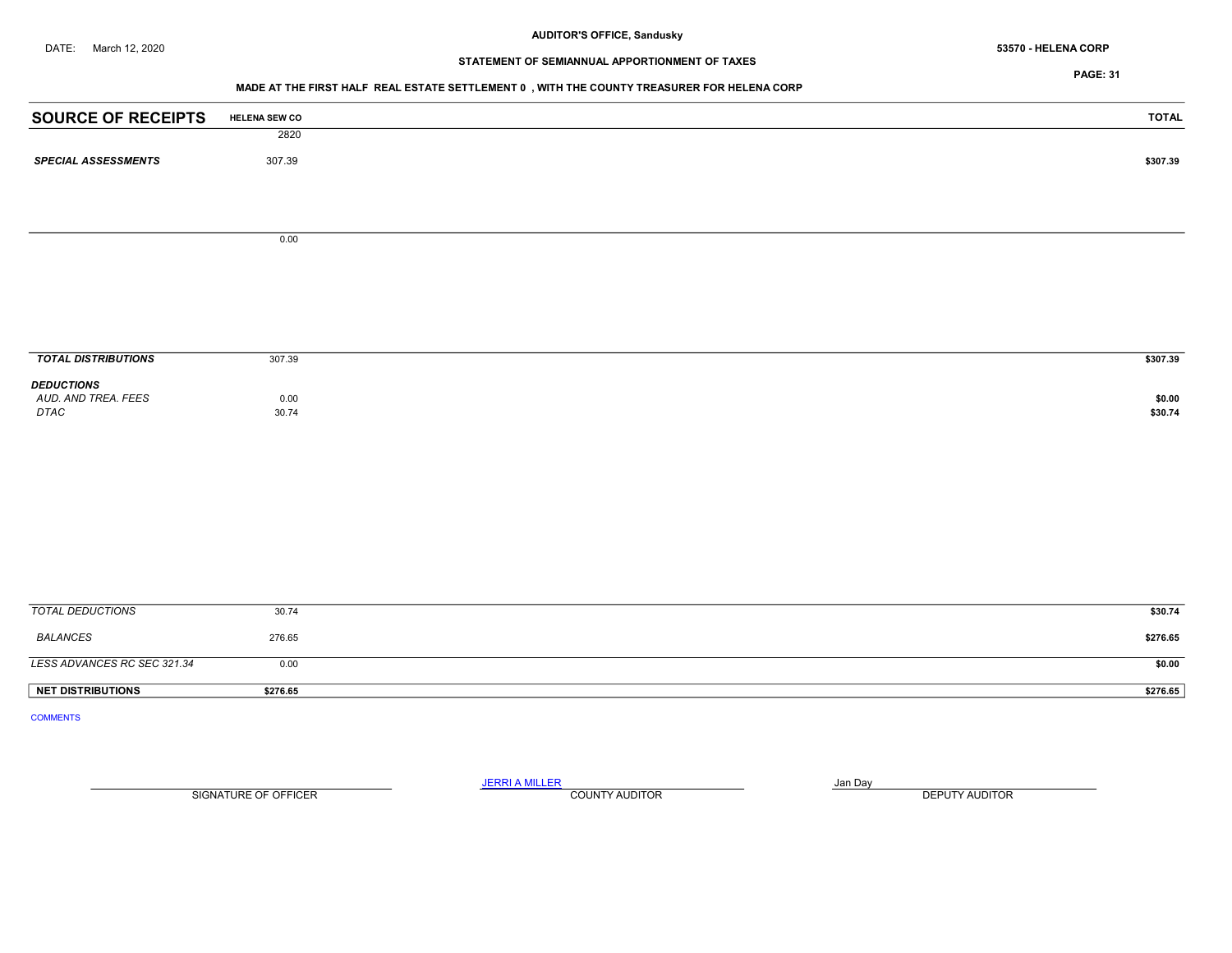# STATEMENT OF SEMIANNUAL APPORTIONMENT OF TAXES

PAGE: 32

## MADE AT THE FIRST HALF REAL ESTATE SETTLEMENT 0 , WITH THE COUNTY TREASURER FOR LINDSEY CORP

| <b>SOURCE OF RECEIPTS</b>   | <b>DELQ UTIL</b> | <b>TOTAL</b>     |
|-----------------------------|------------------|------------------|
|                             | 1866             |                  |
| <b>SPECIAL ASSESSMENTS</b>  | $0.00\,$         | \$0.00           |
|                             |                  |                  |
|                             |                  |                  |
|                             |                  |                  |
|                             | 0.00             |                  |
|                             |                  |                  |
|                             |                  |                  |
|                             |                  |                  |
|                             |                  |                  |
| <b>TOTAL DISTRIBUTIONS</b>  | 0.00             | \$0.00           |
| <b>DEDUCTIONS</b>           |                  |                  |
| AUD. AND TREA. FEES<br>DTAC | 0.00<br>0.00     | \$0.00<br>\$0.00 |
|                             |                  |                  |
|                             |                  |                  |
|                             |                  |                  |
|                             |                  |                  |
|                             |                  |                  |
|                             |                  |                  |
|                             |                  |                  |
|                             |                  |                  |
| <b>TOTAL DEDUCTIONS</b>     | 0.00             | \$0.00           |
| <b>BALANCES</b>             | 0.00             | \$0.00           |
|                             |                  |                  |
| LESS ADVANCES RC SEC 321.34 | 0.00             | \$0.00           |
| NET DISTRIBUTIONS           | \$0.00           | \$0.00           |
| <b>COMMENTS</b>             |                  |                  |
|                             |                  |                  |

SIGNATURE OF OFFICER **EXECUTE A RELATION COUNTY AUDITOR** COUNTY AUDITOR **DEPUTY AUDITOR**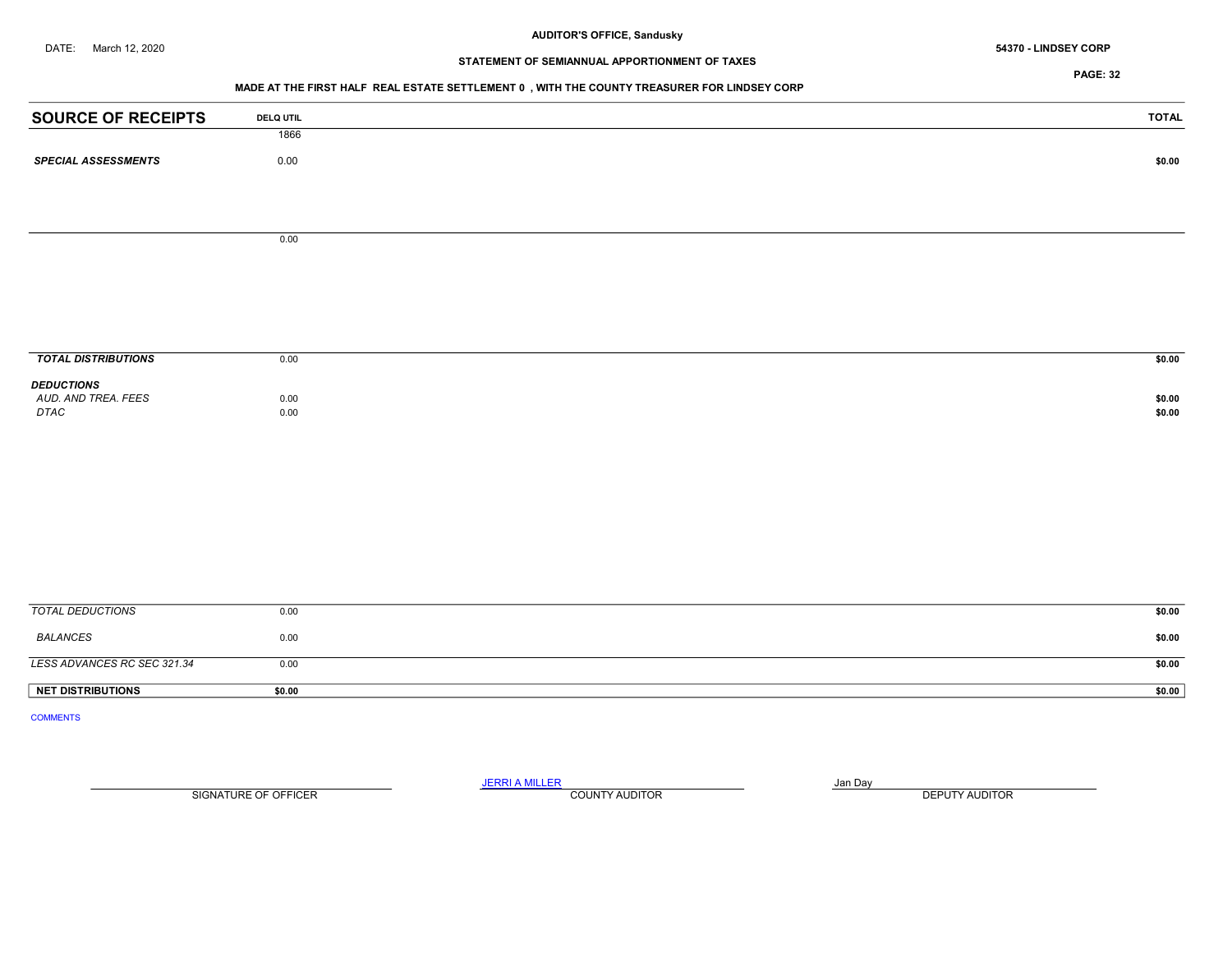# STATEMENT OF SEMIANNUAL APPORTIONMENT OF TAXES

PAGE: 33

#### MADE AT THE FIRST HALF REAL ESTATE SETTLEMENT 0 , WITH THE COUNTY TREASURER FOR WOODVILLE CORP

|                            |                  |                    | <b>WOODVILLE VILL</b> |        |
|----------------------------|------------------|--------------------|-----------------------|--------|
| <b>SOURCE OF RECEIPTS</b>  | <b>DELQ UTIL</b> | <b>WEED MOWING</b> | <b>SEWER CO</b>       | TOTAL  |
|                            | 1746             | 2617               | 3340                  |        |
| <b>SPECIAL ASSESSMENTS</b> | 0.00             | 0.00               | 0.00                  | \$0.00 |
|                            |                  |                    |                       |        |
|                            |                  |                    |                       |        |
|                            | 0.00             | 0.00               | 0.00                  |        |
|                            |                  |                    |                       |        |
|                            |                  |                    |                       |        |
|                            |                  |                    |                       |        |
|                            |                  |                    |                       |        |

| <b>TOTAL DISTRIBUTIONS</b>                       | 0.00         | 0.00                                 | 0.00         | \$0.00           |
|--------------------------------------------------|--------------|--------------------------------------|--------------|------------------|
| <b>DEDUCTIONS</b><br>AUD. AND TREA. FEES<br>DTAC | 0.00<br>0.00 | 0.00<br>0.00<br>$\sim$ $\sim$ $\sim$ | 0.00<br>0.00 | \$0.00<br>\$0.00 |

| <b>NET DISTRIBUTIONS</b>    | \$0.00 | \$0.00 | \$0.00 | \$0.00 |
|-----------------------------|--------|--------|--------|--------|
| LESS ADVANCES RC SEC 321.34 | 0.00   | 0.00   | 0.00   | \$0.00 |
| BALANCES                    | 0.00   | 0.00   | 0.00   | \$0.00 |
| TOTAL DEDUCTIONS            | 0.00   | 0.00   | 0.00   | \$0.00 |

COMMENTS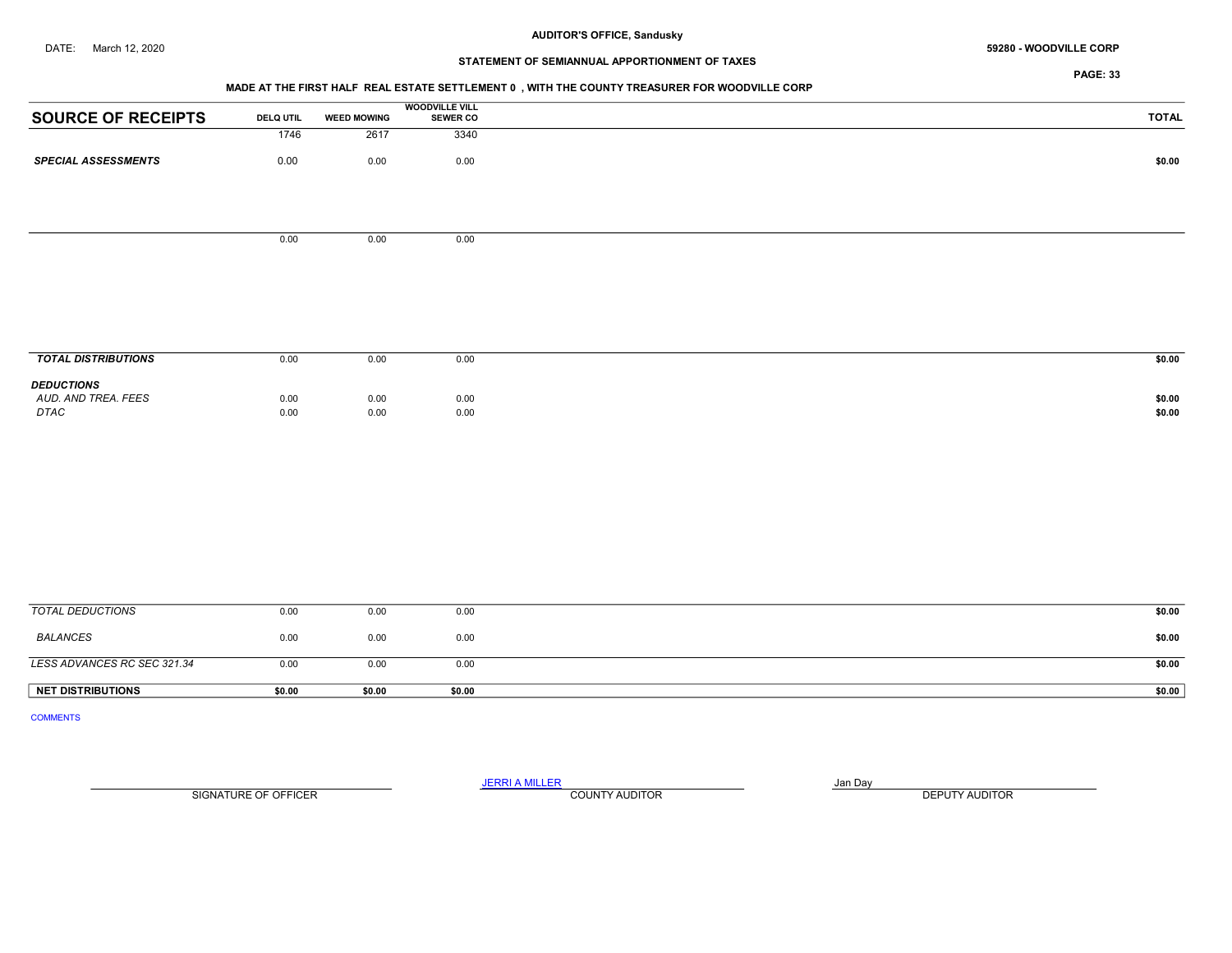# STATEMENT OF SEMIANNUAL APPORTIONMENT OF TAXES

PAGE: 34

## MADE AT THE FIRST HALF REAL ESTATE SETTLEMENT 0 , WITH THE COUNTY TREASURER FOR Wood Co SPAS

| <b>SOURCE OF RECEIPTS</b>  | <b>K RECKER MT</b> | <b>HERBERT MARTIN</b> | O DEAN MT | <b>PAUL COX MT</b> | <b>WIL BELL-B MT</b> | <b>TOTAL</b> |
|----------------------------|--------------------|-----------------------|-----------|--------------------|----------------------|--------------|
|                            | 0039               | 0921                  | 1351      | 1661               | 1691                 |              |
|                            |                    |                       |           |                    |                      |              |
| <b>SPECIAL ASSESSMENTS</b> | 554.09             | 32.00                 | 5,324.55  | 263.43             | 42.00                | \$6,216.07   |
|                            |                    |                       |           |                    |                      |              |
|                            |                    |                       |           |                    |                      |              |
|                            |                    |                       |           |                    |                      |              |
|                            |                    |                       |           |                    |                      |              |
|                            |                    |                       |           |                    |                      |              |
|                            | 0.00               | 0.00                  | 0.00      | 0.00               | 0.00                 |              |
|                            |                    |                       |           |                    |                      |              |
|                            |                    |                       |           |                    |                      |              |

| <b>TOTAL DISTRIBUTIONS</b>                              | 554.09       | 32.00        | 5,324.55     | 263.43                               | 42.00        | \$6,216.07       |
|---------------------------------------------------------|--------------|--------------|--------------|--------------------------------------|--------------|------------------|
| <b>DEDUCTIONS</b><br>AUD. AND TREA. FEES<br><b>DTAC</b> | 0.00<br>0.00 | 0.00<br>0.00 | 0.00<br>4.27 | 0.00<br>$\sim$ $\sim$ $\sim$<br>0.43 | 0.00<br>0.00 | \$0.00<br>\$4.70 |

| TOTAL DEDUCTIONS            | 0.00     | 0.00    | 4.27       | 0.43     | 0.00    | \$4.70     |
|-----------------------------|----------|---------|------------|----------|---------|------------|
| BALANCES                    | 554.09   | 32.00   | 5,320.28   | 263.00   | 42.00   | \$6,211.37 |
| LESS ADVANCES RC SEC 321.34 | 0.00     | 0.00    | 0.00       | 0.00     | 0.00    | \$0.00     |
| <b>NET DISTRIBUTIONS</b>    | \$554.09 | \$32.00 | \$5,320.28 | \$263.00 | \$42.00 | \$6,211.37 |

COMMENTS

SIGNATURE OF OFFICER **EXECUTE A RELATION COUNTY AUDITOR** COUNTY AUDITOR **DEPUTY AUDITOR**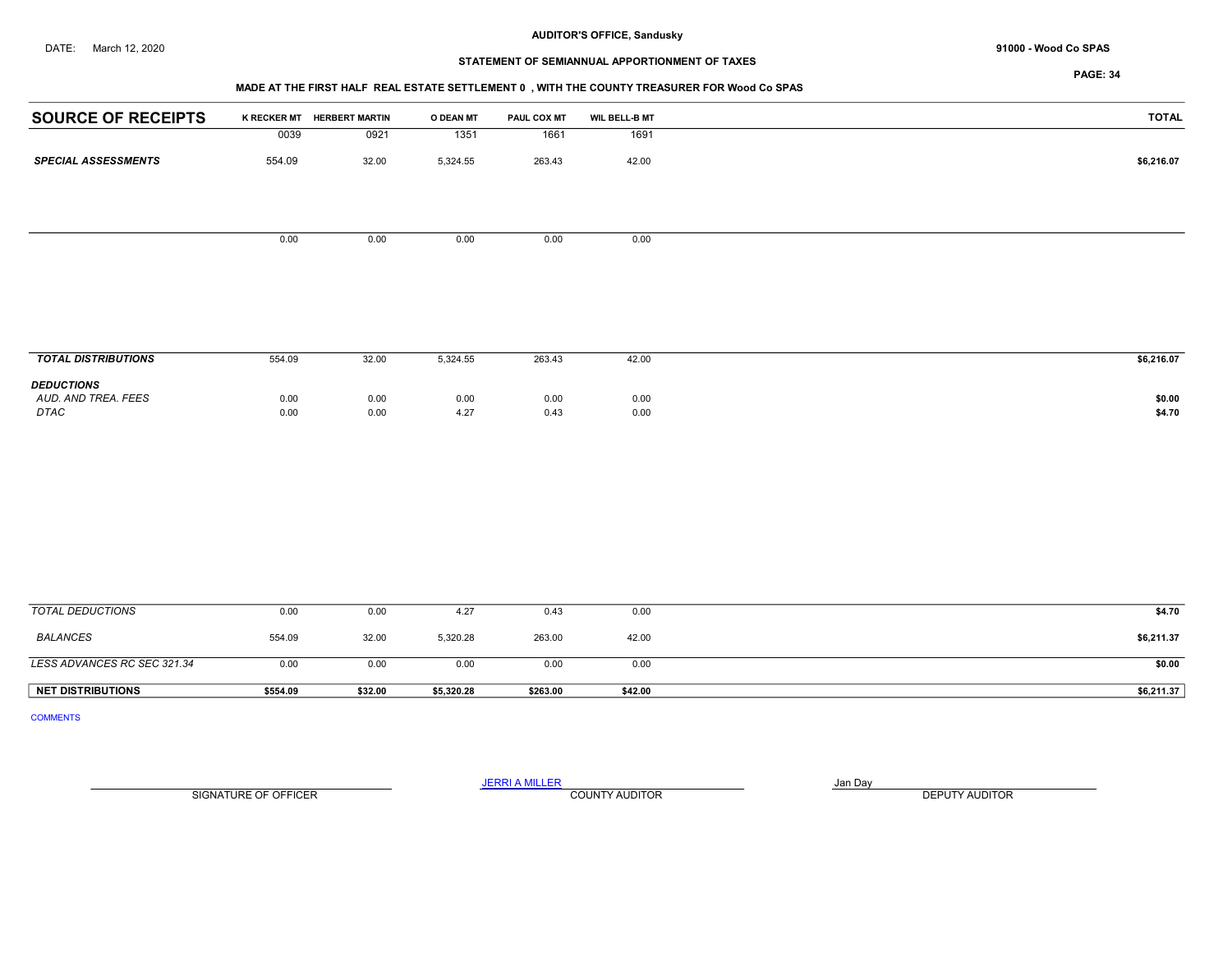# STATEMENT OF SEMIANNUAL APPORTIONMENT OF TAXES

## MADE AT THE FIRST HALF REAL ESTATE SETTLEMENT 0 , WITH THE COUNTY TREASURER FOR Ottawa Co SPAS

| <b>SOURCE OF RECEIPTS</b>   | <b>BOLSINGER MT</b> | <b>MYLANDER MT</b> | <b>WOODRICK MT</b> | <b>TOUSSAINT MT</b> | <b>TOTAL</b>     |
|-----------------------------|---------------------|--------------------|--------------------|---------------------|------------------|
|                             | 2271                | 2281               | 2451               | 3291                |                  |
| <b>SPECIAL ASSESSMENTS</b>  | 32.21               | 4.00               | 696.95             | 2,822.41            | \$3,555.57       |
|                             |                     |                    |                    |                     |                  |
|                             | 0.00                | 0.00               | 0.00               | 0.00                |                  |
|                             |                     |                    |                    |                     |                  |
|                             |                     |                    |                    |                     |                  |
|                             |                     |                    |                    |                     |                  |
| <b>TOTAL DISTRIBUTIONS</b>  | 32.21               | 4.00               | 696.95             | 2,822.41            | \$3,555.57       |
| <b>DEDUCTIONS</b>           |                     |                    |                    |                     |                  |
| AUD. AND TREA. FEES<br>DTAC | 0.00<br>0.02        | 0.00<br>0.00       | 0.00<br>0.00       | 0.00<br>0.00        | \$0.00<br>\$0.02 |
|                             |                     |                    |                    |                     |                  |
|                             |                     |                    |                    |                     |                  |
|                             |                     |                    |                    |                     |                  |
|                             |                     |                    |                    |                     |                  |
|                             |                     |                    |                    |                     |                  |
| <b>TOTAL DEDUCTIONS</b>     | 0.02                | 0.00               | 0.00               | 0.00                | \$0.02           |

| <b>NET DISTRIBUTIONS</b>    | \$32.19 | \$4.00 | \$696.95 | \$2,822.41 | \$3,555.55 |
|-----------------------------|---------|--------|----------|------------|------------|
| LESS ADVANCES RC SEC 321.34 | 0.00    | 0.00   | 0.00     | 0.00       | \$0.00     |
| BALANCES                    | 32.19   | 4.00   | 696.95   | 2,822.41   | \$3,555.55 |

COMMENTS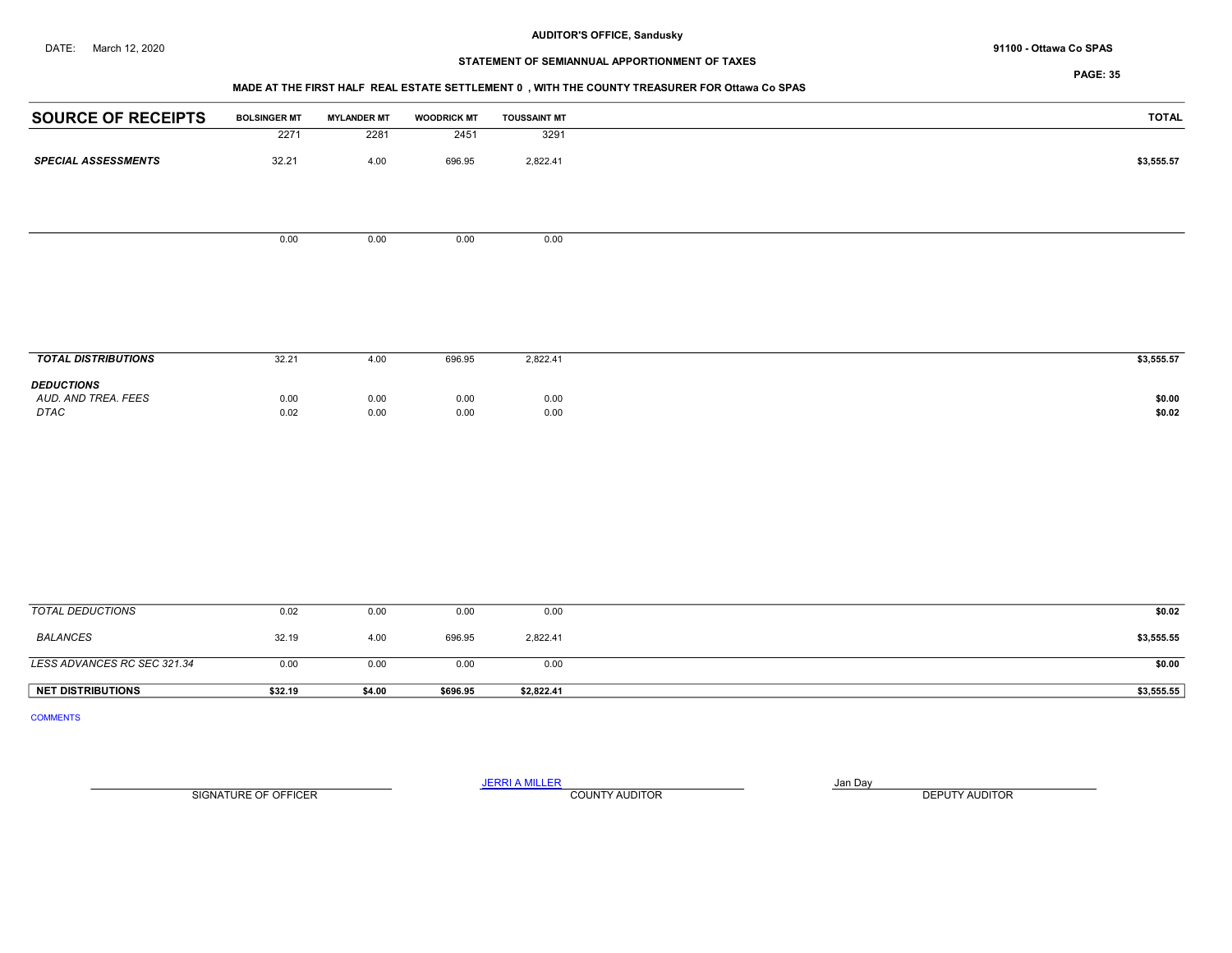DATE: March 12, 2020 **North OH Rural Water SPAS** 91200 - North OH Rural Water SPAS

# STATEMENT OF SEMIANNUAL APPORTIONMENT OF TAXES

PAGE: 36

## MADE AT THE FIRST HALF REAL ESTATE SETTLEMENT 0 , WITH THE COUNTY TREASURER FOR North OH Rural Water SPAS

| <b>SOURCE OF RECEIPTS</b><br>EHRWA DLQ UTIL |            |
|---------------------------------------------|------------|
| 2506                                        |            |
| 1,200.76<br><b>SPECIAL ASSESSMENTS</b>      | \$1,200.76 |
|                                             |            |
| 0.00                                        |            |
|                                             |            |
|                                             |            |
| <b>TOTAL DISTRIBUTIONS</b><br>1,200.76      | \$1,200.76 |
| <b>DEDUCTIONS</b>                           |            |
| AUD. AND TREA. FEES<br>0.00                 |            |
| $DTAC$<br>55.89                             |            |
|                                             |            |
|                                             |            |
|                                             |            |
|                                             |            |
|                                             |            |
| <b>TOTAL DEDUCTIONS</b><br>55.89            |            |
| <b>BALANCES</b><br>1,144.87                 |            |
| LESS ADVANCES RC SEC 321.34<br>0.00         |            |
| <b>NET DISTRIBUTIONS</b><br>\$1,144.87      | \$1,144.87 |

SIGNATURE OF OFFICER **EXECUTE A RELATION COUNTY AUDITOR** COUNTY AUDITOR **DEPUTY AUDITOR**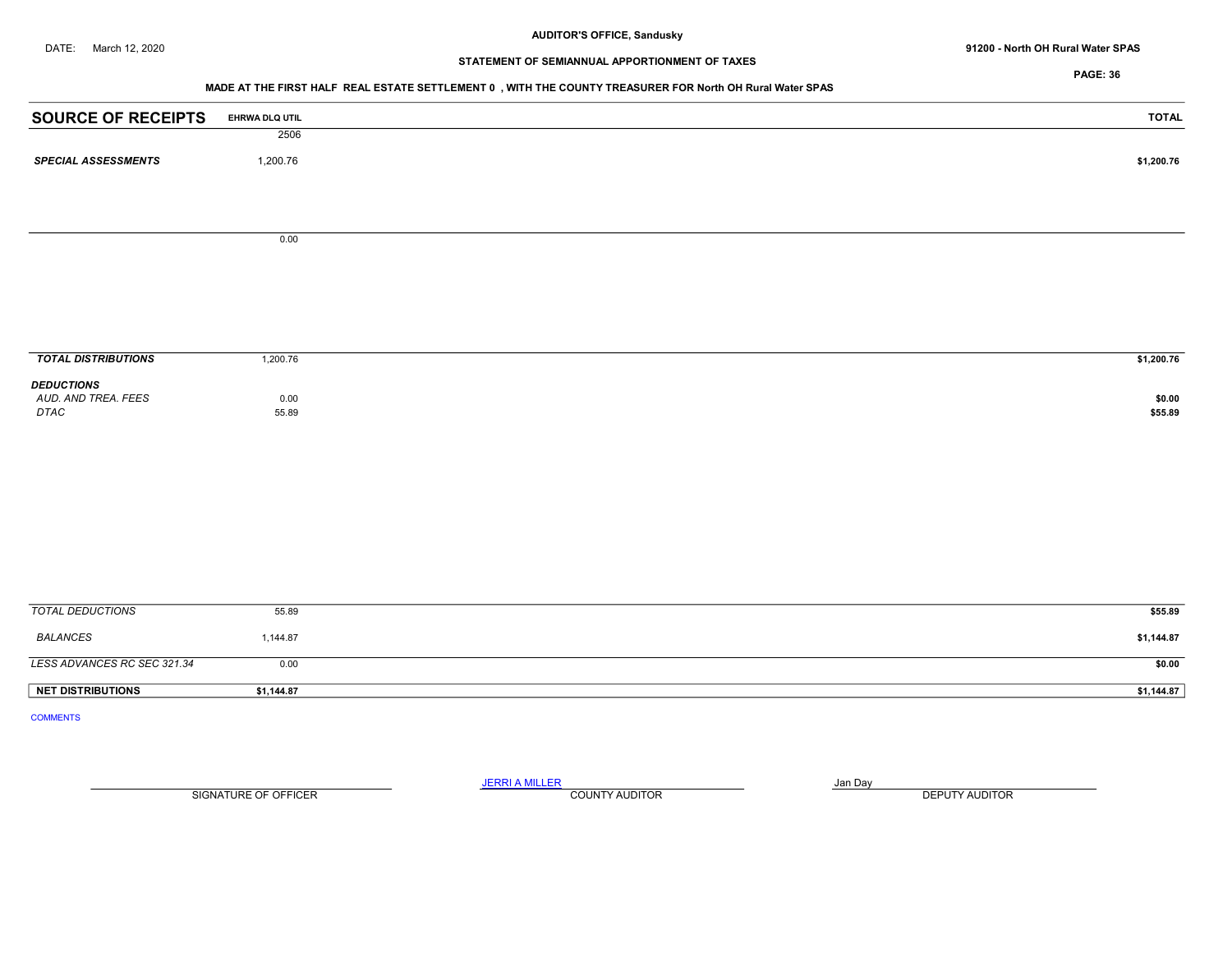## DATE: March 12, 2020 **91300 - County Health Dept SPAS**

# STATEMENT OF SEMIANNUAL APPORTIONMENT OF TAXES

PAGE: 37

## MADE AT THE FIRST HALF REAL ESTATE SETTLEMENT 0 , WITH THE COUNTY TREASURER FOR County Health Dept SPAS

| <b>SOURCE OF RECEIPTS</b>   | <b>DEBRIS REM</b> | <b>BLDG RAZING</b> | <b>HEALTH HAZARD</b> | PERMIT FEE   | <b>TOTAL</b>     |
|-----------------------------|-------------------|--------------------|----------------------|--------------|------------------|
|                             | 1783              | 2055               | 2453                 | 2666         |                  |
| <b>SPECIAL ASSESSMENTS</b>  | $0.00\,$          | $0.00\,$           | 0.00                 | 0.00         | \$0.00           |
|                             |                   |                    |                      |              |                  |
|                             |                   |                    |                      |              |                  |
|                             |                   |                    |                      |              |                  |
|                             | 0.00              | 0.00               | 0.00                 | 0.00         |                  |
|                             |                   |                    |                      |              |                  |
|                             |                   |                    |                      |              |                  |
|                             |                   |                    |                      |              |                  |
|                             |                   |                    |                      |              |                  |
|                             |                   |                    |                      |              |                  |
| <b>TOTAL DISTRIBUTIONS</b>  | 0.00              | 0.00               | 0.00                 | 0.00         | \$0.00           |
| <b>DEDUCTIONS</b>           |                   |                    |                      |              |                  |
| AUD. AND TREA. FEES<br>DTAC | 0.00<br>0.00      | 0.00<br>0.00       | 0.00<br>0.00         | 0.00<br>0.00 | \$0.00<br>\$0.00 |
|                             |                   |                    |                      |              |                  |
|                             |                   |                    |                      |              |                  |
|                             |                   |                    |                      |              |                  |
|                             |                   |                    |                      |              |                  |
|                             |                   |                    |                      |              |                  |
|                             |                   |                    |                      |              |                  |
|                             |                   |                    |                      |              |                  |
|                             |                   |                    |                      |              |                  |
|                             |                   |                    |                      |              |                  |
| <b>TOTAL DEDUCTIONS</b>     | 0.00              | 0.00               | 0.00                 | 0.00         | \$0.00           |
| <b>BALANCES</b>             | 0.00              | 0.00               | 0.00                 | 0.00         | \$0.00           |

LESS ADVANCES RC SEC 321.34 0.00 0.00 0.00 0.00 \$0.00 NET DISTRIBUTIONS \$0.00 \$0.00 \$0.00 \$0.00 \$0.00 \$0.00 \$0.00 \$0.00 \$0.00 \$0.00 \$0.00 \$0.00

COMMENTS

SIGNATURE OF OFFICER **EXECUTE A RELATION COUNTY AUDITOR** COUNTY AUDITOR **DEPUTY AUDITOR**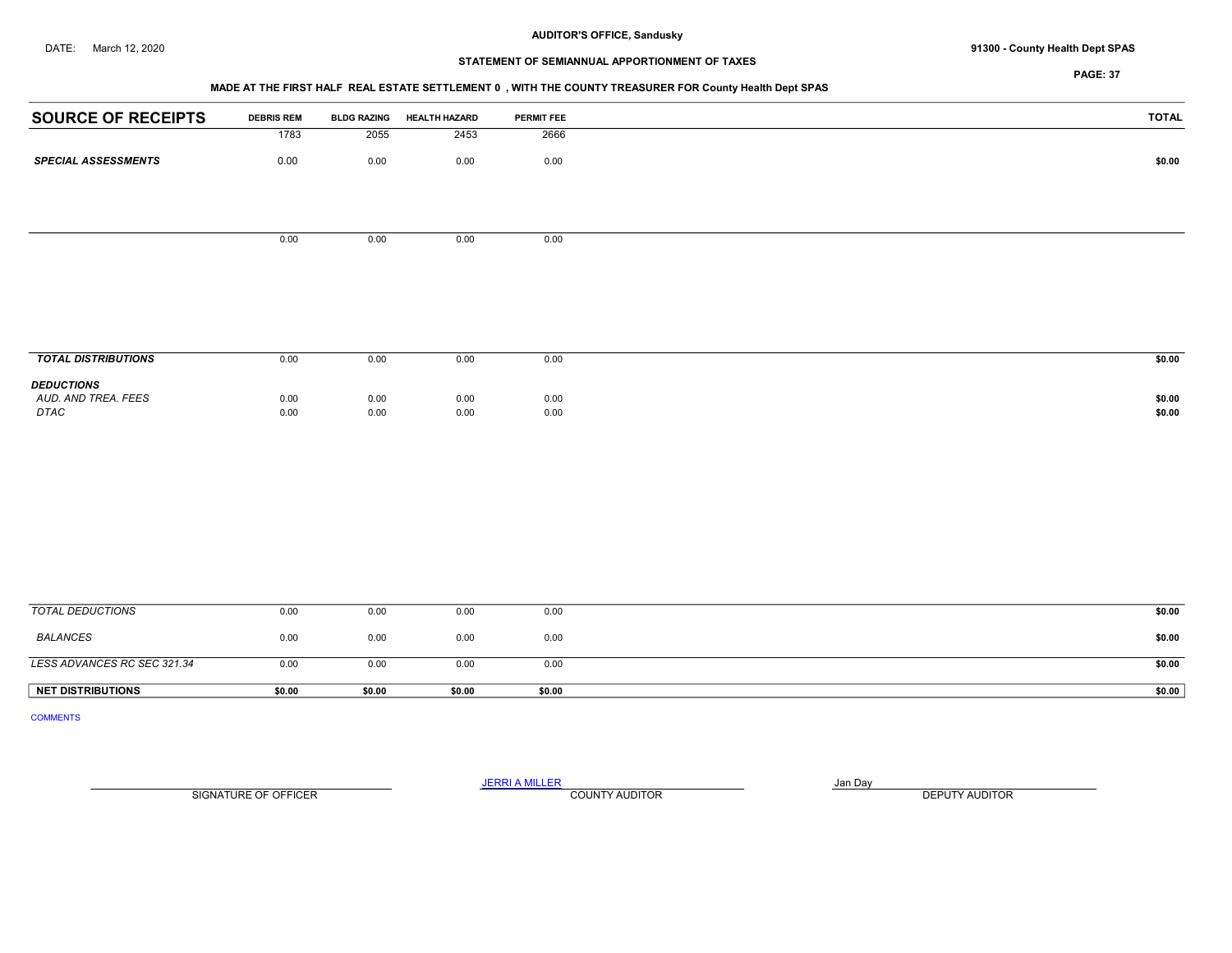# STATEMENT OF SEMIANNUAL APPORTIONMENT OF TAXES

## PAGE: 38

# MADE AT THE FIRST HALF REAL ESTATE SETTLEMENT 0 , WITH THE COUNTY TREASURER FOR Sanitary Eng SPAS

| <b>SOURCE OF RECEIPTS</b>   | <b>DELQ UTIL</b> | <b>TOTAL</b>       |
|-----------------------------|------------------|--------------------|
|                             | 1796             |                    |
| <b>SPECIAL ASSESSMENTS</b>  | 15,135.07        | \$15,135.07        |
|                             |                  |                    |
|                             |                  |                    |
|                             | 0.00             |                    |
|                             |                  |                    |
|                             |                  |                    |
|                             |                  |                    |
| <b>TOTAL DISTRIBUTIONS</b>  | 15,135.07        | \$15,135.07        |
| <b>DEDUCTIONS</b>           |                  |                    |
| AUD. AND TREA. FEES<br>DTAC | 0.00<br>250.00   | \$0.00<br>\$250.00 |
|                             |                  |                    |
|                             |                  |                    |
|                             |                  |                    |
|                             |                  |                    |
|                             |                  |                    |
|                             |                  |                    |
|                             |                  |                    |
| <b>TOTAL DEDUCTIONS</b>     | 250.00           | \$250.00           |
| <b>BALANCES</b>             | 14,885.07        | \$14,885.07        |
| LESS ADVANCES RC SEC 321.34 | 0.00             | \$0.00             |
| <b>NET DISTRIBUTIONS</b>    | \$14,885.07      | \$14,885.07        |
| <b>COMMENTS</b>             |                  |                    |

SIGNATURE OF OFFICER **EXECUTE A RELATION COUNTY AUDITOR** COUNTY AUDITOR **DEPUTY AUDITOR**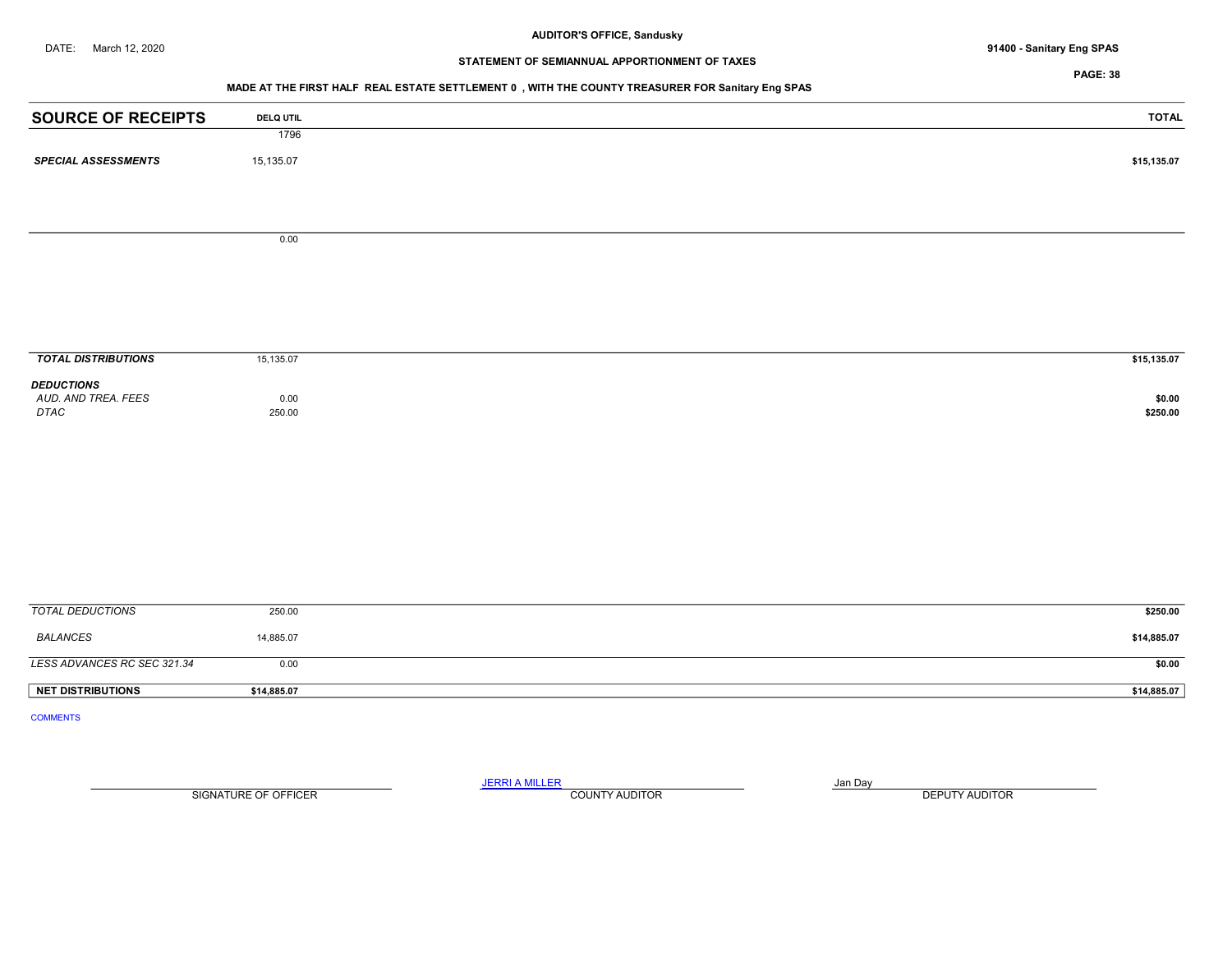## DATE: March 12, 2020 91500 - Wightman Cons SPAS

# STATEMENT OF SEMIANNUAL APPORTIONMENT OF TAXES

PAGE: 39

# MADE AT THE FIRST HALF REAL ESTATE SETTLEMENT 0 , WITH THE COUNTY TREASURER FOR Wightman Cons SPAS

| <b>SOURCE OF RECEIPTS</b>  | <b>WIGHTMAN DIKE</b> | <b>WIGHTMAN DIKE2</b> | <b>WIGHTMAN DIKE</b><br>МT |
|----------------------------|----------------------|-----------------------|----------------------------|
|                            | 1922                 | 1962                  | 3212                       |
| <b>SPECIAL ASSESSMENTS</b> | 0.00                 | 0.00                  | 6,778.25                   |
|                            |                      |                       |                            |

 $0.00$  0.00 0.00

| <b>L DISTRIBUTIONS</b><br><b>TOTAL</b>           | 0.00         | 0.00         | 6,778.25      | \$6,778.25        |
|--------------------------------------------------|--------------|--------------|---------------|-------------------|
| <b>DEDUCTIONS</b><br>AUD. AND TREA. FEES<br>DTAC | 0.00<br>0.00 | 0.00<br>0.00 | 0.00<br>32.32 | \$0.00<br>\$32.32 |
|                                                  |              |              |               |                   |

| NET DISTRIBUTIONS           | \$0.00 | \$0.00 | \$6,745.93 | \$6,745.93 |
|-----------------------------|--------|--------|------------|------------|
| LESS ADVANCES RC SEC 321.34 | 0.00   | 0.00   | 0.00       | \$0.00     |
| <b>BALANCES</b>             | 0.00   | 0.00   | 6,745.93   | \$6,745.93 |
| TOTAL DEDUCTIONS            | 0.00   | 0.00   | 32.32      | \$32.32    |

COMMENTS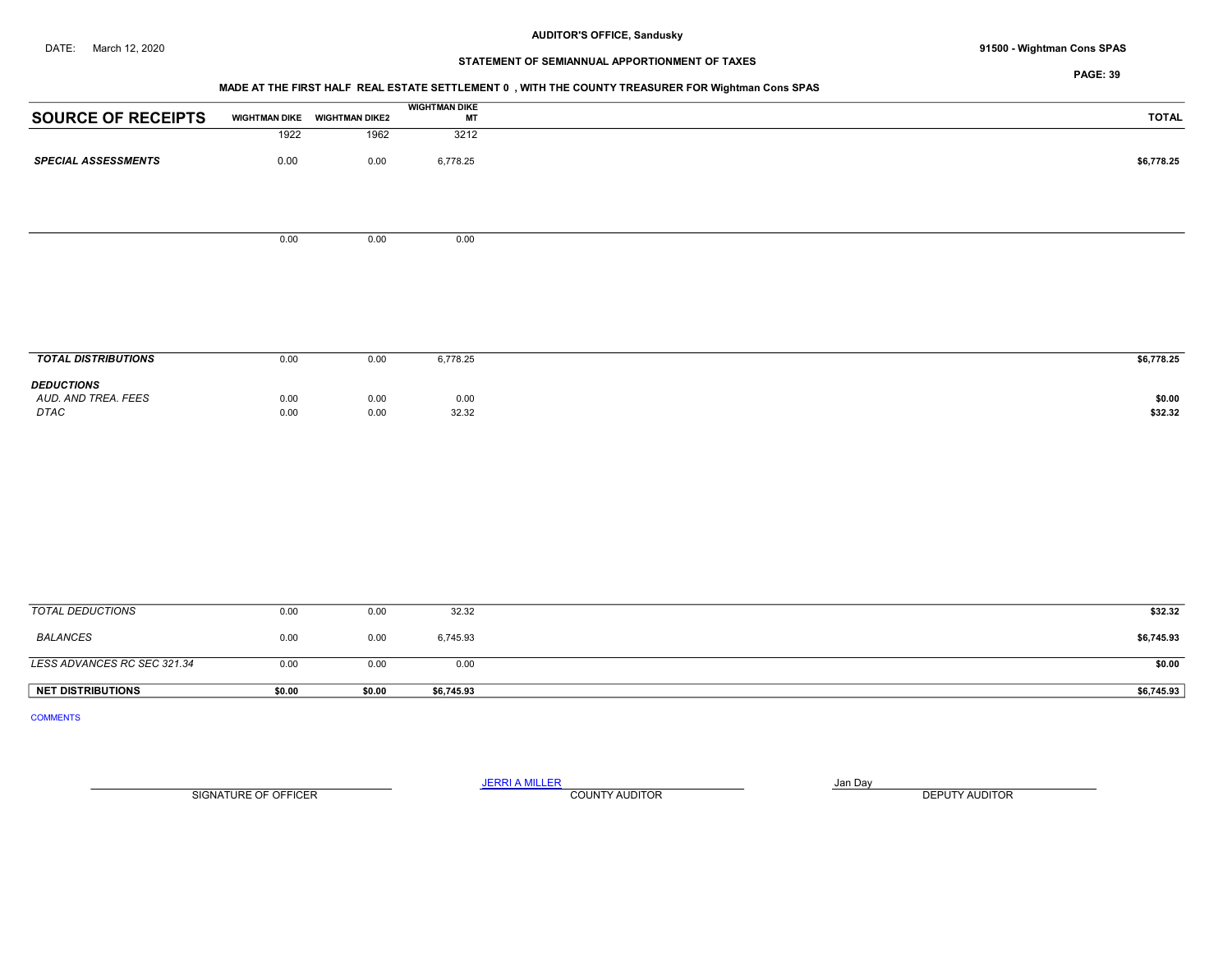#### DATE: March 12, 2020 91600 - Bond Retirement SPAS

# STATEMENT OF SEMIANNUAL APPORTIONMENT OF TAXES

## PAGE: 40

| <b>SOURCE OF RECEIPTS</b>  | <b>SO PLAZA CO</b> | <b>BUEHLER-GES DT</b> | LOY DT CO |      | BIERLY CO NIGHSWANDER CO | <b>RUSSELL EXT CO</b> | <b>WILLIAMS CO.</b> | <b>GRIES EXT CO</b> | <b>GRIES EXT CO</b> | <b>LEWIS DT CO</b> | <b>TOTAL</b> |
|----------------------------|--------------------|-----------------------|-----------|------|--------------------------|-----------------------|---------------------|---------------------|---------------------|--------------------|--------------|
|                            | 0520               | 2390                  | 2790      | 2850 | 2870                     | 2890                  | 2900                | 2990                | 2998                | 3000               |              |
| <b>SPECIAL ASSESSMENTS</b> | 0.00               | 0.00                  | 0.00      | 0.00 | 0.00                     | 0.00                  | 0.00                | 0.00                | 0.00                | 0.00               | \$0.00       |
|                            |                    |                       |           |      |                          |                       |                     |                     |                     |                    |              |
|                            | 0.00               | 0.00                  | 0.00      | 0.00 | 0.00                     | 0.00                  | 0.00                | 0.00                | 0.00                | 0.00               |              |
|                            |                    |                       |           |      |                          |                       |                     |                     |                     |                    |              |
|                            |                    |                       |           |      |                          |                       |                     |                     |                     |                    |              |
| <b>TOTAL DISTRIBUTIONS</b> | 0.00               | 0.00                  | 0.00      | 0.00 | 0.00                     | 0.00                  | 0.00                | 0.00                | 0.00                | 0.00               | \$0.00       |

| <b>DEDUCTIONS</b>   |      |      |      |      |      |      |      |      |      |      |        |
|---------------------|------|------|------|------|------|------|------|------|------|------|--------|
| AUD, AND TREA, FEES | 0.00 | 0.00 | 0.00 | 0.00 | 0.00 | 0.00 | 0.00 | 0.00 | 0.00 | 0.00 | \$0.00 |
| <b>DTAC</b>         | 0.00 | 0.00 | 0.00 | 0.00 | 0.00 | 0.00 | 0.00 | 0.00 | 0.00 | 0.00 | \$0.00 |
|                     |      |      |      |      |      |      |      |      |      |      |        |

| TOTAL DEDUCTIONS            | 0.00   | 0.00   | 0.00   | 0.00   | 0.00   | 0.00   | 0.00   | 0.00   | 0.00   | 0.00   | \$0.00 |
|-----------------------------|--------|--------|--------|--------|--------|--------|--------|--------|--------|--------|--------|
| <b>BALANCES</b>             | 0.00   | 0.00   | 0.00   | 0.00   | 0.00   | 0.00   | 0.00   | 0.00   | 0.00   | 0.00   | \$0.00 |
| LESS ADVANCES RC SEC 321.34 | 0.00   | 0.00   | 0.00   | 0.00   | 0.00   | 0.00   | 0.00   | 0.00   | 0.00   | 0.00   | \$0.00 |
| <b>NET DISTRIBUTIONS</b>    | \$0.00 | \$0.00 | \$0.00 | \$0.00 | \$0.00 | \$0.00 | \$0.00 | \$0.00 | \$0.00 | \$0.00 | \$0.00 |

COMMENTS

CONTINUED ON NEXT PAGE

SIGNATURE OF OFFICER **EXECUTE A RELATION COUNTY AUDITOR** COUNTY AUDITOR **DEPUTY AUDITOR**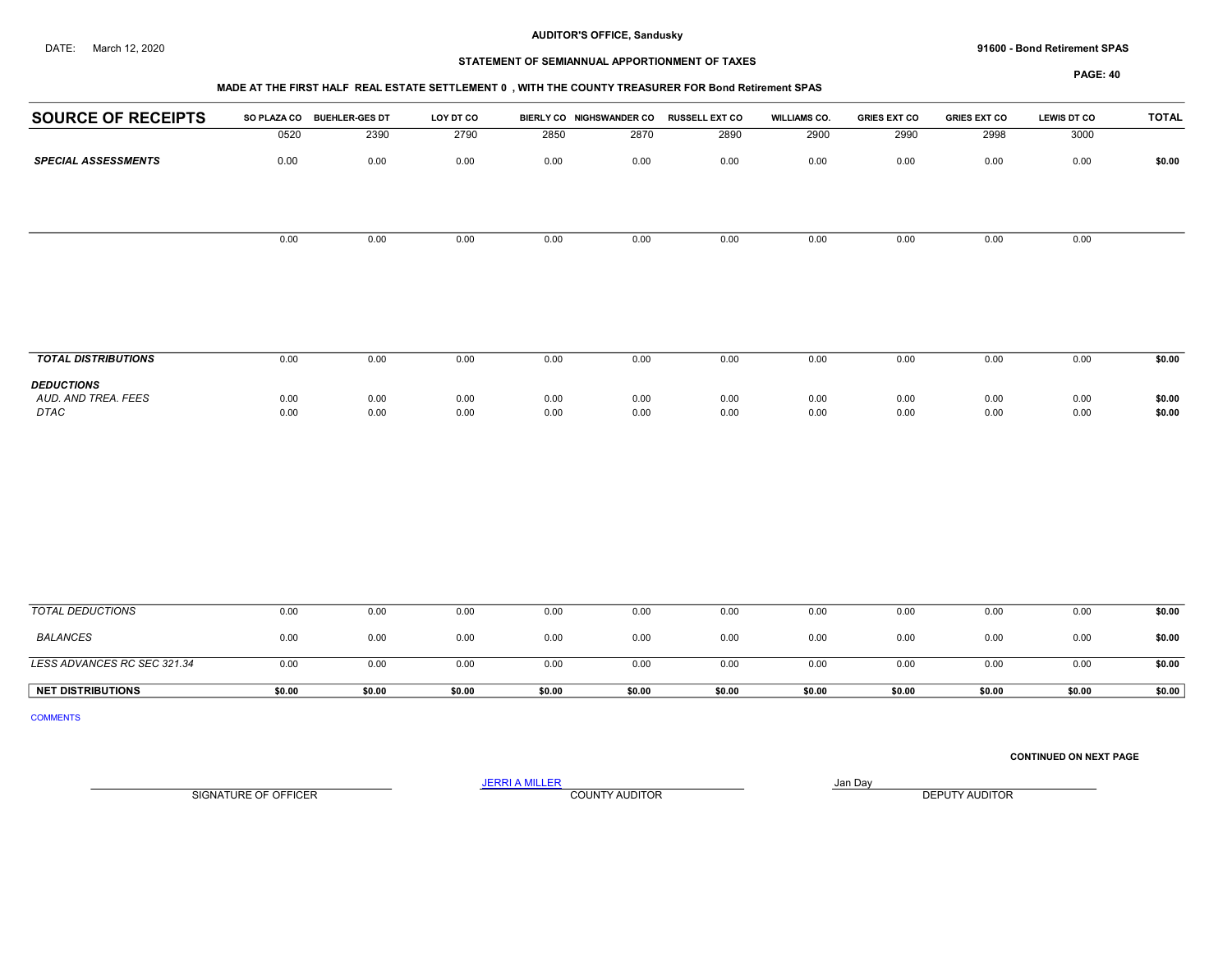#### DATE: March 12, 2020 91600 - Bond Retirement SPAS

## STATEMENT OF SEMIANNUAL APPORTIONMENT OF TAXES

PAGE: 41

|                                          | MADE AT THE FIRST HALF REAL ESTATE SETTLEMENT 0, WITH THE COUNTY TREASURER FOR Bond Retirement SPAS |                   |                    |                               |      |                             |                |                |                       |                     |              |  |  |  |
|------------------------------------------|-----------------------------------------------------------------------------------------------------|-------------------|--------------------|-------------------------------|------|-----------------------------|----------------|----------------|-----------------------|---------------------|--------------|--|--|--|
| <b>SOURCE OF RECEIPTS</b>                | <b>HAVENS II CO</b>                                                                                 | <b>EMCH DT CO</b> | <b>KLOPP DT CO</b> | KLOPP DT CO E C LINDSEY DT CO |      | <b>CEDAR RIDGE DT</b><br>co | HOEFLICH DT CO | HOEFLICH DT CO | <b>MILLER TILE CO</b> | <b>TOUSSAINT CO</b> | <b>TOTAL</b> |  |  |  |
|                                          | 3020                                                                                                | 3090              | 3120               | 3128                          | 3160 | 3250                        | 3270           | 3278           | 3280                  | 3290                |              |  |  |  |
| <b>SPECIAL ASSESSMENTS</b>               | 0.00                                                                                                | 0.00              | 0.00               | 0.00                          | 0.00 | 0.00                        | 523.92         | 0.00           | 0.00                  | 2,087.18            | \$2,611.10   |  |  |  |
|                                          |                                                                                                     |                   |                    |                               |      |                             |                |                |                       |                     |              |  |  |  |
|                                          | 0.00                                                                                                | 0.00              | 0.00               | 0.00                          | 0.00 | 0.00                        | 0.00           | 0.00           | 0.00                  | 0.00                |              |  |  |  |
|                                          |                                                                                                     |                   |                    |                               |      |                             |                |                |                       |                     |              |  |  |  |
|                                          |                                                                                                     |                   |                    |                               |      |                             |                |                |                       |                     |              |  |  |  |
| <b>TOTAL DISTRIBUTIONS</b>               | 0.00                                                                                                | 0.00              | 0.00               | 0.00                          | 0.00 | 0.00                        | 523.92         | 0.00           | 0.00                  | 2,087.18            | \$2,611.10   |  |  |  |
| <b>DEDUCTIONS</b><br>AUD. AND TREA. FEES | 0.00                                                                                                | 0.00              | 0.00               | 0.00                          | 0.00 | 0.00                        | 0.00           | 0.00           | 0.00                  | 0.00                | \$0.00       |  |  |  |

 AUD. AND TREA. FEES 0.00 0.00 0.00 0.00 0.00 0.00 0.00 0.00 0.00 0.00 \$0.00 DTAC 0.00 0.00 0.00 0.00 0.00 0.00 52.39 0.00 0.00 0.00 \$52.39

| TOTAL DEDUCTIONS            | 0.00   | 0.00   | 0.00   | 0.00   | 0.00   | 0.00   | 52.39    | 0.00   | 0.00                    | 0.00                          | \$52.39    |
|-----------------------------|--------|--------|--------|--------|--------|--------|----------|--------|-------------------------|-------------------------------|------------|
| <b>BALANCES</b>             | 0.00   | 0.00   | 0.00   | 0.00   | 0.00   | 0.00   | 471.53   | 0.00   | 0.00                    | 2,087.18                      | \$2,558.71 |
| LESS ADVANCES RC SEC 321.34 | 0.00   | 0.00   | 0.00   | 0.00   | 0.00   | 0.00   | 0.00     | 0.00   | 0.00                    | 0.00                          | \$0.00     |
| <b>NET DISTRIBUTIONS</b>    | \$0.00 | \$0.00 | \$0.00 | \$0.00 | \$0.00 | \$0.00 | \$471.53 | \$0.00 | \$0.00                  | \$2,087.18                    | \$2,558.71 |
| <b>COMMENTS</b>             |        |        |        |        |        |        |          |        | <b>FROM PREV. PAGE:</b> |                               | #NAME?     |
|                             |        |        |        |        |        |        |          |        | <b>SUBTOTAL</b>         | <b>CONTINUED ON NEXT PAGE</b> | #NAME?     |

SIGNATURE OF OFFICER **EXECUTE A RELATION COUNTY AUDITOR** COUNTY AUDITOR **DEPUTY AUDITOR**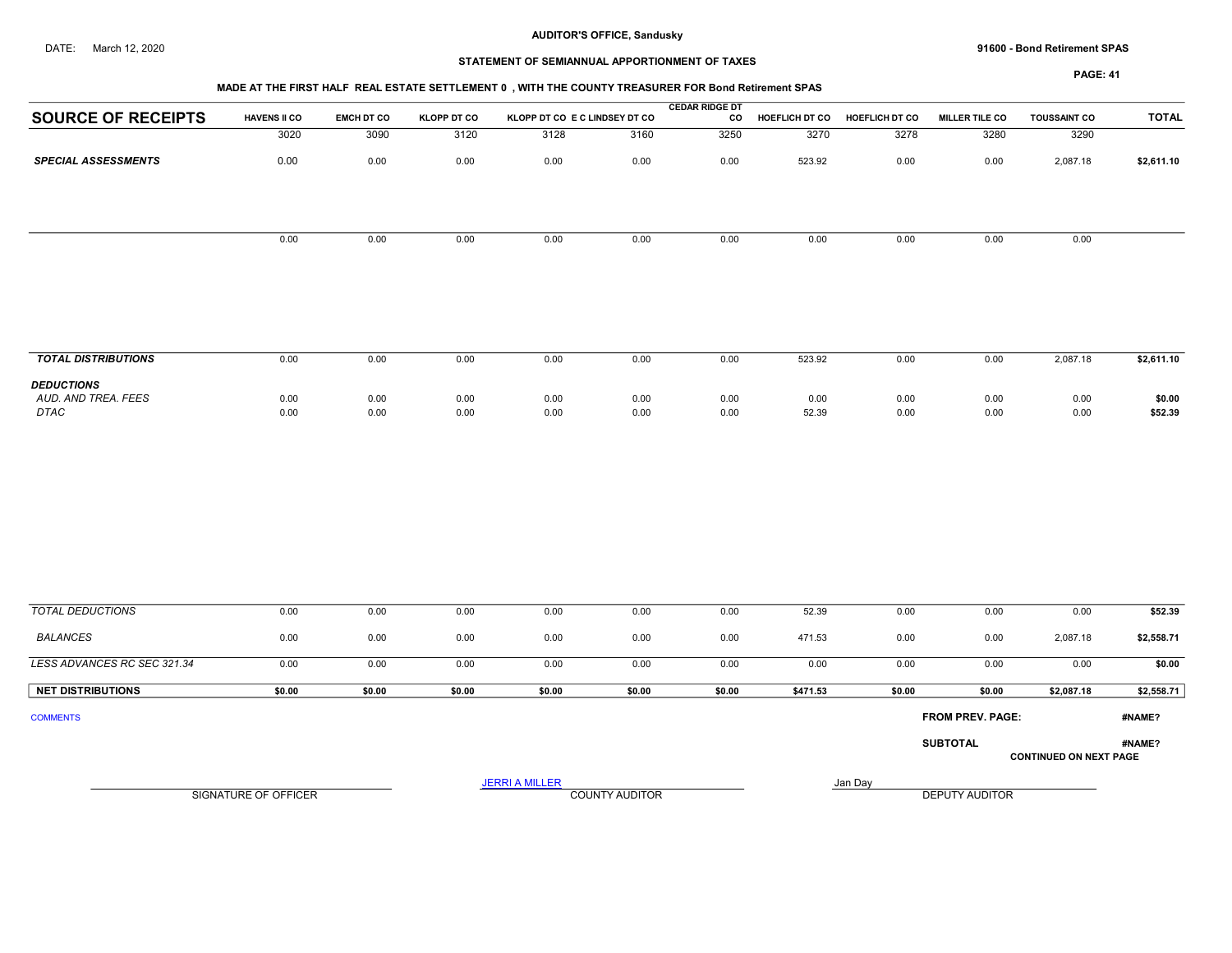#### DATE: March 12, 2020 91600 - Bond Retirement SPAS

# STATEMENT OF SEMIANNUAL APPORTIONMENT OF TAXES

PAGE: 42

## MADE AT THE FIRST HALF REAL ESTATE SETTLEMENT 0 , WITH THE COUNTY TREASURER FOR Bond Retirement SPAS

| <b>SOURCE OF RECEIPTS</b>  | <b>TOUSSAINT CO</b> | ALLEY DT CO |      | ALLEY DT CO GUY FISHER DT CO GUY FISHER DT CO SCHWOCHOW CO SCHWOCHOW CO |      |           |      | <b>TOTAL</b> |
|----------------------------|---------------------|-------------|------|-------------------------------------------------------------------------|------|-----------|------|--------------|
|                            | 3298                | 3310        | 3318 | 3320                                                                    | 3328 | 3350      | 3358 |              |
| <b>SPECIAL ASSESSMENTS</b> | 0.00                | 6,737.47    | 0.00 | 0.00                                                                    | 0.00 | 75,888.87 | 0.00 | \$82,626.34  |
|                            |                     |             |      |                                                                         |      |           |      |              |
|                            | 0.00                | 0.00        | 0.00 | 0.00                                                                    | 0.00 | 0.00      | 0.00 |              |
|                            |                     |             |      |                                                                         |      |           |      |              |

| <b>TOTAL DISTRIBUTIONS</b>                              | 0.00         | 6.737.47      | 0.00         | 0.00         | 0.00         | 75,888.87     | 0.00         | \$82,626.34        |
|---------------------------------------------------------|--------------|---------------|--------------|--------------|--------------|---------------|--------------|--------------------|
| <b>DEDUCTIONS</b><br>AUD, AND TREA, FEES<br><b>DTAC</b> | 0.00<br>0.00 | 0.00<br>60.84 | 0.00<br>0.00 | 0.00<br>0.00 | 0.00<br>0.00 | 0.00<br>91.71 | 0.00<br>0.00 | \$0.00<br>\$152.55 |

| <b>TOTAL DEDUCTIONS</b>     | 0.00   | 60.84      | 0.00   | 0.00                  | 0.00                  | 91.71       | 0.00    |                         | \$152.55    |
|-----------------------------|--------|------------|--------|-----------------------|-----------------------|-------------|---------|-------------------------|-------------|
| BALANCES                    | 0.00   | 6,676.63   | 0.00   | 0.00                  | 0.00                  | 75,797.16   | 0.00    |                         | \$82,473.79 |
| LESS ADVANCES RC SEC 321.34 | 0.00   | 0.00       | 0.00   | 0.00                  | 0.00                  | 0.00        | 0.00    |                         | \$0.00      |
| <b>NET DISTRIBUTIONS</b>    | \$0.00 | \$6,676.63 | \$0.00 | \$0.00                | \$0.00                | \$75,797.16 | \$0.00  |                         | \$82,473.79 |
| <b>COMMENTS</b>             |        |            |        |                       |                       |             |         | <b>FROM PREV. PAGE:</b> | #NAME?      |
|                             |        |            |        |                       |                       |             |         | TOTAL:                  | #NAME?      |
|                             |        |            |        | <b>JERRI A MILLER</b> |                       |             | Jan Day | DEPUTY AUDITOR          |             |
| SIGNATURE OF OFFICER        |        |            |        |                       | <b>COUNTY AUDITOR</b> |             |         |                         |             |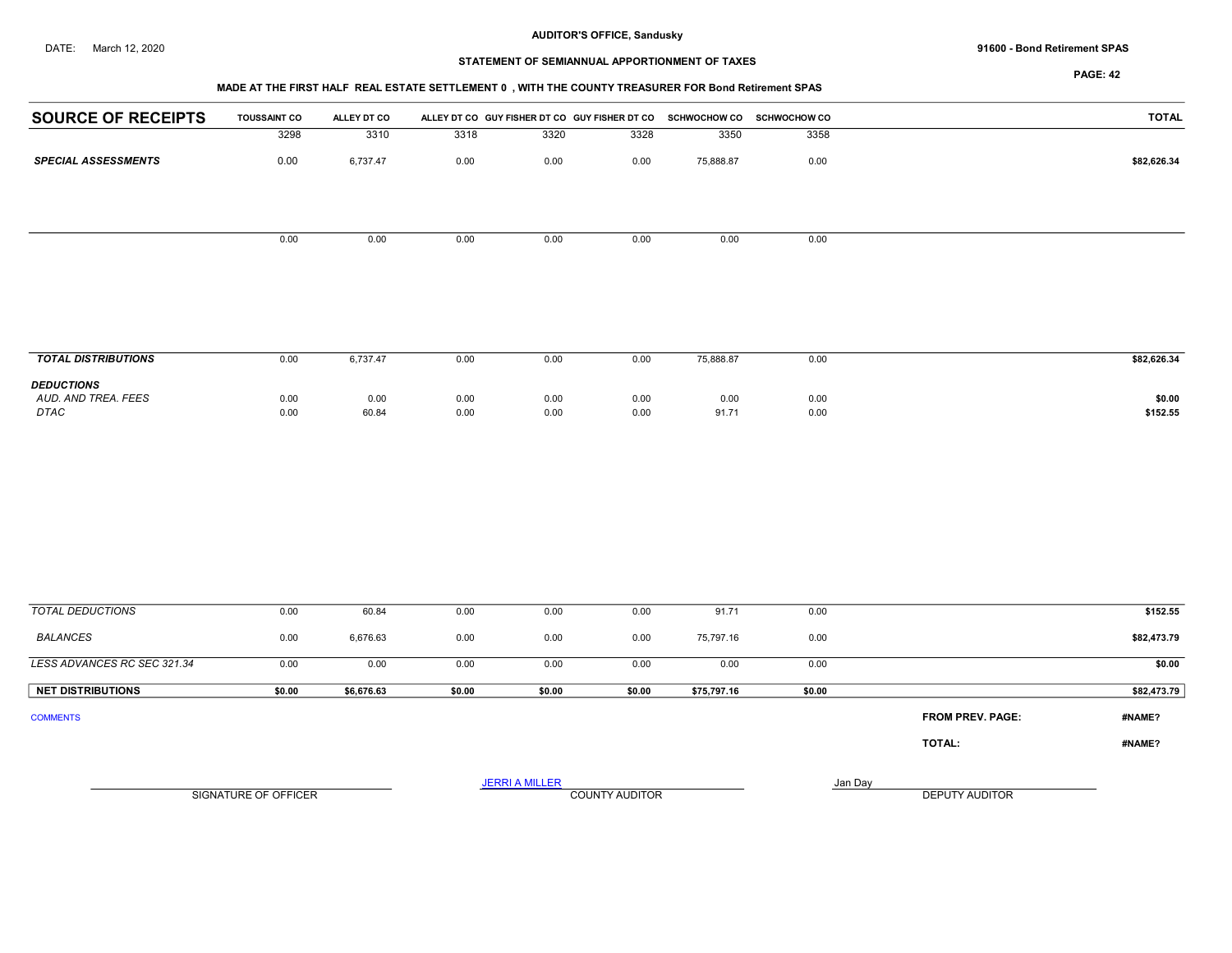DATE: March 12, 2020 **91700 - NW Water Dist SPAS** 

# STATEMENT OF SEMIANNUAL APPORTIONMENT OF TAXES

PAGE: 43

#### MADE AT THE FIRST HALF REAL ESTATE SETTLEMENT 0 , WITH THE COUNTY TREASURER FOR NW Water Dist SPAS

| <b>SOURCE OF RECEIPTS NW WATER SEWER</b> |               | <b>TOTAL</b>      |
|------------------------------------------|---------------|-------------------|
|                                          | 3106          |                   |
| <b>SPECIAL ASSESSMENTS</b>               | 5,043.43      | \$5,043.43        |
|                                          |               |                   |
|                                          | 0.00          |                   |
|                                          |               |                   |
|                                          |               |                   |
|                                          |               |                   |
| <b>TOTAL DISTRIBUTIONS</b>               | 5,043.43      | \$5,043.43        |
| <b>DEDUCTIONS</b>                        |               |                   |
| AUD. AND TREA. FEES<br>DTAC              | 0.00<br>54.49 | \$0.00<br>\$54.49 |
|                                          |               |                   |
|                                          |               |                   |
|                                          |               |                   |
|                                          |               |                   |
|                                          |               |                   |
|                                          |               |                   |
|                                          |               |                   |
|                                          |               |                   |
|                                          |               |                   |
|                                          |               |                   |
| <b>TOTAL DEDUCTIONS</b>                  | 54.49         | \$54.49           |
| <b>BALANCES</b>                          | 4,988.94      | \$4,988.94        |
| LESS ADVANCES RC SEC 321.34              | 0.00          | \$0.00            |
| <b>NET DISTRIBUTIONS</b>                 | \$4,988.94    | \$4,988.94        |
| <b>COMMENTS</b>                          |               |                   |

SIGNATURE OF OFFICER **EXECUTE A RELATION COUNTY AUDITOR** COUNTY AUDITOR **DEPUTY AUDITOR**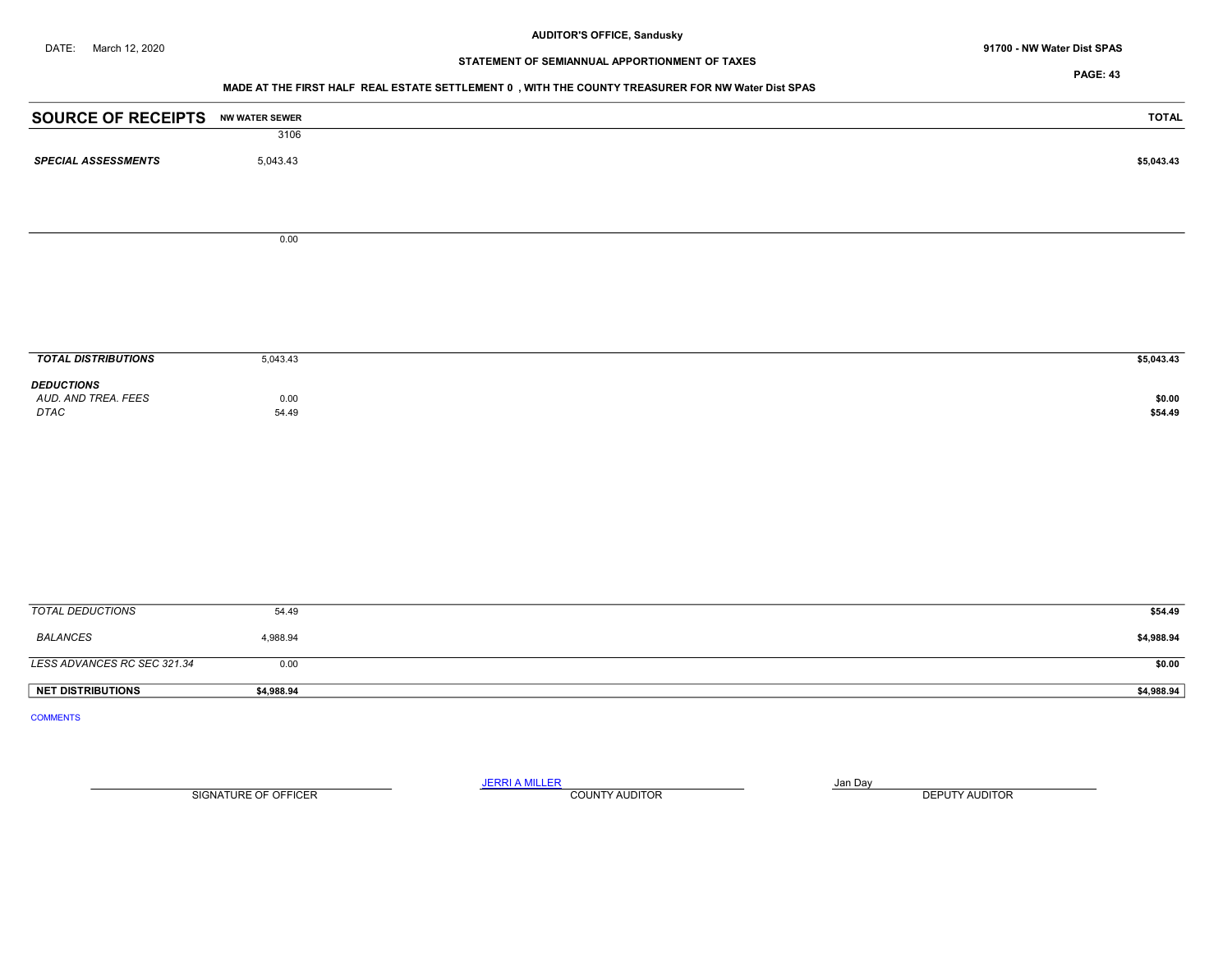DATE: March 12, 2020 **Sand Twp Sew SPAS 91800 - Sand Twp Sew SPAS** 

## STATEMENT OF SEMIANNUAL APPORTIONMENT OF TAXES

# MADE AT THE FIRST HALF REAL ESTATE SETTLEMENT 0 , WITH THE COUNTY TREASURER FOR Sand Twp Sew SPAS

PAGE: 44

| <b>SOURCE OF RECEIPTS</b>  |           |      |      |          |          |      |        |          | SAND TWP SEWER SAND TWP SEWER SAND TWP SEWER SAND TWP SEWER SAND TWP SEWER SAND TWP SEWER SAND TWP SEWER SAND TWP SEWER SAND TWP SEWER SAND TWP SEWER | TOTAL       |
|----------------------------|-----------|------|------|----------|----------|------|--------|----------|-------------------------------------------------------------------------------------------------------------------------------------------------------|-------------|
|                            | 2700      | 2708 | 2920 | 2930     | 2950     | 3010 | 3050   | 3180     | 3330                                                                                                                                                  |             |
| <b>SPECIAL ASSESSMENTS</b> | 38,835.23 | 0.00 | 0.00 | 6,102.64 | 6,863.75 | 0.00 | 223.54 | 5,439.38 | 295.48                                                                                                                                                | \$57,760.02 |
|                            |           |      |      |          |          |      |        |          |                                                                                                                                                       |             |
|                            |           |      |      |          |          |      |        |          |                                                                                                                                                       |             |
|                            |           |      |      |          |          |      |        |          |                                                                                                                                                       |             |
|                            | 0.00      | 0.00 | 0.00 | 0.00     | 0.00     | 0.00 | 0.00   | 0.00     | 0.00                                                                                                                                                  |             |
|                            |           |      |      |          |          |      |        |          |                                                                                                                                                       |             |
|                            |           |      |      |          |          |      |        |          |                                                                                                                                                       |             |
|                            |           |      |      |          |          |      |        |          |                                                                                                                                                       |             |
|                            |           |      |      |          |          |      |        |          |                                                                                                                                                       |             |

| <b>TOTAL DISTRIBUTIONS</b>                              | 38,835.23      | 0.00         | 0.00         | 102.64       | 6,863.75      | 0.00         | 223.54       | 5,439.38      | 295.48       | \$57,760.02        |
|---------------------------------------------------------|----------------|--------------|--------------|--------------|---------------|--------------|--------------|---------------|--------------|--------------------|
| <b>DEDUCTIONS</b><br>AUD, AND TREA, FEES<br><b>DTAC</b> | 0.00<br>123.52 | 0.00<br>0.00 | 0.00<br>0.00 | 0.00<br>0.00 | 0.00<br>17.99 | 0.00<br>0.00 | 0.00<br>0.00 | 0.00<br>56.44 | 0.00<br>0.00 | \$0.00<br>\$197.95 |

| TOTAL DEDUCTIONS            | 123.52      | 0.00   | 0.00   | 0.00       | 17.99      | 0.00   | 0.00     | 56.44      | 0.00     | \$197.95    |
|-----------------------------|-------------|--------|--------|------------|------------|--------|----------|------------|----------|-------------|
| <b>BALANCES</b>             | 38,711.71   | 0.00   | 0.00   | 6.102.64   | 6.845.76   | 0.00   | 223.54   | 5,382.94   | 295.48   | \$57,562.07 |
| LESS ADVANCES RC SEC 321.34 | 0.00        | 0.00   | 0.00   | 0.00       | 0.00       | 0.00   | 0.00     | 0.00       | 0.00     | \$0.00      |
| <b>NET DISTRIBUTIONS</b>    | \$38,711.71 | \$0.00 | \$0.00 | \$6,102.64 | \$6,845.76 | \$0.00 | \$223.54 | \$5,382.94 | \$295.48 | \$57,562.07 |

COMMENTS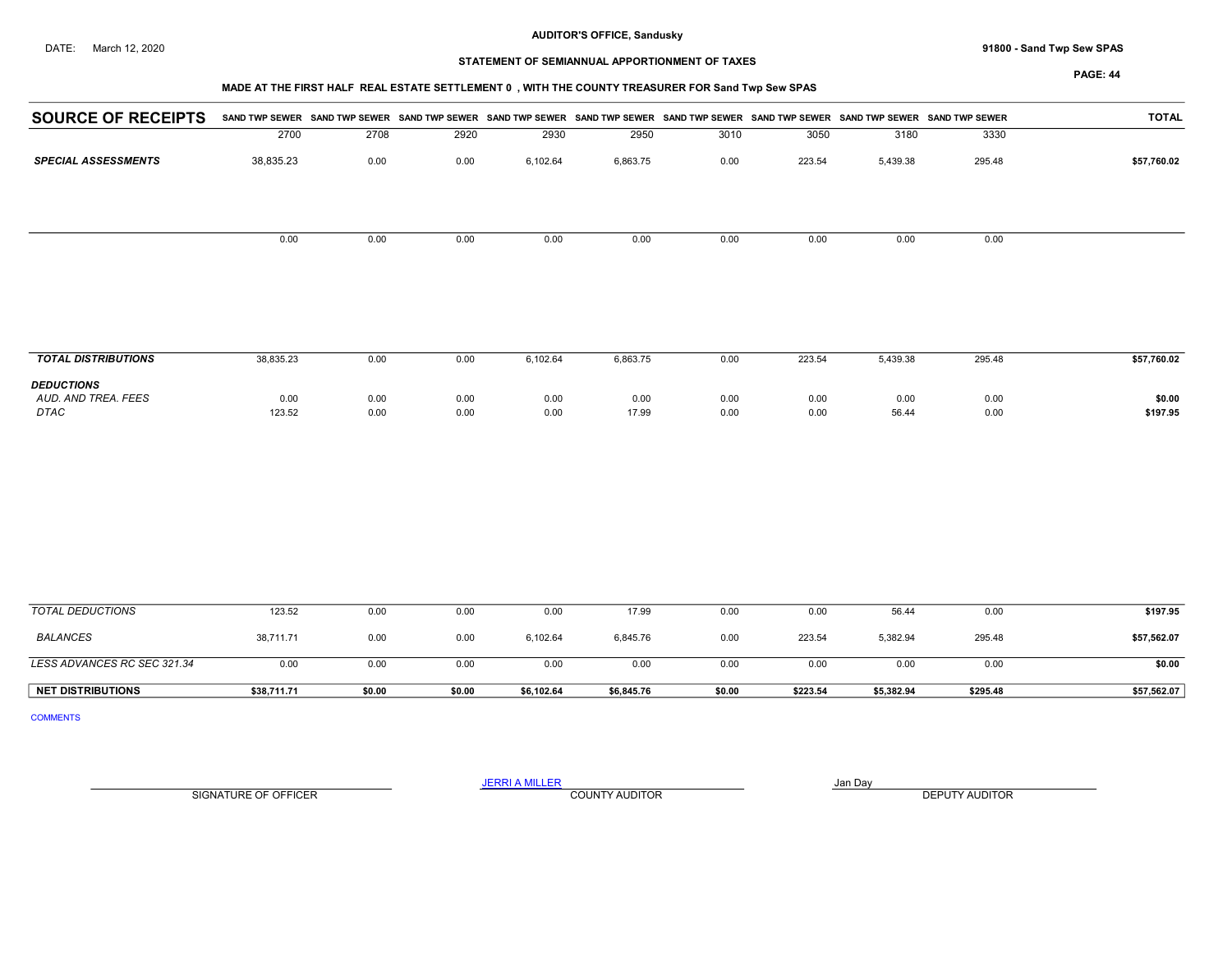# STATEMENT OF SEMIANNUAL APPORTIONMENT OF TAXES

PAGE: 45

## MADE AT THE FIRST HALF REAL ESTATE SETTLEMENT 0 , WITH THE COUNTY TREASURER FOR Erie Co SPAS

| <b>SOURCE OF RECEIPTS</b>   | WHITE LAND IMP | <b>TOTAL</b> |
|-----------------------------|----------------|--------------|
|                             | 1841           |              |
| <b>SPECIAL ASSESSMENTS</b>  | 1,330.53       | \$1,330.53   |
|                             |                |              |
|                             |                |              |
|                             | $0.00\,$       |              |
|                             |                |              |
|                             |                |              |
|                             |                |              |
|                             |                |              |
|                             |                |              |
| <b>TOTAL DISTRIBUTIONS</b>  | 1,330.53       | \$1,330.53   |
| <b>DEDUCTIONS</b>           |                |              |
| AUD. AND TREA. FEES         | 0.00           | \$0.00       |
| $DTAC$                      | 2.08           | \$2.08       |
|                             |                |              |
|                             |                |              |
|                             |                |              |
|                             |                |              |
|                             |                |              |
|                             |                |              |
|                             |                |              |
|                             |                |              |
| <b>TOTAL DEDUCTIONS</b>     | 2.08           | \$2.08       |
| <b>BALANCES</b>             | 1,328.45       | \$1,328.45   |
| LESS ADVANCES RC SEC 321.34 | 0.00           | \$0.00       |
| <b>NET DISTRIBUTIONS</b>    | \$1,328.45     | \$1,328.45   |
| <b>COMMENTS</b>             |                |              |

SIGNATURE OF OFFICER **EXECUTE A RELATION COUNTY AUDITOR** COUNTY AUDITOR **DEPUTY AUDITOR**